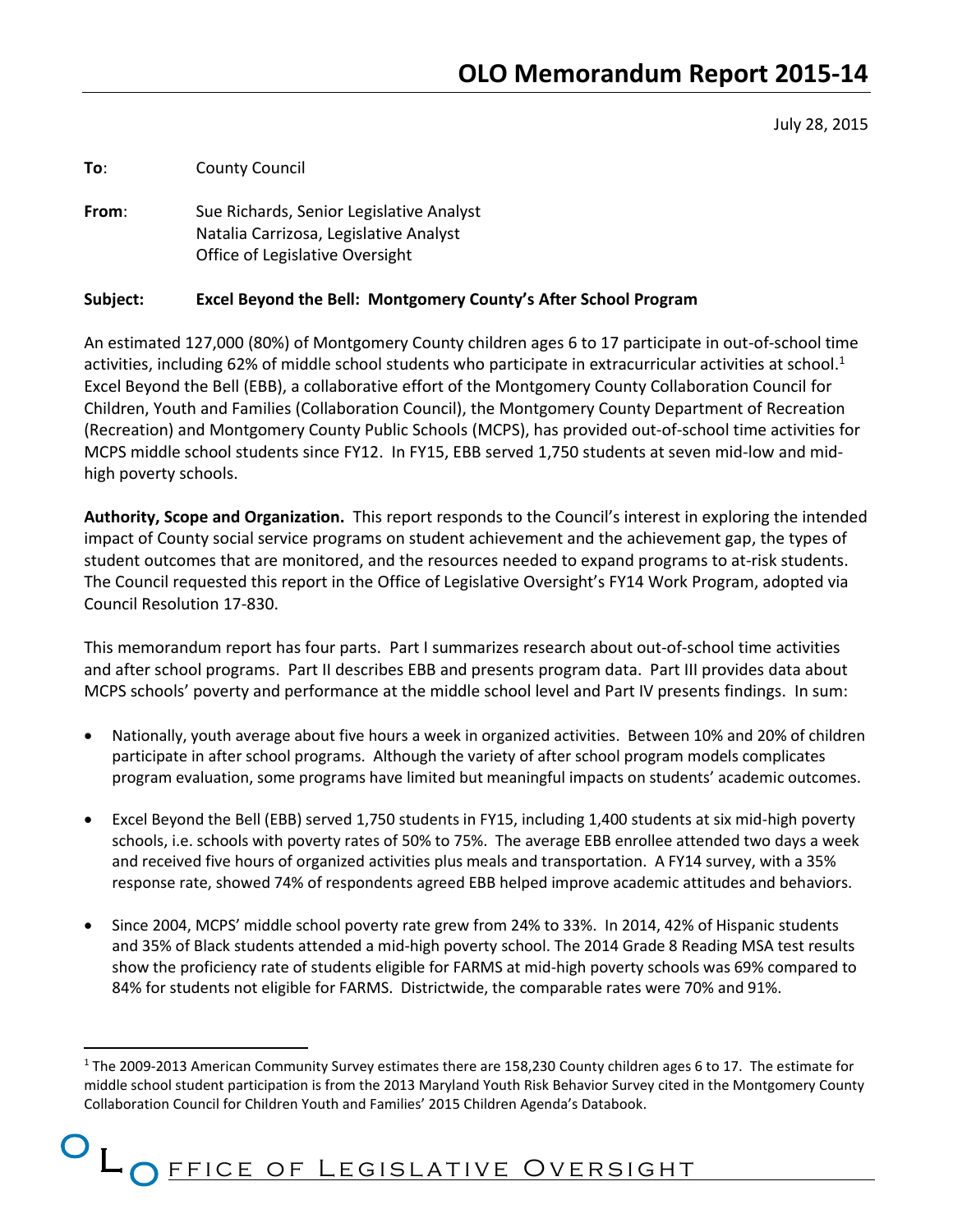**Methodology and Acknowledgments**. OLO conducted online research and interviews with Collaboration Council, Recreation and MCPS staff. OLO appreciates everyone who contributed their time. OLO would like to acknowledge April Kaplan, Lynn Sobolov, Cheryl Jenkins and Dana Levine with the Collaboration Council; Gabriel Albornoz, Robin Riley, and Adriane Clutter with Recreation; and Larry Bowers, Nicola Diamond, Timothy Warner, Traci Anderson, Carol Hurley, Maria Navarro, Lori-Christina Webb and Julie Wade with MCPS.

# **I. Out-of-School Time in the United States**

This part provides background information about out-of-school time organized activities, provides a review of evaluation research and presents three case studies of after school programs.

# **A. Out-of-School Time and Organized Activities as Development Contexts**

Discretionary activities outside of the school day, or out-of-school time activities, account for 40 to 50 percent of a school child's waking hours. Activities can include passive leisure time such as watching television or playing video games, extracurricular activities such as participating in clubs or sports teams or educational activities such as tutoring or civic or religious activities. Activities can be organized or unstructured. As defined by development experts, organized activities have the following characteristics:

Structure, adult supervision, and an emphasis on skill building; they are generally voluntary, have regularly and scheduled meetings, maintain developmentally based expectations and rules for participants in the activity setting, involve several participants, offer supervision and guidance from adults, and are organized around developing particular skills and achieving goals. These activities are often characterized by challenge and complexity that increase as participants' abilities develop.<sup>2</sup>

In the United States, approximately 80% of children and adolescents between the ages of 6 and 17 participate in organized activities outside of the school day.<sup>3</sup> Children's participation rates vary by ethnicity and income. By race, rates are lower for Hispanic (70%) and Black (76%) children compared to White (86%) children. By income, rates range from 61% for children in families with household incomes below the federal poverty level to 94% for those with household incomes above 400% of the federal poverty level.

www.rcgd.isr.umich.edu/garp/articles/mahoney05.pdf

 $\overline{\phantom{a}}$ 

<sup>2</sup> "Organized Activities as Developmental Contexts for Children and Adolescents," Joseph L. Mahoney et. al. *Organized Activities as Contexts of Development: Extracurricular Activities, After School and Community Programs*, edited by JL. Mahoney, RW Larson & JS Eccles, 2009, p. 4, Retrieved 7/15/15 from

<sup>&</sup>lt;sup>3</sup> "Indicator 5.3: Participation in organized activities outside school, age 6-17 years," National Survey of Children's Health. NSCH 2011/12. Data query from the Child and Adolescent Health Measurement Initiative, Data Resource Center for Child and Adolescent Health website. Retrieved 6/24/2014 from <

<http://www.childhealthdata.org/browse/survey/results?q=2518&r=1> >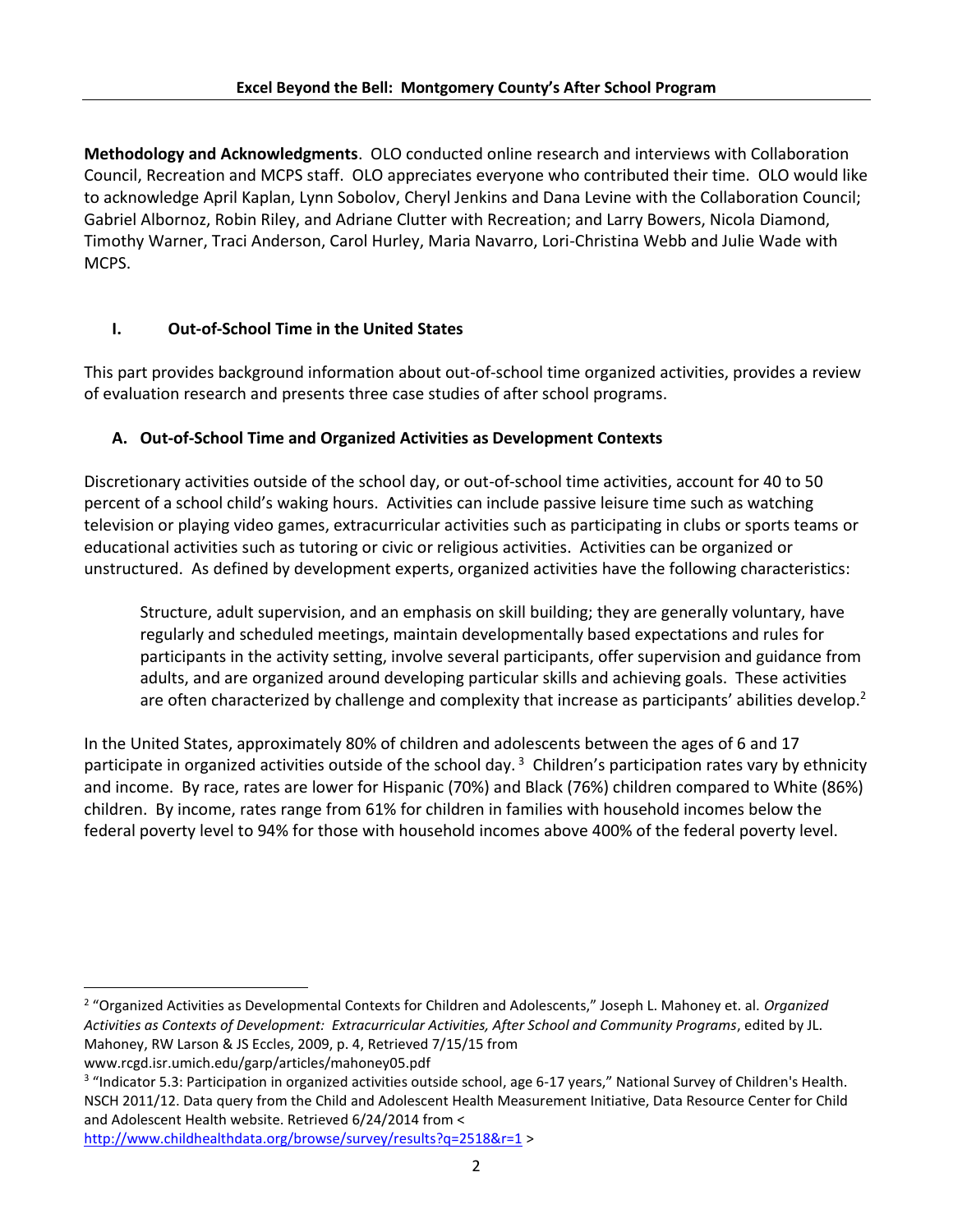A consensus exists that these activities can be a source of positive influence for children and adolescents. For example, in a research study of youth participation in organized activities, Mahoney and Vest state:

Over the past three decades, it has become evident that organized activities, such as extracurricular activities, after-school and community programs, are important contexts of development for adolescent's physical, psychosocial, cognitive, and educational functioning. On balance evidence suggests that participation in organized activities is linked to both relatively low rates of problem behaviors and high levels of positive adjustment (e.g., Mahoney, Vandell, Simpkins, & Zarrett, 2009). Coupled with the adult supervision and safety typically provided in organized activity settings, the research has provided a basis for supporting increases in local, state, and federal investments in the provision of organized activities (e.g., Mahoney, Parente, & Zigler, 2009).<sup>4</sup>

In a 2006 article, Mahoney, Harris and Eccles reported findings from a review of a national sample of children and adolescents' time diaries. Their research coded information from the diaries into eight classes of activity to determine how children spend their free time and to address concerns about the effects of over-scheduling or lack of participation in organized activities.<sup>5</sup> They reported that, on average, youth spent about five hours per week in organized activities which was about the same amount of time they spent on out-of-school educational activities. Compared to other activities, youth spent less time performing household chores and hanging out but more time playing games and watching television.<sup>6</sup>

Exhibit 1 (on the next page) displays a list of eight key contextual features proven to promote positive development. Mahoney reports this list was developed by scholars appointed by the National Research Council and the Institute of Medicine who looked at the development research across various contexts including families and schools. The features are expected to evolve, but for now the list reflects current thinking about characteristics of organized activities that create positive contexts for youth development.<sup>7</sup>

Formal after school programs, which are the focus of this report, are a subset of organized activities. They typically operate throughout the academic year on a regular basis, offer more than one type of activity, and engage with participants in groups. Formal after school programs generally seek to promote additional learning and development outside of school, but specific program goals can vary widely. Some programs aim to support participants' academic learning while others aim to offer structured recreational or academic enrichment activities focused on promoting social and emotional development and engagement. Providing a supervised, safe, stable environment is another central purpose for many programs.

 $\overline{\phantom{a}}$ 

<sup>&</sup>lt;sup>4</sup> "The Overscheduling Hypothesis Revisited: Intensity of Organized Activity Participation During Adolescence and Young Adult Outcomes," Joseph L. Mahoney and Andrea E. Vest, J Res Adolesc. 2012 September 1; 22(3): 409–418. doi:10.1111/j.1532-7795.2012.00808.x.

<sup>&</sup>lt;sup>5</sup> "Organized Activity Participation, positive youth development and the over-scheduling hypothesis. Society for Research in Child Development. Social Policy Report. 2006. The eight classes of activities were: organized activities; educational activities; household chores; TV; hanging out; playing games; attending class and personal care.

<sup>6</sup> Ibid, p. 7.

<sup>&</sup>lt;sup>7</sup> "Organized Activities as Developmental Contexts for Children and Adolescents," p. 11.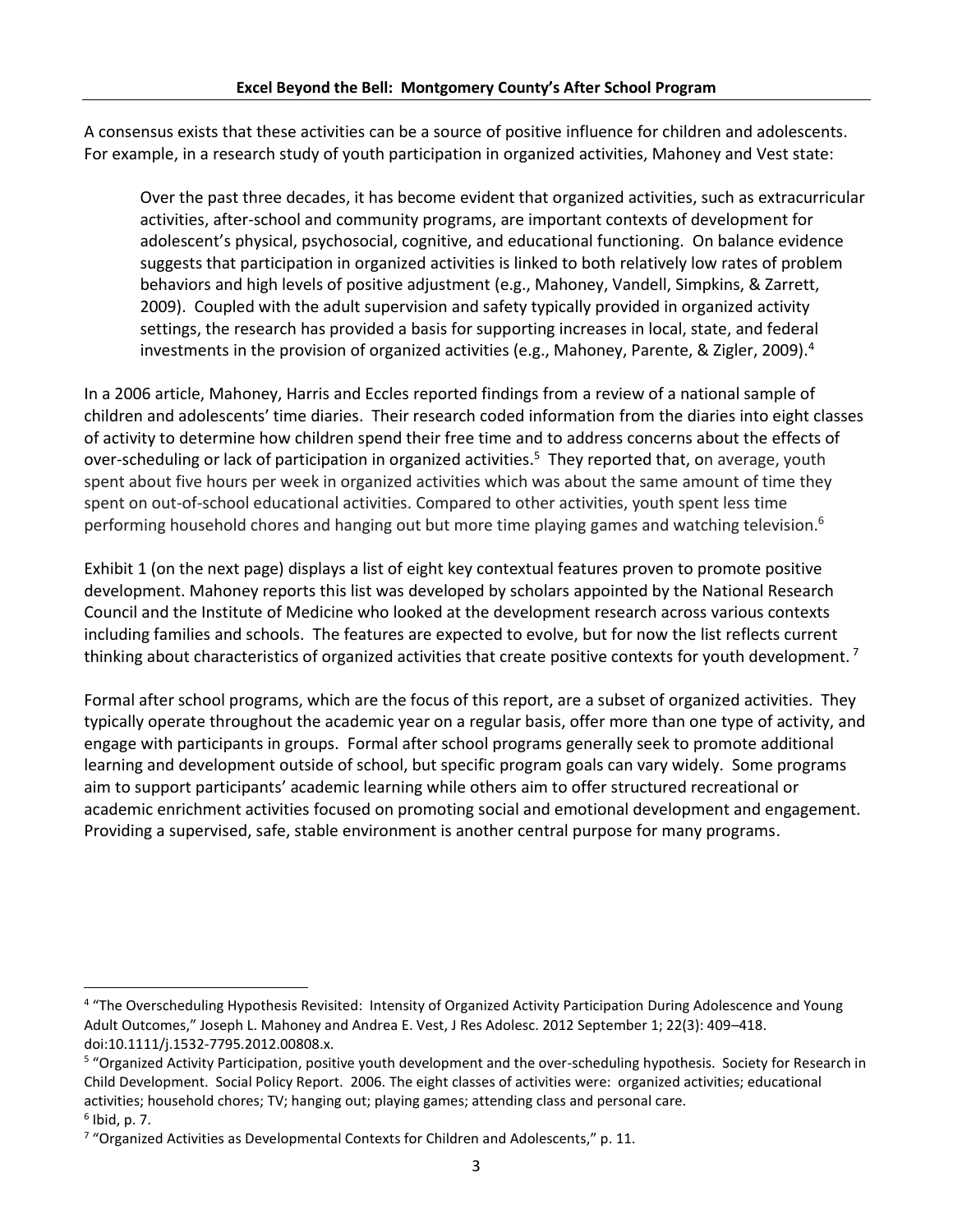#### **Exhibit 1. Features of Contexts That Promote Positive Development**

- 1. *Physical and psychological safety*. The context provides secure and health-promoting facilities and practices, allows for safe and appropriate peer interactions, and discourages unsafe health practices and negative or confrontational social interchanges.
- 2. *Appropriate structure*. The context provides clear, appropriate, and consistent rules and expectations, adult supervision, guidance, and age-appropriate monitoring in a predictable social atmosphere where clear boundaries are known and respected.
- 3. *Supportive relationships.* The context offers stable opportunities to form relationships with peers and adults wherein social interchanges are characterized by warmth, closeness, caring and mutual respect, and where guidance and support from adults is available, appropriate and predictable.
- 4. *Opportunities for belonging*. The context emphasizes the inclusion of all members and maintains a social environment that recognizes, appreciates, and encourages individual differences in cultural values, gender, race/ethnicity, and sexual orientation.
- 5. *Positive social norms*. The context maintains expectations and requirements for socially appropriate behavior and encourages desirable and accepted values and morals.
- 6. *Support for efficacy and mattering*. The context allows for and supports autonomy, values individual expression and opinions, concentrates on growth and improvement rather than absolute performance, encourages and enables individuals to take on challenging responsibilities and to carry out actions aimed at making a difference.
- 7. *Opportunity for skill building*. The context offers opportunities to learn and build physical, intellectual, psychological, emotional and social skills that facilitate well-being in the present and prepare individuals for health and competent functioning in the future.
- 8. *Integration of family, school and community efforts*. The context provides opportunities for synergistic experiences that integrate transactions across family, school and community.

Source: From the Findings of the Committee on Community-Level Programs for Youth (Eccles & Gootman, 2002). Cited in "Organized Activities as Development Contexts for Children and Adolescents."

#### **B. Evaluation Research on After School Programs**

This section reviews the evaluation research literature for after school programs. Studying the impact of after school programs is challenging for a number of reasons. First, after school programs vary in their structure, nature of programming offered, and targeted populations. As a result, the impacts of after school programs are likely to vary as well. Second, since students may participate in multiple out-of-school time activities, e.g., music lessons, in addition to or instead of an after school program, it is difficult to isolate specific program impacts. Finally, designing a study that compares participating students with truly similar non-participating students is usually not possible, further limiting researchers' ability to accurately measure the impact of specific programs.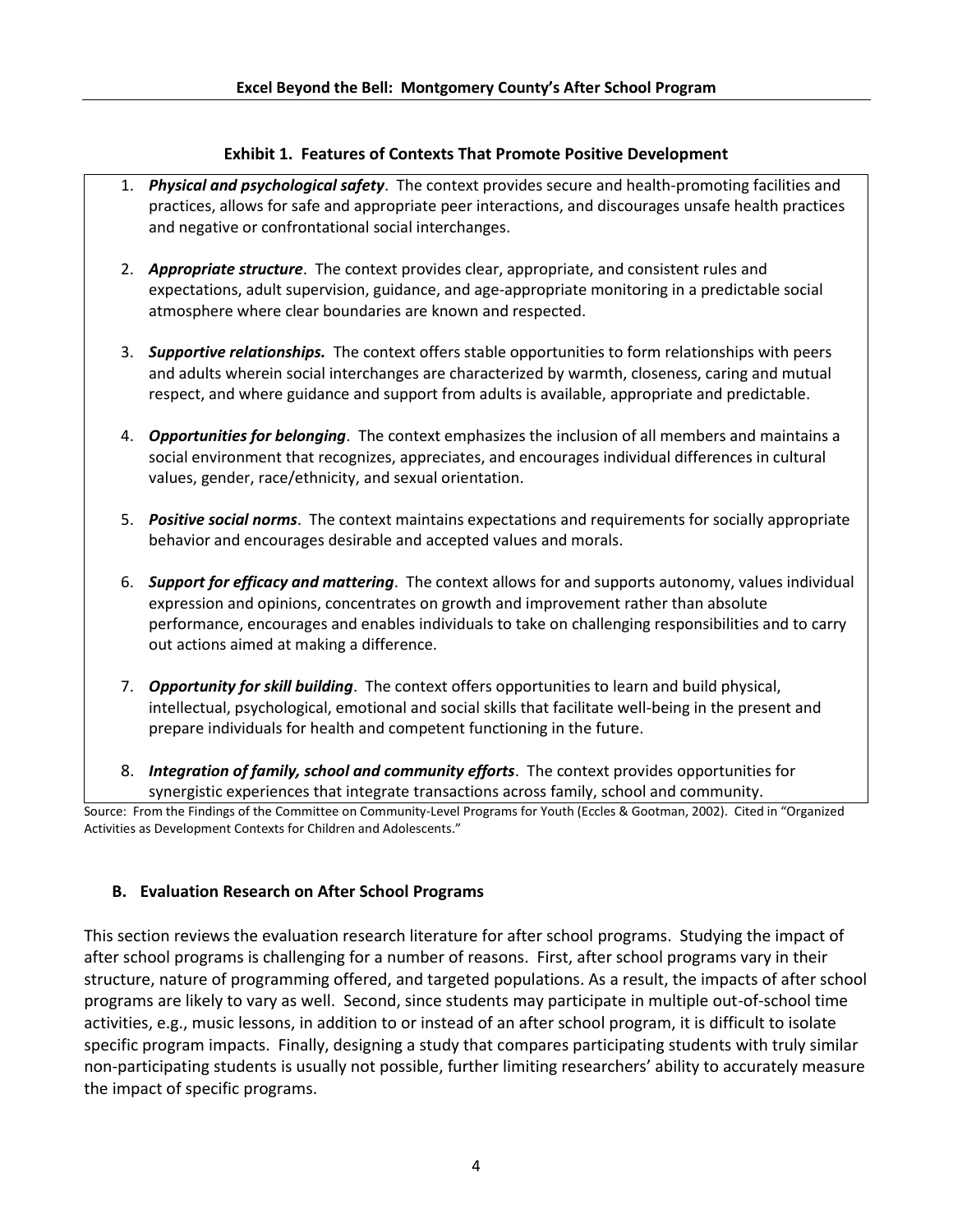A review of the evaluation research finds only a few studies address after school program participation by income and race; and, evidence about whether participation varies by income is mixed. Research studies find minority children are less likely than white children to participate in out-of-school time activities generally; and program affordability, transportation and other obligations are factors that limit access.

The research identifies staff quality, intentional programming and active learning as characteristics of programs that yield positive outcomes. It suggests after school programs have the potential to improve academic performance and social and developmental outcomes, prevent risky behaviors such as drug use and criminal activity, and contribute to healthy lifestyles.<sup>8</sup> Finally, research from a 2009 study found that high-quality after school programs for middle school students that ran for four hours a day had an average annual per enrollee cost of \$2,640.

# **1. Participant Demographics, Program Access and Participation Levels**

Researchers estimate that 10-20% of all school-aged children participate in after school programs (not including other out-of-school-time activities). The racial and socioeconomic demographics of after school program participants provide an important context for assessing the appropriate role of these programs in addressing relevant policy issues, such as the achievement gap. This section describes how participation rates vary among income groups and by race, examines evidence on the underlying factors that influence program access for low-income and minority students and addresses the link between participation and positive outcomes.

**Participation by income.** A few studies have found that low-income youth are less likely to participate in after school programs than high income youth, although the evidence is mixed. For example, one study found that 20% of children from the top fifth of families with the highest incomes participated in after school programs, compared with 13% of children from the bottom fifth of families with the lowest incomes. Similarly, a different study found that low-income students were underrepresented among program participants of 20 high-quality after school programs. However, another study found no significant differences in participation rates based on income.<sup>9</sup>

**Participation by race.** A limited number of studies of the race and ethnicity of after school program participants indicate that African American youth may be more likely to participate than white youth. One study estimates that 26% of African-American children and adolescents participate in after school programs compared with 13% of white youth and 12% of Latino youth. However, African-American and Latino youth are both less likely than white youth to participate in out-of-school-time activities more generally.<sup>10</sup>

<sup>9</sup> Gardner, M., Roth, J. L., and Brooks-Gunn, J., "Can After-School Programs Help Level the Playing Field for Disadvantaged Youth?" *Equity Matters*: Research Review No. 4, October 2009, p. 11, Retrieved 6/24/2014 from

[<http://www.equitycampaign.org/i/a/document/11242\\_after-school\\_report\\_10-7-09\\_web.pdf](http://www.equitycampaign.org/i/a/document/11242_after-school_report_10-7-09_web.pdf) >

<sup>&</sup>lt;sup>8</sup> "After School Programs in the 21<sup>st</sup> Century: Their Potential and What It Takes to Achieve It," *Issues and Opportunities in Out-of-School Time Evaluation: Issue Brief No. 10*, Harvard Family Research Project, February 2008.

<sup>&</sup>lt;sup>10</sup> Ibid, pp. 11-12 and Wimer, C., Bouffard, S.M., Caronogan, P., Dearing, E., Simpkins, S., Little, P.M.D., & Weiss, H., "What Are Kids Getting Into These Days? Demographic Differences in Youth Out-Of-School Time Participation," Cambridge, MA: Harvard University, Graduate School of Education, Harvard Family Research Project, pp. 10-11, and "Indicator 5.3: Participation in organized activities outside school, age 6-17 years," National Survey of Children's Health. NSCH 2011/12. Data query from the Child and Adolescent Health Measurement Initiative, Data Resource Center for Child and Adolescent Health website. Retrieved 6/24/2014 from <<http://www.childhealthdata.org/browse/survey/results?q=2518&r=1&g=456> >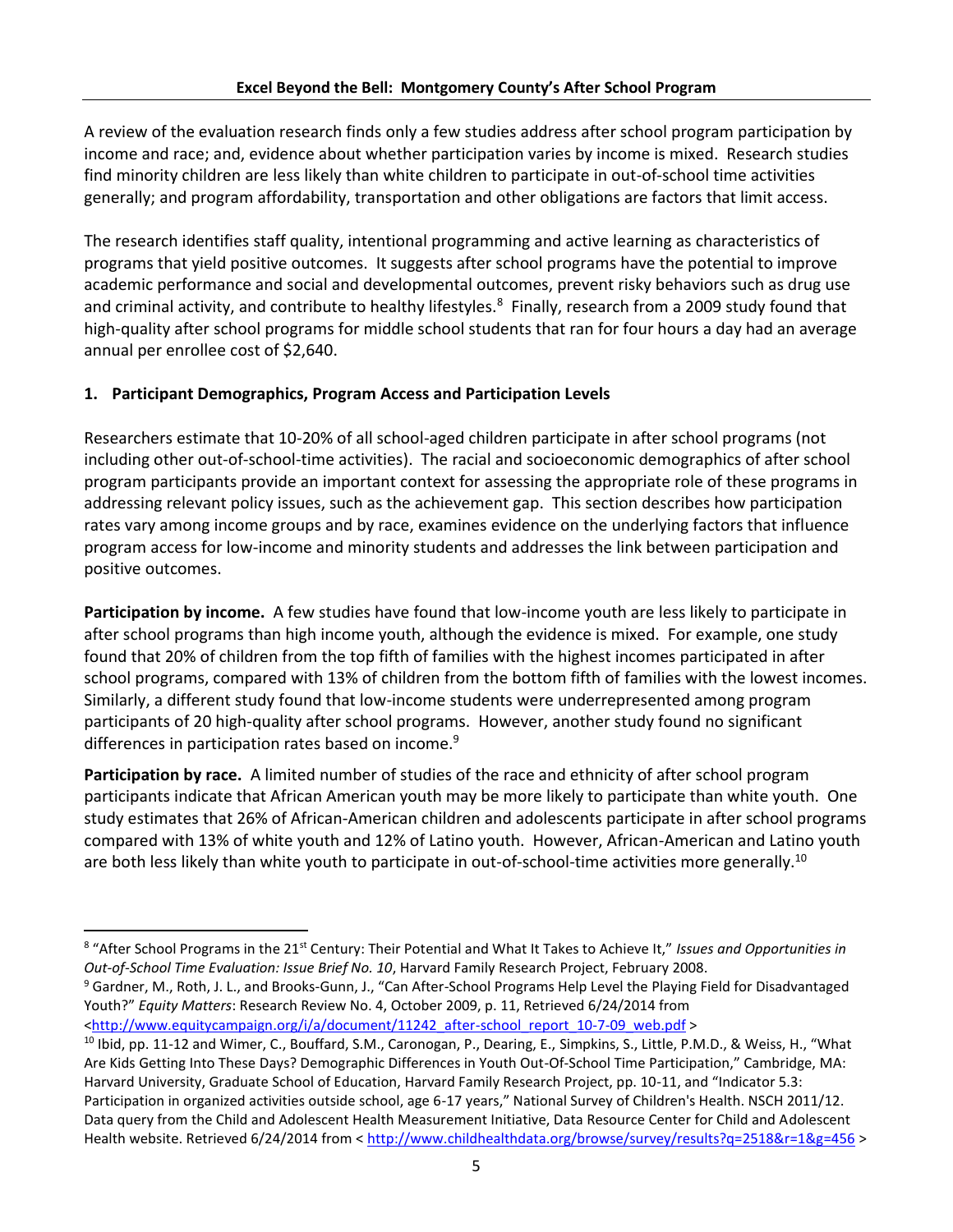**Factors influencing program access.** Studies have found evidence of several reasons for lower participation rates of low-income and minority youth in after school programs and other out-of-school time activities, including: program affordability; access to transportation; and competing obligations such as sibling care and employment (for older adolescents). For example, 46% of nonparticipants in the federally-funded  $21<sup>st</sup>$ Century Community Learning Centers, which target high-poverty schools, reported that they would have participated if they had easier access to a ride home, and 28% said they did not participate because they needed to take care of a younger sibling.

On the other hand, evidence of higher participation rates of African American youth compared with white youth in after school programs may be explained by the fact that many programs target minority youth specifically. Little is known about the role of personal preferences and attitudes toward school in after school program participation for low-income and minority youth. $^{11}$ 

**Levels of participation required for positive outcomes.** Students' participation in after school programs can vary in frequency, duration and breadth: a student may attend for only a few days during a semester or several days per week, for one semester or several years, and for one type of activity or several. In evaluating the outcomes of after school programs, most studies consider only whether a student participated or not, rather than examining the amount or type of participation. Findings from studies that do examine the role of levels of participation are mixed and include the following:

- Some studies have found that elementary school-aged children who attend after school programs frequently over several years are more likely to experience academic gains than other children;
- Studies have found that adolescents who attend programs frequently and/or for long durations are more likely to earn higher grades compared with other adolescents, and that attendance for long durations may influence progression in school and graduation rates positively; and
- Limited studies have found that attending programs more frequently during a given year or attending programs frequently for a long duration can have positive impacts on school attendance for children and adolescents.<sup>12</sup>

# **2. Program Characteristics and Outcomes**

The evaluation literature identifies several program characteristics associated with positive outcomes:

- *Program staff quality:* Participants are more likely to benefit from programs when they develop supportive relationships with staff. This requires that staff have the capacity to engage in positive and quality interactions with youth. $13$
- *Focused and intentional programming:* After school programs achieve better outcomes when activities are designed explicitly to target specific outcomes and when more time is spent on structured skill-building than on unstructured recreation time.<sup>14</sup>

l

 $11$  Gardner, M. et. al., pp. 13-15 and Wimer, C., et. al., p. 15

<sup>12</sup> Gardner, M. et. al., pp. 21-22

<sup>&</sup>lt;sup>13</sup> "After School Programs in the  $21<sup>st</sup>$  Century," p. 7

<sup>&</sup>lt;sup>14</sup> Ibid., p. 8 and Durlak, J. A., Weissberg, R. P., "A Meta-Analysis of After School Programs That Seek to Promote Personal and Social Skills in Children and Adolescents," American Journal of Community Psychology, 45(2010), p. 296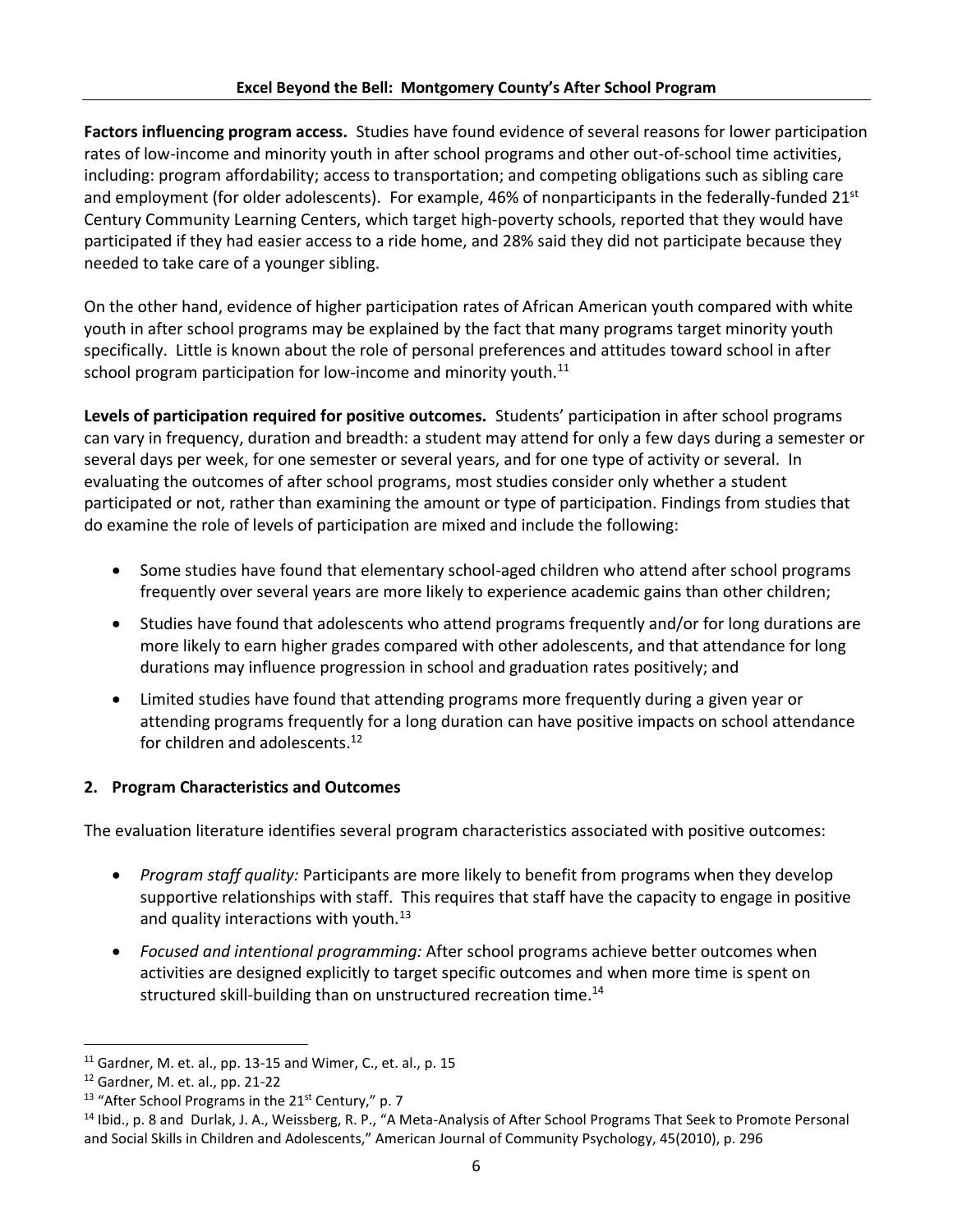- *Active learning:* Hands-on, active learning, which allows participants to practice new skills and behaviors, has been identified as a common feature of those after school programs that achieved positive outcomes.<sup>15</sup>
- *Combining academic components with social skills building:* Including academic components as well as social or personal skill-building was associated with positive academic outcomes.<sup>16</sup>
- *Partnerships with families, schools and communities:* Some studies have shown that effective collaboration with families, schools and the community also promotes positive outcomes.<sup>17</sup>

**Research on Positive Outcomes**. Researchers have found mixed evidence that after school programs can generate the following positive outcomes:

- *Academic improvement:* After school programs can have meaningful impacts on standardized test scores, academic performance, academically-related attitudes and beliefs, and school attendance; however, not all programs have significant effects on these measures.
- *Social and emotional development:* Some after school programs have been found to improve participants' self-esteem and assertiveness as well as decrease depression and anxiety.
- *Prevention of risky behaviors:* Studies have found evidence of after school programs reducing pregnancies, teen sex, drug use and juvenile crime.
- *Contribute to healthy lifestyles:* Certain after school programs were shown to reduce obesity and increase fitness and knowledge about healthy lifestyles among program participants.<sup>18</sup>

**Magnitude of academic outcomes and impact on the achievement gap.** A 2009 review of the evaluation research literature found that the average impact of after school programs on academic outcomes can be limited but meaningful and "on par with those of other remedial education interventions," such as summer school and Title 1 programs. The review notes uneven impacts given the variation among programs:

Taken together, the research seems to suggest that while the effects of successful after-school programs on academic outcomes may be small, they are meaningful nonetheless. It is, however, important to consider that not all after-school programs offer equal academic benefits for all youth. Although positive effects emerge, on average… the majority of studies… did not find that program participants showed higher academic performance than nonparticipants.<sup>19</sup>

l

<sup>&</sup>lt;sup>15</sup> "After School Programs in the  $21<sup>st</sup>$  Century," p. 3 and, Durlak, J., et. al., p. 296

<sup>&</sup>lt;sup>16</sup> "After School Programs in the  $21<sup>st</sup>$  Century," p. 3 and Gardner, M. et. al., p. 20

<sup>&</sup>lt;sup>17</sup> "After School Programs in the 21<sup>st</sup> Century," pp. 8-9

 $18$  "After School Programs in the 21<sup>st</sup> Century," pp. 2-5, and Gardner, M. et. al., pp. 17-19

<sup>19</sup> Gardner, M. et. al., p. 19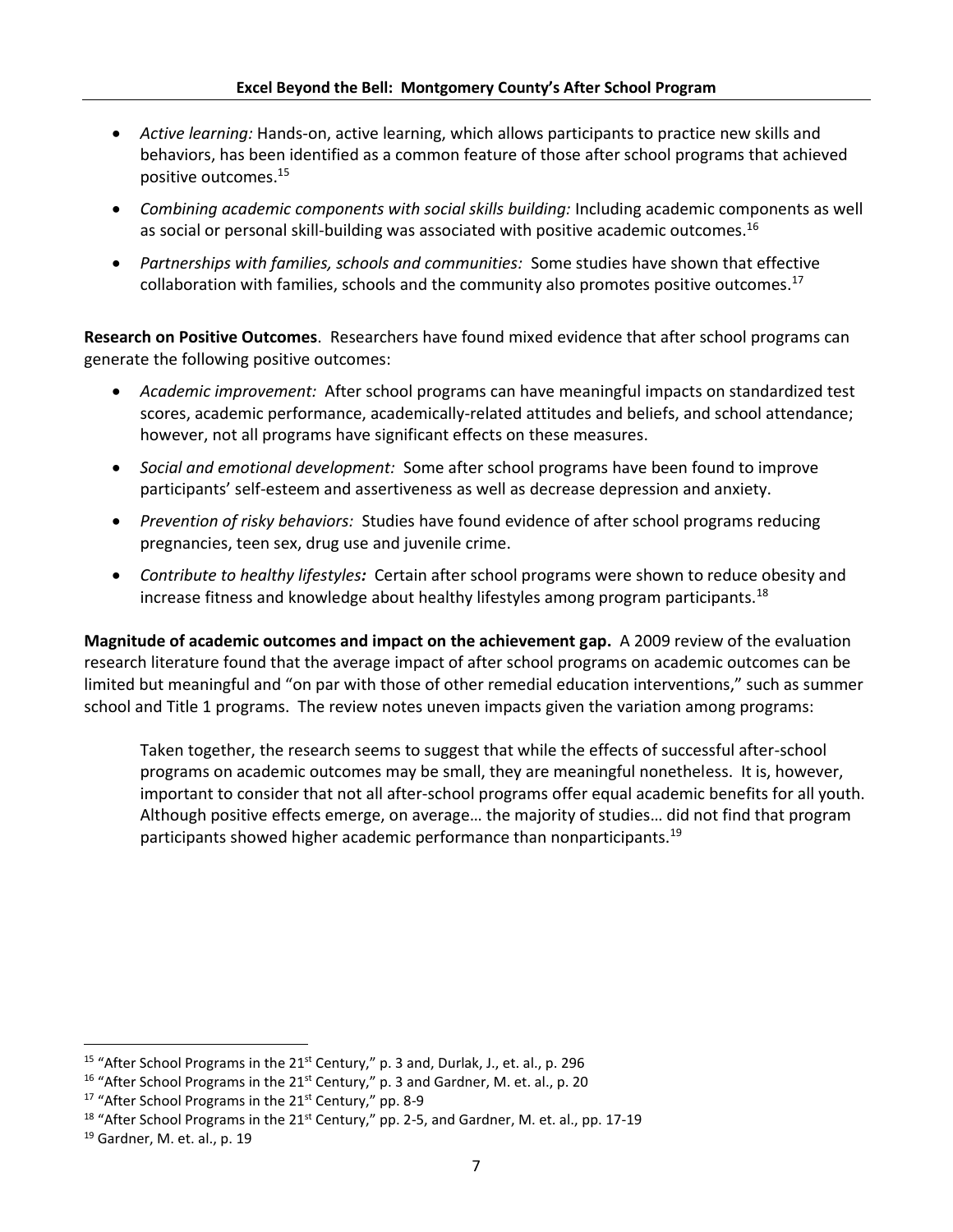Additionally, the authors developed a rough estimate of the potential impact of expanding after school programs to 100% of youth living below the poverty line on the achievement gap, emphasizing that such a major expansion is not practically realistic. They found that this expansion would result in only 2% decreases in the Black-white and Hispanic-white achievement gaps in reading and between 4% and 5% decreases in the achievement gaps in math. In conclusion, they noted, "Our review suggests that afterschool programs may have positive and meaningful effects on youths' academic outcomes, but after-school programs are best viewed as part of a multi-faceted approach toward closing the achievement gap."  $^{20}$ 

# **3. Characteristics and Cost to Deliver "High-Quality" Programs**

While the costs of individual after school programs vary depending on many factors, a 2009 report commissioned by the Wallace Foundation attempted to quantify in general terms the full costs of highquality after school programs, including costs covered by in-kind donations.<sup>21</sup>

To arrive at their estimates, researchers examined 111 programs for children and adolescents in six cities that were all considered to be "high-quality." Some programs ran year-round, while others operated only during the school year. On average, programs ran for almost four hours per day and 150-180 days during the school year, and for between six and nine hours per day and 35-44 days during the summer, depending on the age groups of students served. Only programs meeting minimum standards for participation rates, staff-to-youth ratios and years of operation were included. The table below lists selected program characteristics.

|                                                   | <b>Programs Serving</b>                            |              |  |  |  |
|---------------------------------------------------|----------------------------------------------------|--------------|--|--|--|
| Average                                           | <b>Elementary/Middle</b><br><b>School Students</b> | <b>Teens</b> |  |  |  |
| Staff/Youth Ratio (school-year)                   | 1 to 8.3                                           | 1 to 9.3     |  |  |  |
| % Participants that attended all of the time      | 79%                                                | 64%          |  |  |  |
| % Staff with college degree                       | 67%                                                | 84%          |  |  |  |
| % Staff who are teachers or certified specialists | 24%                                                | 31%          |  |  |  |
| Hours of training staff received per year         | 28.4                                               | 32.70        |  |  |  |

**Table 1. Characteristics of 111 High-Quality After School Programs**

Source: Grossman, J. B., Lind, C., Hayes, C., McMaken, J., and Gersick, A., "The Cost of Quality Out-of-School-Time Programs," The Wallace Foundation, January 2009, p. 11

The study characterized the estimates it produced as full cost estimates because they counted both out-of pocket expenditures and the value of in-kind donations such as space. The study noted that out-of-school time programs typically rely on three to five sources of funding. Donated resources, which can include services, equipment and space, on average, account for 20% of program resources.

 $\overline{\phantom{a}}$ 

<sup>20</sup> Gardner, M. et. al., p. 27

<sup>&</sup>lt;sup>21</sup> Grossman, J. B., Lind, C., Hayes, C., Maken, J., and Gersick, A., "The Cost of Quality Out-of-School-Time Programs," The Wallace Foundation, January 2009.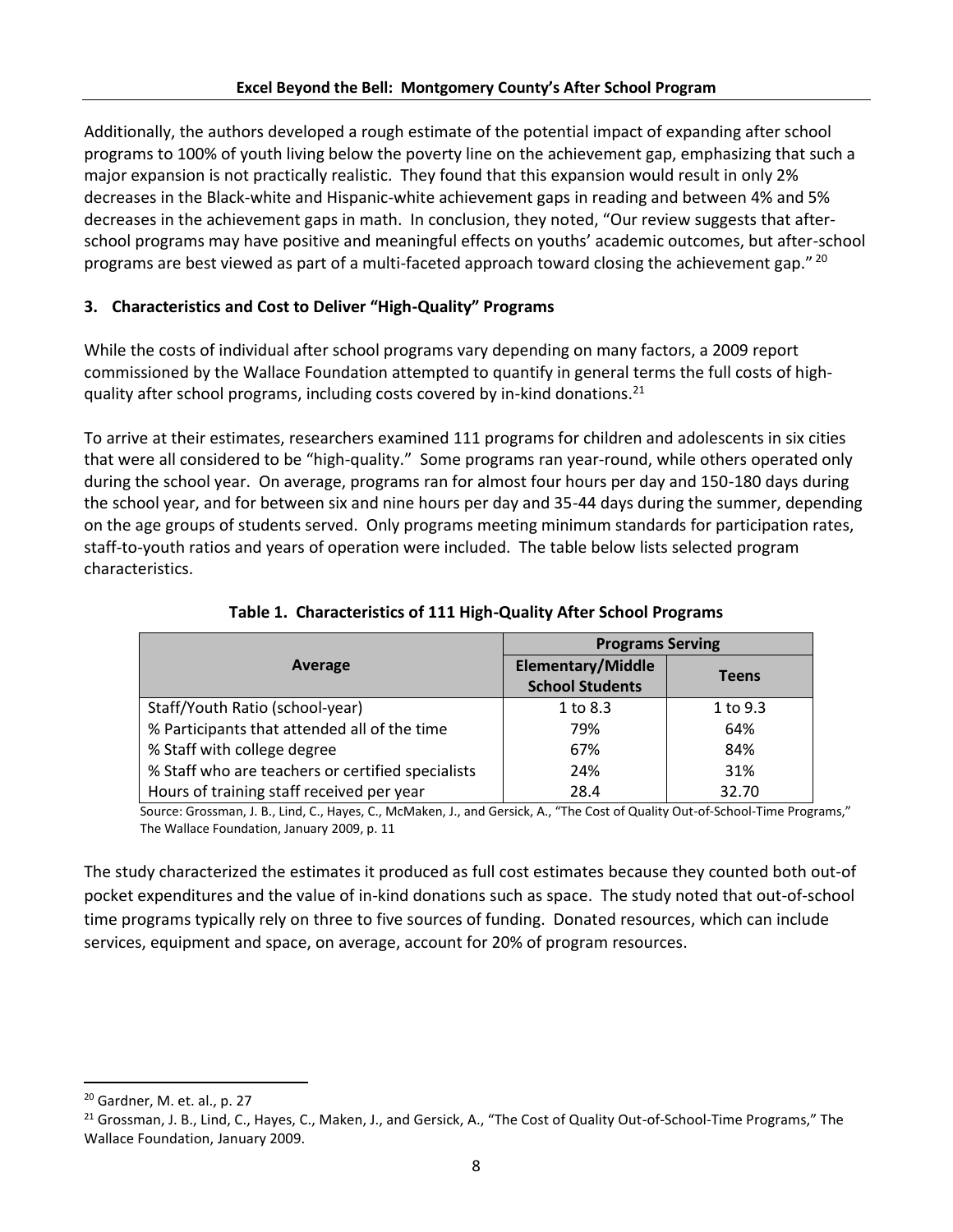The table below lists average annual costs per slot and per enrollee as well as median annual and daily costs per slot for programs examined in the report. Average costs per slot exceed average costs per enrollee because there were multiple enrollees per slot since not all enrollees attended every day. These figures suggest an annual cost of about \$4 million for every 1,000 slots or \$4,000 per slot.

|  | Table 2. Average and Median Full Costs of High-Quality After School / Out-of-School-Time Programs |  |  |  |
|--|---------------------------------------------------------------------------------------------------|--|--|--|
|--|---------------------------------------------------------------------------------------------------|--|--|--|

| <b>Programs Serving</b>                  |          | Average annual cost | <b>Median annual</b> | <b>Median daily</b> |  |
|------------------------------------------|----------|---------------------|----------------------|---------------------|--|
|                                          | Per slot | Per enrollee        | cost per slot        | cost per slot       |  |
| <b>Elementary/Middle School Students</b> |          |                     |                      |                     |  |
| School-year                              | \$4,320  | \$2,640             | \$3,780              | \$21                |  |
| Summer of year-round program             | \$1,330  | \$1,000             | \$1,270              | \$28                |  |
| <b>Teens</b>                             |          |                     |                      |                     |  |
| School-year                              | \$4,580  | \$1,880             | \$3,450              | \$22                |  |
| Summer of year-round program             | \$1,420  | \$790               | \$1,150              | \$36                |  |

Source: Grossman, J. B., Lind, C., Hayes, C., McMaken, J., and Gersick, A., "The Cost of Quality Out-of-School-Time Programs," The Wallace Foundation, January 2009, pp. 16-31

# **C. Three After School Program Case Studies**

OLO examined three case studies to better understand how other communities have implemented and structured after school programs or city or countywide after school systems. OLO selected these case studies to illustrate collaborative efforts with community organizations, the use of quality assessment measures and programs that serve middle school students. The first case study examines an after school program at a New York City school; the second looks at the implementation of a quality improvement system for after school programs in Austin, Texas; and the third describes a city-wide after school initiative in Providence, Rhode Island.

**Captain Manuel Rivera Junior School (PS/MS 279), New York City**. 22 In 1998, The Committee for Hispanic Children and Families (CHCF) received funding from The After School Corporation (TASC) to develop an after school program at Captain Manuel Rivera Junior School, PS/MS 279. PS/MS 279 is a K-8 school located in the Bronx, and CHCF is a local community organization that had worked with the school in the past and submitted an initial funding proposal to TASC. Programming includes homework help, academic clubs, arts activities and community service.

CHCF's after school coordinator manages approximately 30 CHCF staff members, organizes training opportunities for staff, and works closely with the school principal and staff. The coordinator also sits on the school cabinet, which is the decision-making body for the school. Classroom teachers assist with curriculum development for academic support classes on a volunteer basis, and other volunteers including paraprofessionals, college students, high school students and parents assist with various other aspects of

<sup>22</sup> *Making the Most of After-School Time: Ten Case Studies of School-Based After School Programs.* National Association of Elementary School Principals, 2005, pp. 49-58, retrieved 6/24/2014 from < [http://www.naesp.org/resources/1/A\\_New\\_Day\\_for\\_Learning\\_Resources/Building\\_and\\_Sustaining\\_Partnerships/Making\\_t](http://www.naesp.org/resources/1/A_New_Day_for_Learning_Resources/Building_and_Sustaining_Partnerships/Making_the_Most_of_After-School_Time.pdf)

[he\\_Most\\_of\\_After-School\\_Time.pdf](http://www.naesp.org/resources/1/A_New_Day_for_Learning_Resources/Building_and_Sustaining_Partnerships/Making_the_Most_of_After-School_Time.pdf) >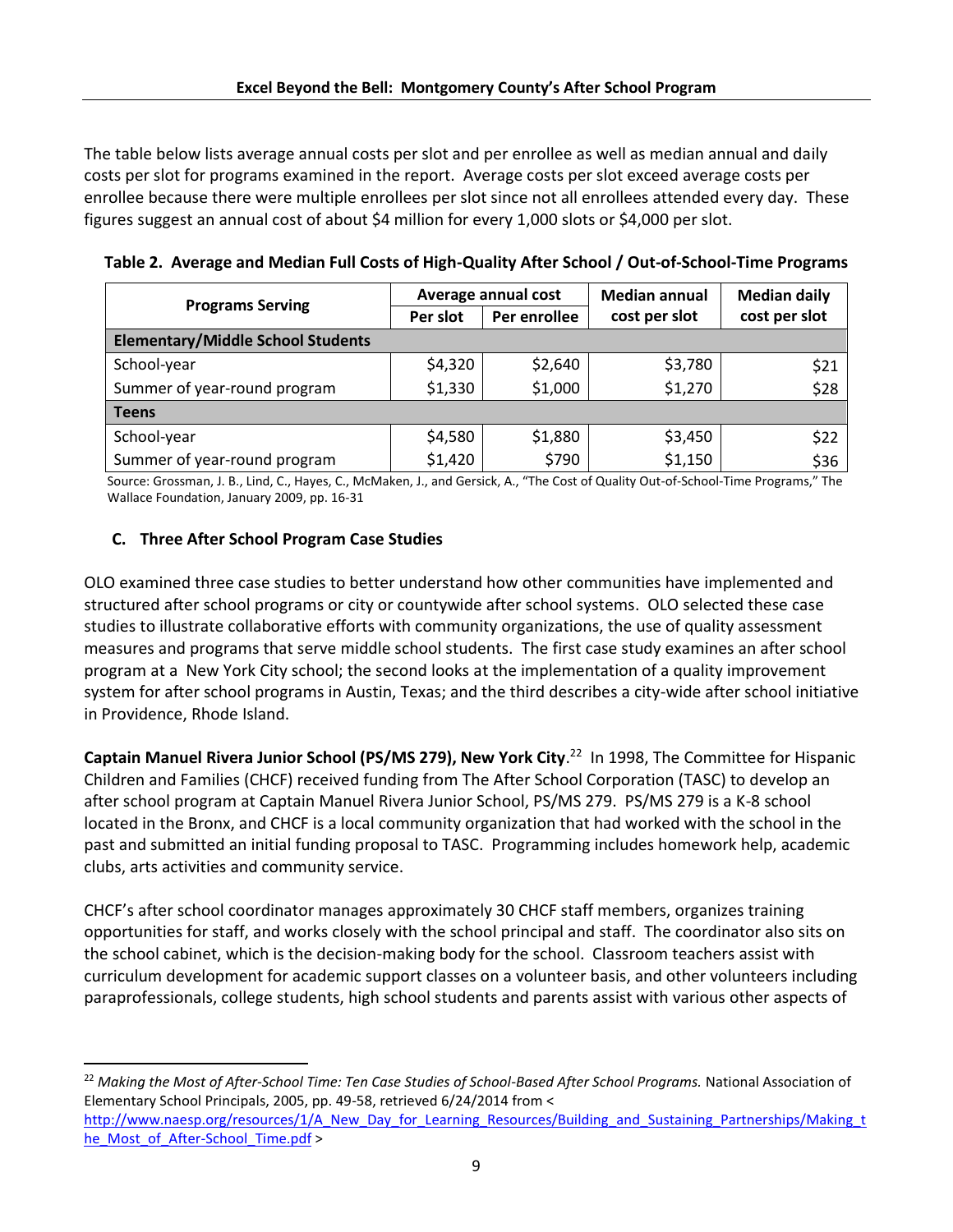the program. One challenge faced by CHCF is a difficulty in recruiting licensed teachers and workers with four-year degrees to the program staff.

Students are placed in small groups led by adult leaders. For four days per week, the groups begin with homework help and then continue with other activities, while on Fridays the focus is on clubs and activities. TASC sponsors a variety of academic clubs that aim to make math, reading and other academic subjects fun – for example by reading and writing sports-related articles. CHCF also provides an arts program that includes theater, dance and choir. Performances and other events throughout the year provide participants with the opportunity to show off their skills to friends and parents. Community service activities include food drives and trips to nursing homes and hospitals.

As a TASC site, the after school program at PS/MS 279 receives guidance from TASC on program management, and staff attend training provided by TASC. TASC also requires CHCF to submit quarterly reports, and a TASC program officer visits the school twice a year to assess the program.

**Ready by 21 Coalition for Austin/Travis County, Austin, Texas and Quality Counts**. 23 The Ready by 21 Coalition for Austin/Travis County was founded in 2003 to advance collaboration on services for children and families among nonprofits, government agencies and the broader community, using tools provided by the national Ready by 21 initiative of the Forum for Youth Investment. In 2007, a local coalition of youth service providers, educators, government agencies and community members created a quality committee and applied to participate in the Ready by 21 Quality Counts initiative, which helps communities build or enhance their quality improvement systems (QIS) for after school programs.

The committee agreed to use the Youth Program Quality Assessment (Youth PQA) of the David P. Weikart Center for Youth Program Quality. This is a research-based assessment tool that measures the extent to which after school programs offer youths access to specific developmental experiences. The committee also later adopted the full Youth Program Quality Intervention (YPQI), which links training and coaching to the Youth PQA. United Way for Greater Austin became the lead intermediary for the QIS, which was initially implemented among local programs funded by United Way and the  $21<sup>st</sup>$  Century Community Learning Centers.

The committee emphasized that the aim of the QIS was not to "endorse" certain programs over others, but rather to promote continuous improvement among all programs. To engage more programs in the QIS, the coalition encouraged participation during networking events and offered YPQI youth worker skills workshops to demonstrate how the QIS helped with capacity-building, rather than just functioning as an assessment.

In 2008, 22 programs signed on to the QIS, each agreeing to identify one staff member to conduct a selfassessment of the program, act as an external assessor for other programs, and participate in a Planning

<sup>23</sup> Yohalem, N., Devaney, E., Smith, C., and Wilson-Ahlstrom, A., *Building Citywide Systems for Quality: A Guide and Case Studies for Afterschool Leaders*, The Forum for Youth Investment, October 2012, pp. 50-58, retrieved 6/24/2014 from < [http://www.wallacefoundation.org/knowledge-center/after-school/coordinating-after-school](http://www.wallacefoundation.org/knowledge-center/after-school/coordinating-after-school-resources/Documents/Building-Citywide-Systems-for-Quality-A-Guide-and-Case-Studies-for-Afterschool-Leaders.pdf)[resources/Documents/Building-Citywide-Systems-for-Quality-A-Guide-and-Case-Studies-for-Afterschool-Leaders.pdf](http://www.wallacefoundation.org/knowledge-center/after-school/coordinating-after-school-resources/Documents/Building-Citywide-Systems-for-Quality-A-Guide-and-Case-Studies-for-Afterschool-Leaders.pdf) >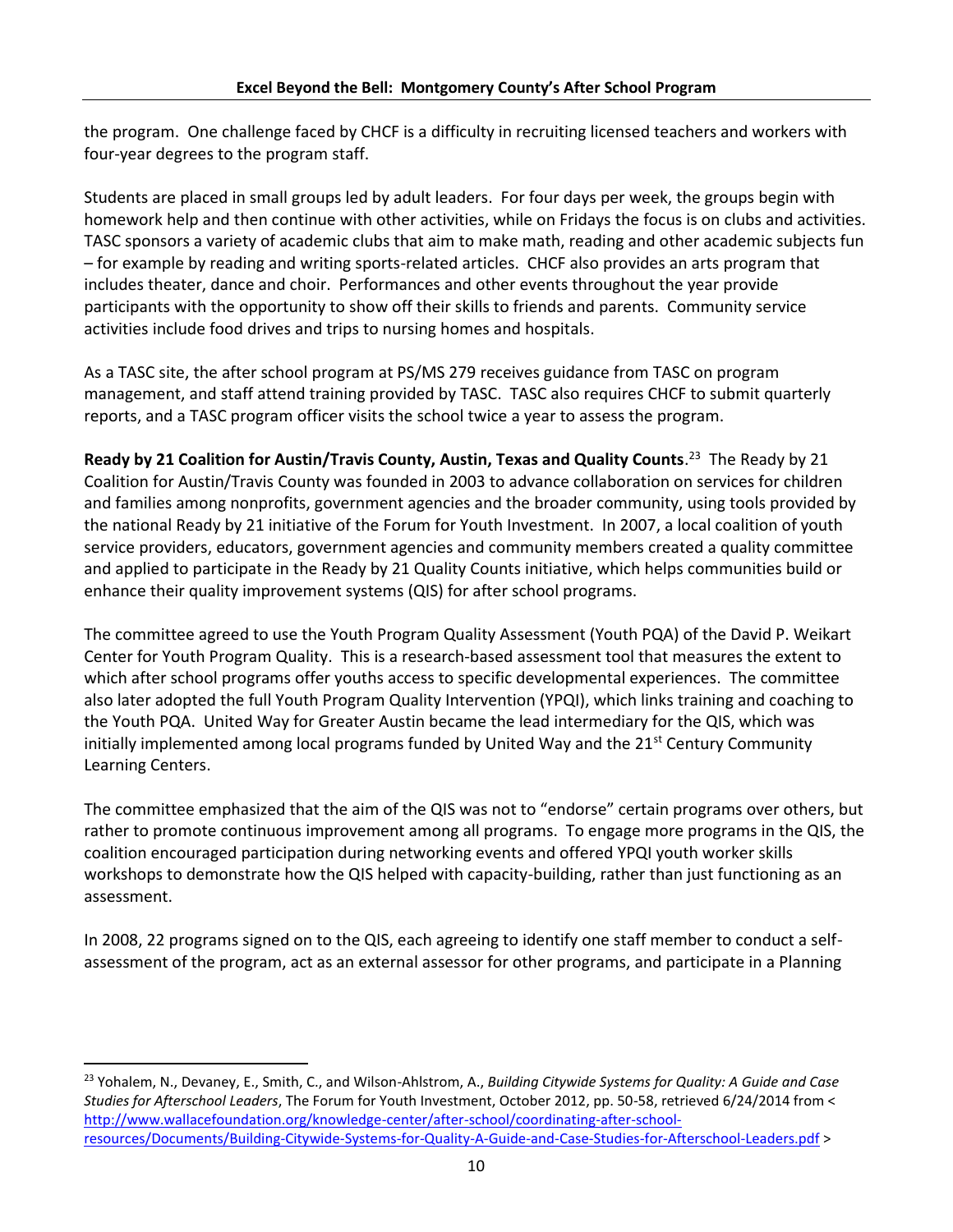With Data workshop to learn to interpret and use assessment data. The elements of the continuous improvement cycle for each program are as follows:

- Conducting a baseline Youth PQA self-assessment or external assessment
- Participation of a manager in the Youth PQA Planning With Data training
- Development of a quality improvement plan using data from baseline assessment
- Program staff participation in YPQI trainings aligned with areas identified for improvement
- Conducting a second assessment to measure improvement

By the end of the first year, all 22 programs remained engaged with the process. Since then, the coalition has worked to strengthen and expand the QIS. Changes have included ensuring that programs send staff with decision-making authority to the Planning With Data training, establishing two windows of time during the year available for programs to request external assessments (to facilitate scheduling), and developing QIS agreements at the program level rather than the funder or parent organization level. Additionally, in 2010 United Way began requiring a self-assessment prior to applying for funding, and participation in the QIS after receiving funding. As of 2011, over 50 organizations had participated in the QIS, 460 individuals had received training and 30 trained assessors were available to conduct external assessments.

AfterZones, Providence, Rhode Island.<sup>24</sup> In 2003, the Wallace Foundation provided a five-year, \$5 million grant towards a collaborative effort in Providence, Rhode Island to improve coordination of out-of-school time activities. At the time, no city agency was involved in the provision or oversight of out-of-school time activities in Providence. Existing programming providers included the YMCA, the Boys and Girls Club, and local sports leagues and church groups; most programs were funded by private foundations or user fees.

The initial planning process found that existing after school providers lacked a common definition of quality, that funding was not sufficient to meet programmatic needs, and that there was a lack of programming for middle school youth in particular, even though data showed significant drops in student achievement for this age group. The Mayor of Providence created the Providence After School Alliance (PASA), which was placed within an existing nonprofit but ultimately became an independent organization, to act as the intermediary for the coordination of after school programming in the city.

PASA created AfterZones, each of which coordinates the provision of after school activities within a middle school and its surrounding community facilities such as libraries, parks and community centers. Each AfterZone has a manager, a site supervisor and a coordinating council. Individual providers apply to run programs in the AfterZones. The school system provides space, transportation home and assists with recruitment by providing time during the day for recruitment fairs. Funding for AfterZones has been provided through the city, Federal grants, and private foundations.

Programming was initially selected primarily to attract interest from youth, but after two years PASA began to work to align programming with school curricula. PASA provided training to programming providers in the areas of literacy, arts, science and health and established Club AfterZone, an hour of programming focused on homework help and academic enrichment. PASA also coordinated closely with Supplemental

<sup>24</sup> Kotloff, L. J., Korom-Djakovic, D., *Afterzones: Creating a Citywide System to Support and Sustain High-Quality After-School Programs*, Public/Private Ventures, 2010, retrieved 6/24/2014 from < [http://www.wallacefoundation.org/knowledge](http://www.wallacefoundation.org/knowledge-center/after-school/coordinating-after-school-resources/Documents/Afterzones-Creating-Citywide-System-to-Support-and-Sustain-High-Quality-After-School-Programs.pdf)[center/after-school/coordinating-after-school-resources/Documents/Afterzones-Creating-Citywide-System-to-Support-and-](http://www.wallacefoundation.org/knowledge-center/after-school/coordinating-after-school-resources/Documents/Afterzones-Creating-Citywide-System-to-Support-and-Sustain-High-Quality-After-School-Programs.pdf)[Sustain-High-Quality-After-School-Programs.pdf](http://www.wallacefoundation.org/knowledge-center/after-school/coordinating-after-school-resources/Documents/Afterzones-Creating-Citywide-System-to-Support-and-Sustain-High-Quality-After-School-Programs.pdf) >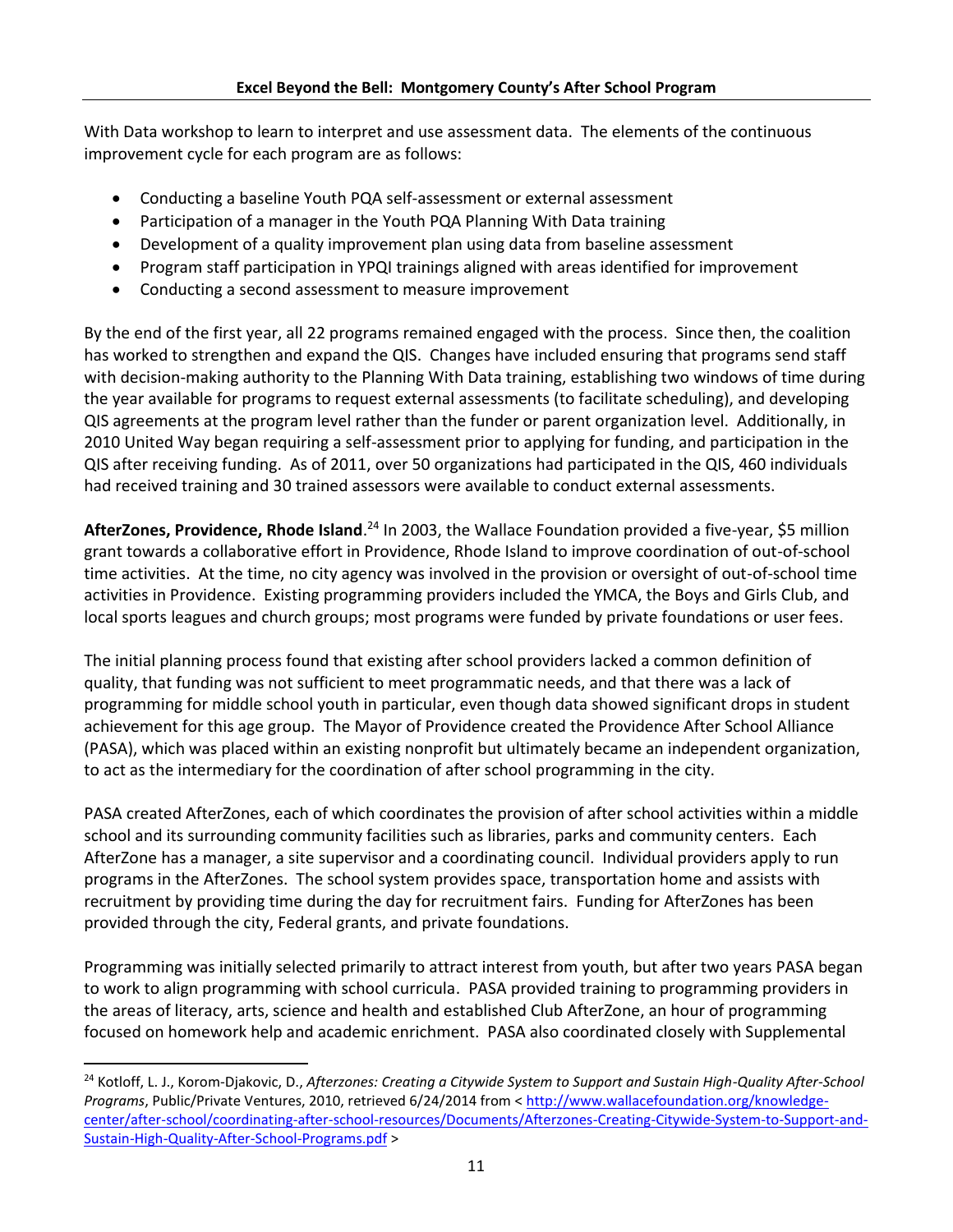Education Services (SES), an entity that also provides after school programming, such as test preparation. PASA ensured that SES students do not enroll in conflicting SES programs and provides transportation home for SES students.

PASA has worked with stakeholders to develop quality standards and an assessment process for continuous improvement. PASA decided to use the Weikart Center's Youth PQA tool for the assessment of service delivery combined with its own checklist for assessing administrative practices, staffing and professional development; this hybrid tool is called the Rhode Island Program Quality Assessment (RIPQA). Feedback on the RIPQA has been positive: stakeholders have compared it favorably against previous assessment processes and have found that it promotes quality improvement effectively.

After PASA piloted the RIPQA among AfterZone providers, the RIPQA has been used by providers across the state of Rhode Island, including the state's 21<sup>st</sup> Century Community Learning Centers. By participating in the RIPQA and fulfilling some additional requirements, any provider in the state can be endorsed by PASA. Additionally, during the implementation period, PASA decided to align its professional development offerings with the RIPQA in order to ensure that trainings more closely reflected its established program standards.

Finally, PASA acquired a management information system called YouthServices.net to manage data on enrollment, attendance, participant demographics, and program schedules. The system has primarily been used to track enrollment and attendance and manage student transportation by providing drop-off lists for bus drivers. Additionally, the system's reporting functions have been used to provide data to funders, including information on how many participants attended regularly. One challenge faced by providers is that some already had similar systems in place or have different information management requirements (for example, to manage fee payments), and therefore must now use multiple information systems.

A 2010 review of the AfterZones program found that most programs achieved high scores in the RIPQA assessment, which measures the quality of adult support and adult and peer interactions, the physical and emotional safety of the environment, and opportunities for youth to plan and make choices. The last area, opportunities to plan and make choices, received relatively lower scores than other areas. A 2011 evaluation of AfterZones outcomes found that, on average, participants only attended Afterzones for 25 days annually. Even so, AfterZones participation over two years reduced absences from school and improved grades in math classes. More research is necessary to determine whether improvements persist in the long term.

# **II. Excel Beyond the Bell**

Excel Beyond the Bell (EBB) was launched in 2008 as a joint initiative of the Montgomery County Recreation Department ("Recreation"), the Montgomery County Collaboration Council for Children, Youth and Families (Collaboration Council) and Montgomery County Public Schools (MCPS). The mission of EBB is "to inspire children and youth to realize their full potential by building a sustainable system offering safe, quality and accessible out-of-school time programs."<sup>25</sup>

l <sup>25</sup> *Excel Beyond the Bell Action Agenda*, Adopted October 22, 2008, retrieved on 7/1/2014 from < <http://excelbeyondthebell.org/pdf/EBBActionAgenda.pdf> >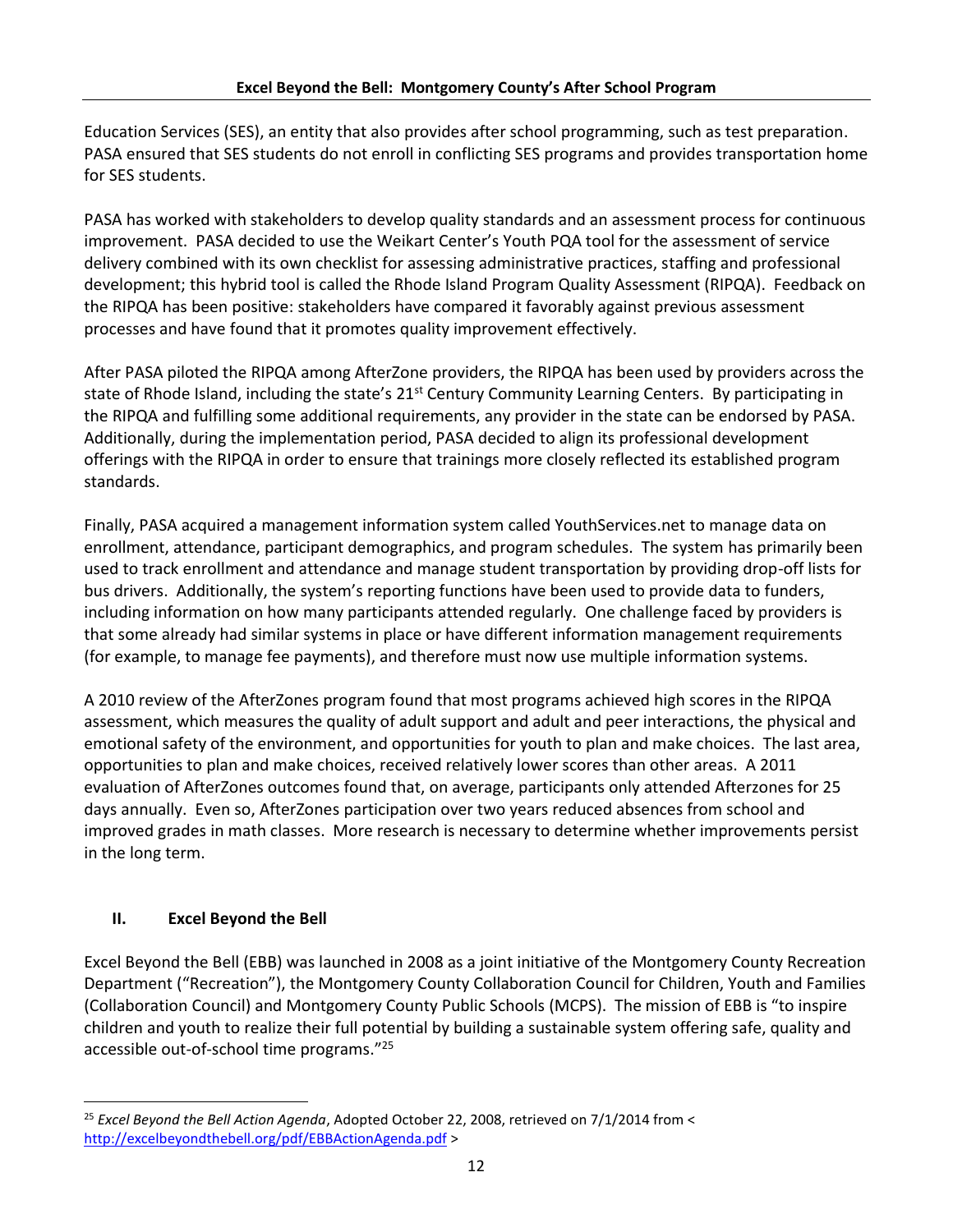Since 2008, EBB has worked toward its mission through activities in the areas of communications and advocacy, quality standards and professional development for youth development practitioners, financing and resources, and data and accountability. In 2011, EBB began its "middle school pilot," which provides after school recreational and social programming at select middle schools. Currently, EBB's primary areas of focus are professional development for youth development practitioners and the middle school pilot. This part summarizes EBB's services and outcomes, and is organized as follows:

- **Section A** provides background on the history of EBB**;**
- **Section B** describes current EBB services;
- **Section C** examines EBB's FY12-14 funding (from all sources) and expenditures;
- **Section D** describes data on EBB program participants; and
- **Section E** summarizes available EBB outcome data.

# **A. Background on Excel Beyond the Bell**

In 2007, the Collaboration Council and the Montgomery County Out-of-School Time System-Building Task Force issued a report, funded by the Governor's Office for Children and prepared by the National Institute on Out-of-School Time (NIOST) at Wellesley College, that assessed out-of-school time needs and the status of the existing out-of-school time system in the county. The Task Force included 31 stakeholders from the public, nonprofit and private sectors with, "an active interest in increasing the capacity and quality of after school programs."<sup>26</sup>

The overview to the Task Force report, *Status of Out-of-School Time in Montgomery County, Maryland*, highlighted the County's growing diversity as one of its greatest strengths and greatest challenges, cited concerns about crime and violence and called for an after school program infrastructure in response. It stated:

In parts of Germantown, Takoma Park, Silver Spring and Gaithersburg, concern over gangs and crime has increased. Violence among our youth is growing in many areas of the county. Change is all around us. Whether this change becomes an epidemic of risky behaviors, juvenile crime and academic failure or of positive developing and engaged youth prepared for adulthood is dependent upon, in Gladwell's words, how and in what places we push. The demonstrated promise of high quality after school programs supported by a sustained infrastructure of standards, funding and accountability can be the tipping point that brings an epidemic of academic, social, emotional and physical well-being for all of our youth.<sup>27</sup>

The Task Force report presented the results of three different surveys, including a survey of 1,043 County parents. Roughly half (54%) of the respondents from the parent survey had children in middle school. Among the middle school parents, 29% reported that their children participated in after school activities: 19% participated in school activities and 10% participated in community activities.<sup>28</sup>

 $27$  Ibid, p. 2.

l

<sup>26</sup> *Status of Out-of-School Time in Montgomery County, Maryland*, Collaboration Council for Children, Youth and Families and the Montgomery County Out-of-School Time System-Building Task Force, January 4, 2007, p. 1.

<sup>&</sup>lt;sup>28</sup> Among high school youth, 43% participated in afterschool activities, include 37% at school and 6% outside of school. P. 18.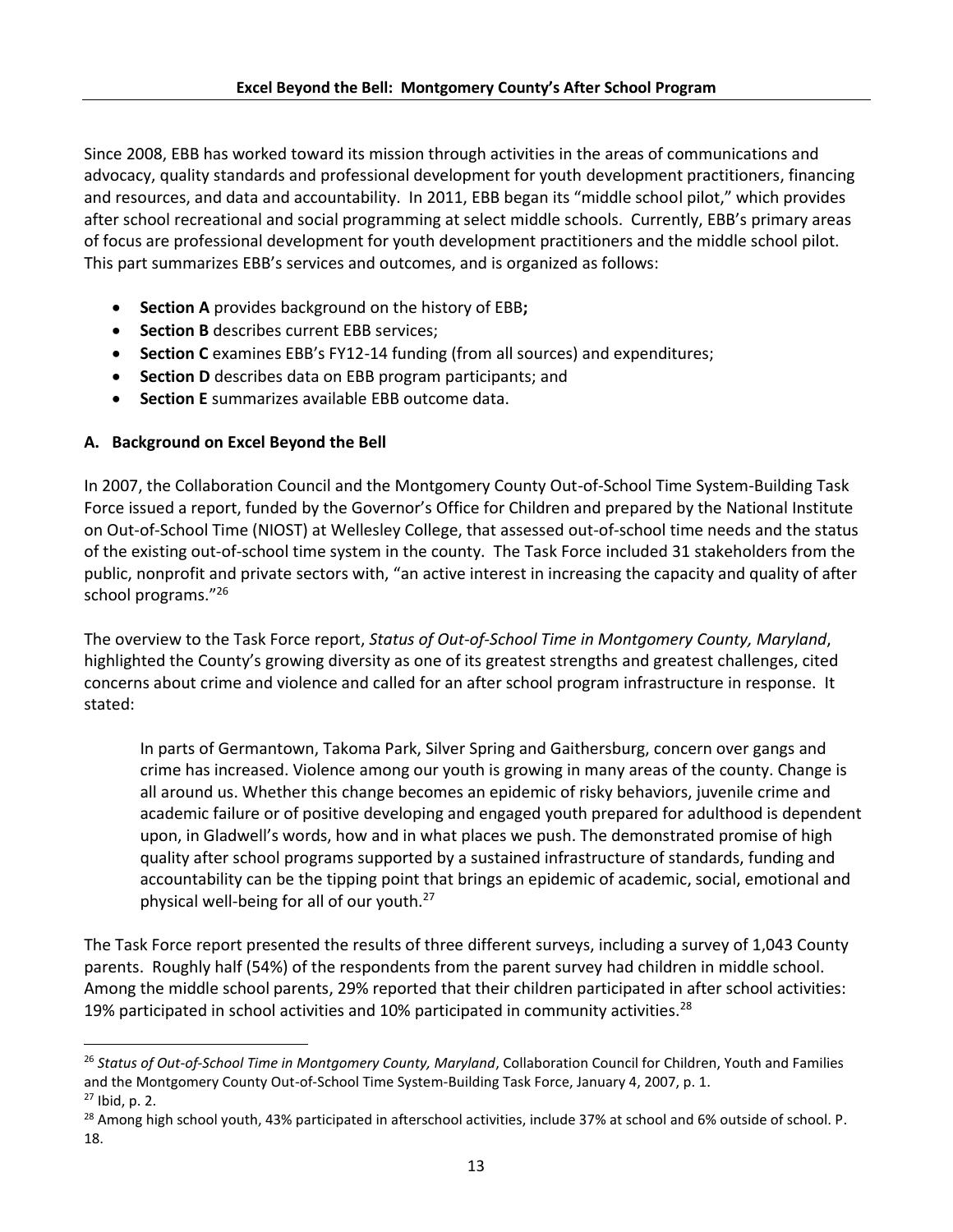The Task Force report described a vision for a countywide system of "affordable and high quality" after school activities. NIOST, writing on behalf of the Task Force, addressed four focus areas:

- **Demand and Capacity**: Information about supply and demand is critical to building an effective and sustainable system. Some of the key issues to be addressed included the lack of a centralized database, a lack of coordination between school and community programs and a need for community level assessments to direct program placement.
- **Program Standards**: Standards can drive program quality. Issues to be addressed in this area included the lack of universal standards to measure health and safety and program quality; only certain after school programs must be state-licensed as school-aged childcare, usually at the elementary school level.
- **Professional Development**: A high quality system of out-of-school-time activities must have staff who are well trained and well compensated. The workgroup reported that inconsistencies exist between the amount of professional development activities available for licensed childcare providers compared with non-licensed after school workers and the lack of an accountability structure for non-licensed programs.
- **Finance and Resources**: Expanded programming depends on having adequate and appropriate program space in school and community settings. The workgroup reported that funding is fragmented and not well targeted, and after school providers reported being at full capacity and under-funded.

The report called for the creation of a "governance and financing entity that will oversee policy development and interagency agreements and accountability."<sup>29</sup> In FY08, the County Government provided funding to develop a framework for an out-of-school time system in the County, and Excel Beyond the Bell became the brand for the system. In May 2008, Montgomery County held the first Excel Beyond the Bell Symposium to launch EBB and to bring together stakeholders to discuss goals and strategies.

The Collaboration Council was designated as the intermediary for the EBB partnership group of about 20 public and private agencies, public officials, foundations, businesses and parents. The EBB Action Agenda, adopted in October 2008, established the EBB mission and four overarching goals:

**Goal One**: Montgomery County residents of all generations will understand and support the value of out-of-school programs in preparing children and youth for positive futures that help sustain the local quality of life.

**Goal Two**: Out-of-school programs will be safe, developmentally appropriate and well run; all people who work with children and youth will be skilled in engaging them and supporting their intellectual, social-emotional and physical development.

**Goal Three**: An intentional mix of public and private funding and resources will create and sustain accessible, high quality programs.

**Goal Four**: Data that describes need and demand for programs, their availability, and their impact on youth will be available to guide decision-making.

 $\overline{\phantom{a}}$ 

<sup>29</sup> Ibid., p. 11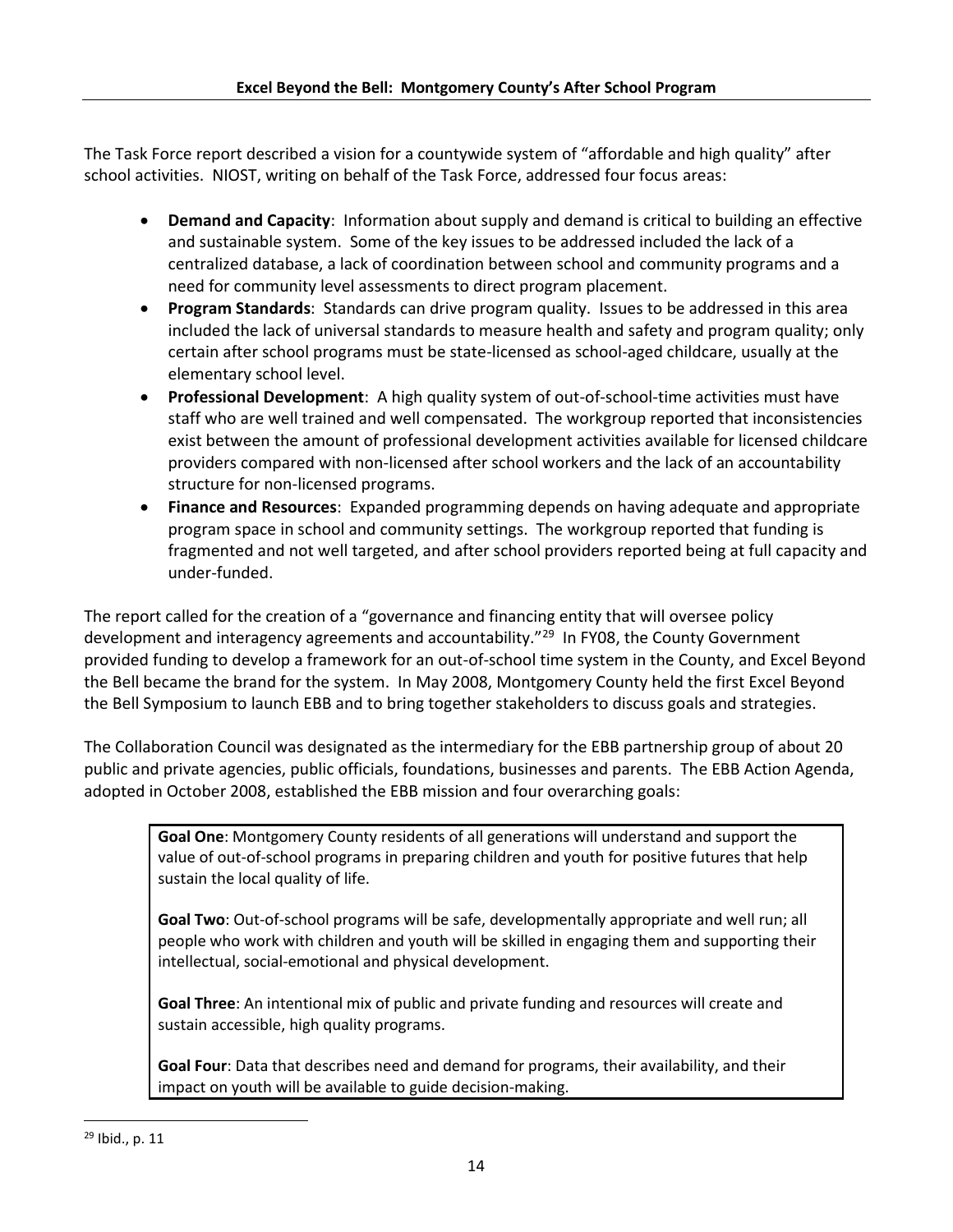A follow-up June 2010 report prepared by NIOST documented EBB's progress. Accomplishments included increased awareness among policymakers regarding the value of out-of-school time programs, the launch of Advancing Youth Development training, a 30-hour training curriculum developed the National Training Institute for Community Youth Work, and the use of the Efforts to Outcomes software system by out-ofschool time programs funded by the Collaboration Council to track participant demographics and attendance.<sup>30</sup>

In 2011, EBB launched the middle school pilot in three middle schools as an interagency initiative of Recreation, the Collaboration Council and MCPS. The aim was to develop, "the most comprehensive outof-school programming model in the County with the expectation it can be taken to scale and replicated in other County Middle Schools."<sup>31</sup>

The EBB Theory of Change, developed in 2010, maps the components of EBB which align with the four focus areas discussed earlier. It envisions these components coming together to promote increased participation, program variety and funding and better resource allocation. In turn, these outcomes will help realize the Collaboration Council's Children Agenda by generating a wide array of quality EBB programs that are accessible and available in every community; and large percentages of youth who consistently participate in quality, effective EBB programs.

# **B. Current Excel Beyond the Bell Services**

 $\overline{a}$ 

EBB provides services in two primary areas: (1) professional development for youth workers and (2) the middle school pilot, which has delivered after school programming in select middle schools since 2011. Recreation, the Collaboration Council and MCPS jointly manage EBB; both Recreation and the Collaboration Council also contract with providers that deliver training and programming.

# **1. EBB professional development for youth workers and program quality assessment**

Collaboration Council staff report that while the State has established clear professional development standards and certification requirements for child care workers, no similar framework exists at the State level for professionals who work with youth aged 12 and over. Since 2008, EBB has provided training for well over 1,000 youth workers in the county and worked to develop standards for youth worker professional development. More broadly, EBB has rolled out a framework for assessing overall program quality.

**Training**. Advancing Youth Development (AYD) is a 30-hour certificate program developed by the National Training Institute for Community Youth Work and functions as a foundational course for youth workers. The Collaboration Council has provided this program to over 350 professionals since FY08.

<sup>&</sup>lt;sup>30</sup> Gannett, E. amd Starr, B., Update on the Status of Out-of-School Time in Montgomery County, National Institute on Outof-School Time, Wellesley College, June 2010.

<sup>&</sup>lt;sup>31</sup> "Montgomery County Excel Beyond the Bell: Programming Overview", retrieved on 7/1/2014 from < <http://excelbeyondthebell.org/EBBprogrammingoverview.pdf> >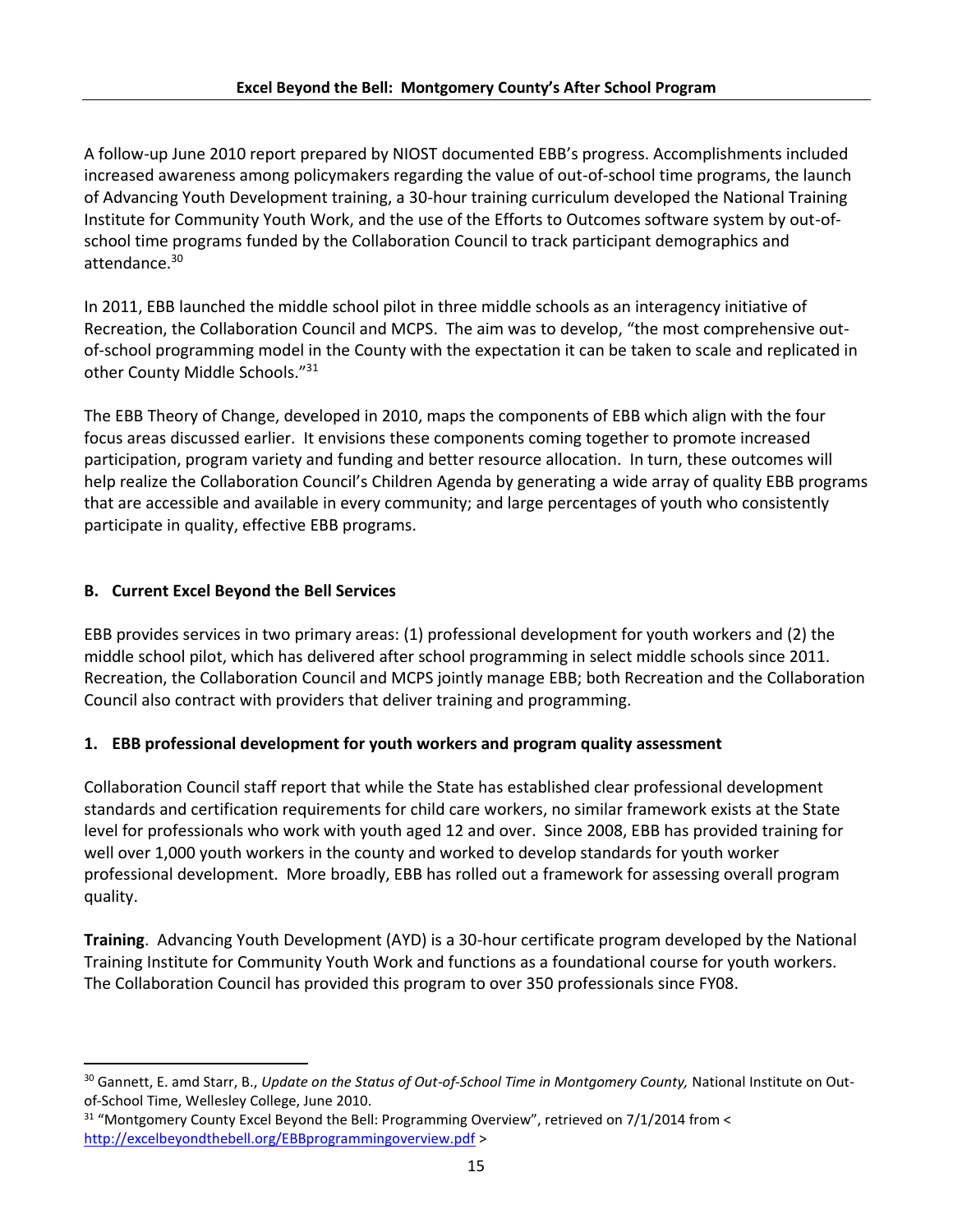Currently, the Collaboration Council requires its contract providers who deliver programming for the middle school pilot to ensure that front-line staff have completed the AYD program. The Collaboration Council also requires that providers attend various trainings related to the Youth Program Quality Intervention (YPQI) model, which is a program quality assessment process (see below).

The Recreation Department does not currently require its contract providers to attend trainings, however, all Recreation staff are required to attend training annually with an annual training goal that meets or exceeds the MSDE State standard. Providers contracted by Recreation have the option to attend voluntarily and are strongly encouraged to take advantage of the opportunity. Unlike the Collaboration Council, Recreation does not have funding to pay contractors to pay their staff to attend training. The Recreation Department in partnership with the Collaboration Council offers a variety of trainings at no cost to contract providers.

Trainings are offered via the Collaboration Council, and funding has been provided by the County Government, the Governor's Office for Children and private foundations. The Collaboration Council holds an EBB symposium annually. Examples of professional development opportunities provided through EBB for youth development practitioners include:

The Working with Immigrant Youth Symposium, held in 2009;

l

- Paid Internships for high school students at middle school sites through TeenWorks, Montgomery County Recreation's comprehensive workforce development initiative;
- Scholarships funded by the Howard and Geraldine Polinger Foundation to enroll in the Introduction to Youth Development course at Montgomery College offered in 2014<sup>32</sup> and
- The 2014 Symposium "Supporting and Building of Youth Social Emotional Learning:"

**Professional development standards**. In October 2013, EBB released the first edition of its "Core Competencies for Youth Development Practitioners," which defines sets of knowledge, skills and abilities considered necessary for youth development work at the entry, intermediate and advanced/administrative levels. This document aims to serve a similar purpose to the Maryland Child Care Credential Program's "Core of Knowledge," which defines the theories and practices essential for child care professionals.

EBB's core competencies are based on several sources including the Advancing Youth Development Manual, the Maryland Out of School Time (MOST) Program Quality Standards Framework and the National School After School Association/National Institute of Out of School Time (NIOST) documents. EBB's core competencies are organized into four domain areas:

- **1) Youth development practitioners as resources to youth**: includes criteria in the areas of safety, health, program design, and program activities.
- **2) Youth development practitioners as partners with families**: includes competencies to engage and support families of program participants.
- **3) Youth development practitioners as partners with schools and communities**: includes skills for building reciprocal relationships with schools and communities.

<sup>32</sup> The Collaboration Council worked with Montgomery College to develop the Introduction to Youth Development class and a credential in youth development.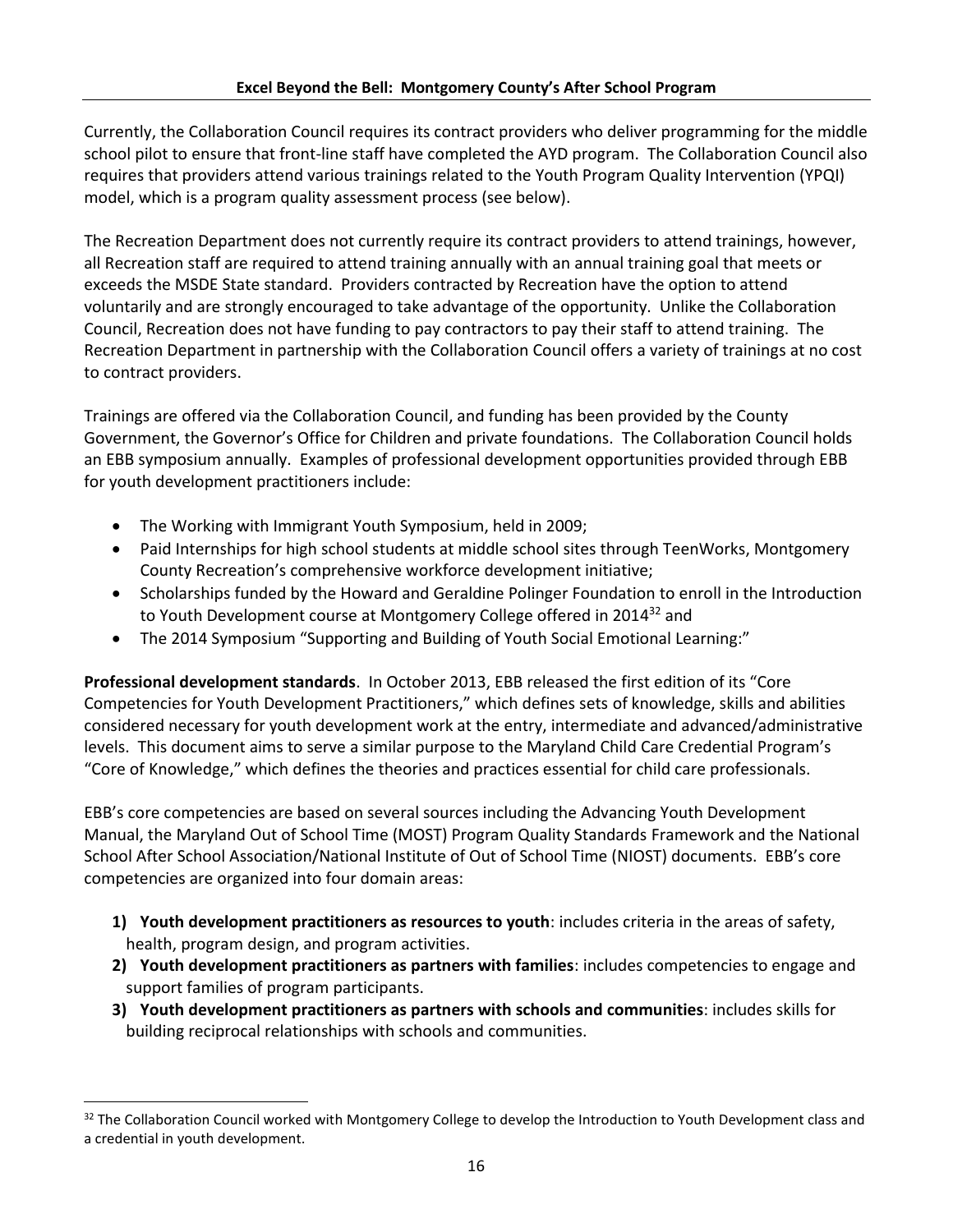**4) Youth development practitioners as partners with colleagues and organizations**: includes demonstrating commitment to professional development and professionalism and the ability to advocate for programs and contribute to their sustainability.

**Program quality assessment**. Since Fall 2010, the Collaboration Council has promoted use of the Youth Program Quality Assessment tool (Youth PQA) to assess the quality of out-of-school time programs in the following areas: (1) Safe Environment, (2) Supportive Environment, (3) Positive Interaction, and (4) Youth Engagement. As described in Part I, on page 10, the Youth PQA is a research-based standardized assessment instrument that forms part of the David P. Weikart Center's Youth Program Quality Intervention (YPQI), a continuous improvement model. The YPQI also provides training modules and organizational policies for including youth and staff in decision-making related to quality. EBB's middle school pilot providers have participated in the YPQI to evaluate program quality since FY12, and EBB has organized numerous YPQI-related trainings.<sup>33</sup>

# **2. Middle School Pilot Program**

 $\overline{\phantom{a}}$ 

Since EBB launched its middle school pilot in FY12, the program has provided after school recreational programming, hot meals and transportation home at select middle schools. The stated EBB mission is:

[To] provide an exemplary out of school time (OST) system, where all children and youth will have safe, engagement places to learn so they can succeed in school and life. EBB is committed to helping students develop a sense of belonging, build relationships with peers and adults, acquire new skills, develop new interests and increase school attendance as a result of their participation in the program. Providing sufficient breadth and depth of programs will support student achievement and personal growth, in turn inspiring youth to achieve their full potential.<sup>34</sup>

Service delivery is a joint effort of Recreation, the Collaboration Council and the MCPS Office of Community Engagement and Partnerships (OCEP). Both Recreation and the Collaboration Council contract with providers to deliver programming; Recreation also delivers programming directly and provides site coordination. MCPS administrative staff within schools are hired and paid for by Recreation to act as site liaisons, and school staff play a key role in recruiting students to the program. Additionally, Recreation works collaboratively with MCPS Division of Food and Nutrition Services (MCPSFNS) to coordinate meals. MCPSFNS serves as the sponsor for the after school meals program; and since FY15, MCPS provides transportation. MCPS' OCEP provides oversight and support for both the overall partnership as well as the day to day logistics.

**Governance.** When the three major EBB partners, i.e., the Collaboration Council, Recreation and MCPS, realized that the partnership lacked the necessary structure to support its growth, OCEP facilitated an interest based process that yielded the current governance structure. Governance occurs at three levels: (1) the Executive Committee, which provides overall oversight and strategic planning; (2) the Coordinating Committee, which is responsible for operational leadership and addresses shared issues across school sites, and (3) school-specific advisory committees, which have decision-making authority over day-to-day aspects of the school's program.

<sup>33 &</sup>quot;Building Partnerships for Positive Results: 2012 Annual Report," Montgomery County Collaboration Council for Children, Youth and Families, p. 5

<sup>&</sup>lt;sup>34</sup> MCPS Handout. Roles of the Partners from the "Partnership Guidelines" p. 1.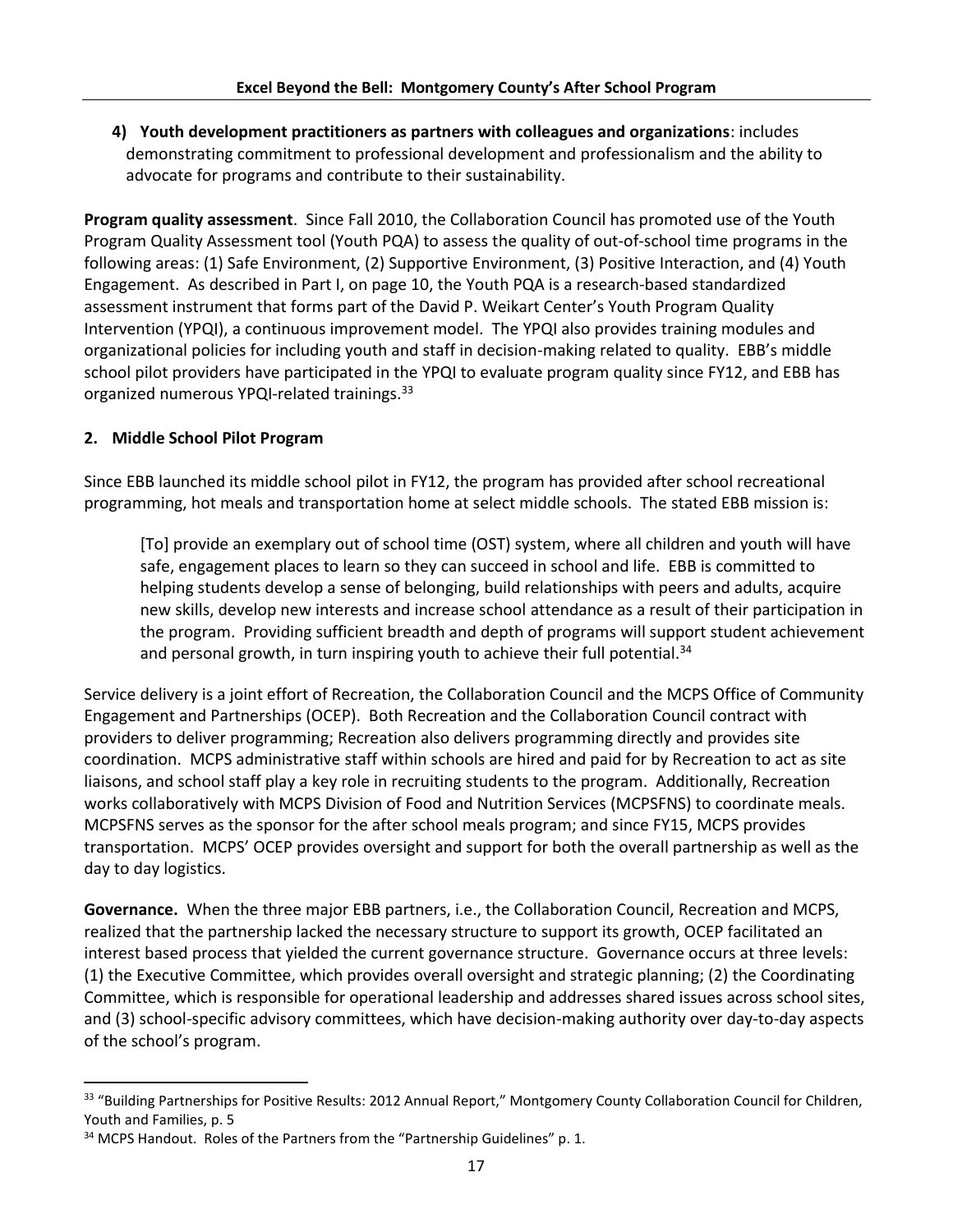The Executive and Coordinating Committees include representatives from Recreation, the Collaboration Council and MCPS, and the school advisory committees include school principals or other administrators, site liaisons, guidance counselors, parents, students, and programming providers. Recreation also funds a part-time site coordinator and school liaison for each school; this role provides school-level operational management for the EBB program.

**Participating schools.** The three major EBB partners selected the three original EBB pilot sites based on recommendations from officials in MCPS' central administration. To date, EBB has targeted schools based on several factors including schools with high percentages of students eligible for free or reduced meals (FARMS), achievement challenges and geographic balance. As shown in Table 3, the program was initially offered in three middle schools in FY12; in two more schools in FY13, and in a sixth school in FY14. In FY15, EBB launched a program at Montgomery Village Middle School. Depending on fiscal realities, EBB hopes to expand to more schools in FY17.

| <b>Middle School</b>      | Location             | % FARMS<br>eligible in FY14 | <b>Year EBB</b><br>started | # of days<br>per week | Summer? |
|---------------------------|----------------------|-----------------------------|----------------------------|-----------------------|---------|
| Argyle                    | Wheaton              | 62%                         | <b>FY12</b>                | 4                     | Yes     |
| Roberto Clemente          | Germantown           | 33%                         | <b>FY12</b>                | 4                     | Yes     |
| A. Mario Loiederman       | <b>Silver Spring</b> | 60%                         | <b>FY12</b>                | 4                     | No.     |
| Forest Oak                | Gaithersburg         | 57%                         | <b>FY13</b>                | 2/4 in FY15           | Yes     |
| <b>Neelsville</b>         | Germantown           | 64%                         | <b>FY13</b>                | 2/4 in FY15           | Yes     |
| Col. E. Brooke Lee        | <b>Silver Spring</b> | 62%                         | <b>FY14</b>                | 4                     | Yes     |
| <b>Montgomery Village</b> | Montgomery Village   | 62%                         | <b>FY15</b>                | 4                     | No.     |

#### **Table 3. Excel Beyond the Bell Middle School Original Pilot Sites (3) and Expansion Sites (4)**

Source: Collaboration Council

**Program schedule and content**. The EBB middle school pilot ran either two or four days per week in FY12- FY14 and is running for four days a week at seven sites in FY15. The program is offered from 2:45 p.m. to 5:15 p.m., for three 10-week sessions (fall, winter and spring) during the school year or for a total of about 28-weeks after school holidays are taken into account. As such, a student who attends every day would receive about 10 hours of activities a week plus meals. A 5:15 p.m. bus home is provided as part of the EBB program, which is additional to the 4:30 p.m. "activity bus" provided by MCPS.

In FY16, the program structure will migrate to a two semester scheduling model. The program will be offered for 28 weeks or two sessions of 14 weeks each. The fall semester will start at the end of September and end in January. After a three week break, the second semester will begin in mid-February.

In addition to the school year program, the Recreation Department funds and operates a summer EBB program in conjunction with MCPS Summer School. The summer program was held at four middle schools in 2015. The program targets summer school students in need of additional support and engagement during summer months as identified by MCPS; however, students do not need to attend summer school to participate in the EBB Summer program. The EBB Summer program hours are from 11:30 a.m. to 5:30 p.m. Students receive meals between summer school and the summer program. Recreation reports staff provide many off-site activities such as canoeing, hiking and swimming in addition to the provider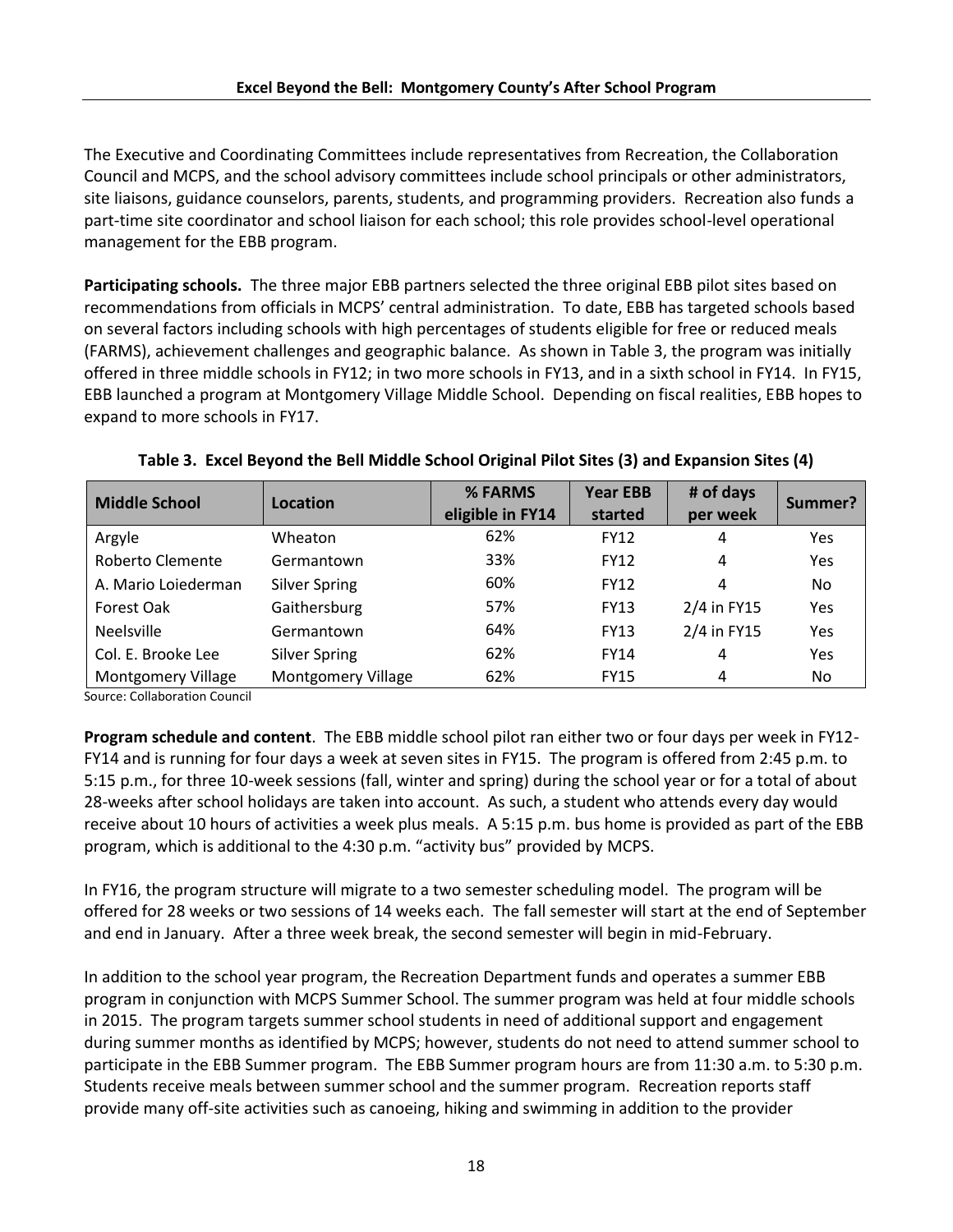programs. Transportation to school is provided through the summer school program; however, parents must pick up participants when the EBB Summer program ends at 5:30 p.m..<sup>35</sup>

Recreation staff and providers under contract to Recreation or the Collaboration Council deliver EBB programming. During the school year, each EBB session begins with a snack or supper period starting at 2:45 p.m.. Participants then choose from several activities, with a second snack or supper break around 4:00 p.m. Offered activities vary by day and school, and Recreation and the Collaboration Council work with school staff to identify activities of interest to students. Programs can last one or two hours. While many last two hours, one hour programs have been offered to accommodate students in other activities.

Recreation staff report that EBB programs must have an academic component to comply with federal requirements for a registered after school meal program. Although no specified time slot for homework exists, students have the flexibility to do homework in place of an activity and homework help is available to students who seek it. Recreation staff report that because EBB qualifies as a registered after school meals program site, free meals are available to any student at the school whether they are enrolled in EBB or not. Exhibit 2 is a sample schedule from Clemente Middle School.

| <b>Time</b>   | <b>Activity</b>                                                                                                             | <b>Provided by</b>                                                        |
|---------------|-----------------------------------------------------------------------------------------------------------------------------|---------------------------------------------------------------------------|
| $2:45 - 3:15$ | Hot supper                                                                                                                  | <b>MCPS</b>                                                               |
| $3:15-4:00$   | Choice of:<br>Kid's Kitchen: Food and Fitness<br><b>Shooting Stars</b>                                                      | Recreation contractor<br>Recreation staff                                 |
|               | Hoop ED: Team Sports<br>$\bullet$                                                                                           | Recreation contractor                                                     |
| $3:15 - 5:15$ | Choice of:<br><b>Clancy Works Dance: ASPIRE</b><br>AOB: Express Yourself! Fun with Painting and<br>$\bullet$<br>Printmaking | Collaboration Council-contractor<br>Collaboration Council-contractor      |
| 4:00-4:15     | Snack                                                                                                                       | <b>MCPS</b>                                                               |
| $4:15 - 5:15$ | Choice of:<br>Kid's Kitchen: Food and Fitness<br><b>Shooting Stars</b><br>Hoop ED: Team Sports                              | Recreation contractor<br><b>Recreation staff</b><br>Recreation contractor |
| 5:15          | EBB bus home                                                                                                                | Recreation (MCPS in FY15)                                                 |

**Exhibit 2. Sample EBB Middle School Pilot Schedule: Mondays at Clemente MS, Fall 2013**

Source: Collaboration Council

l

#### **C. Funding and Expenditures**

The Collaboration Council, the Recreation Department and MCPS combine resources to fund EBB. The Collaboration Council funds professional development and quality assessment activities; the Collaboration

<sup>&</sup>lt;sup>35</sup> The school sites with programs in 2013 were Argyle, Clemente, Forest Oak, Loiederman (through a Community Foundation Grant) and Neelsville (through an Identity partnership). In 2014, the school sites were Argyle, Clemente, Forest Oak, E. Brooke Lee (through a United Way Grant) and Neelsville (through an Identity partnership). In 2015, the four school sites are Argyle, Clemente, Forest Oak and Loiederman. Only school year data are reported here; school year data are excluded.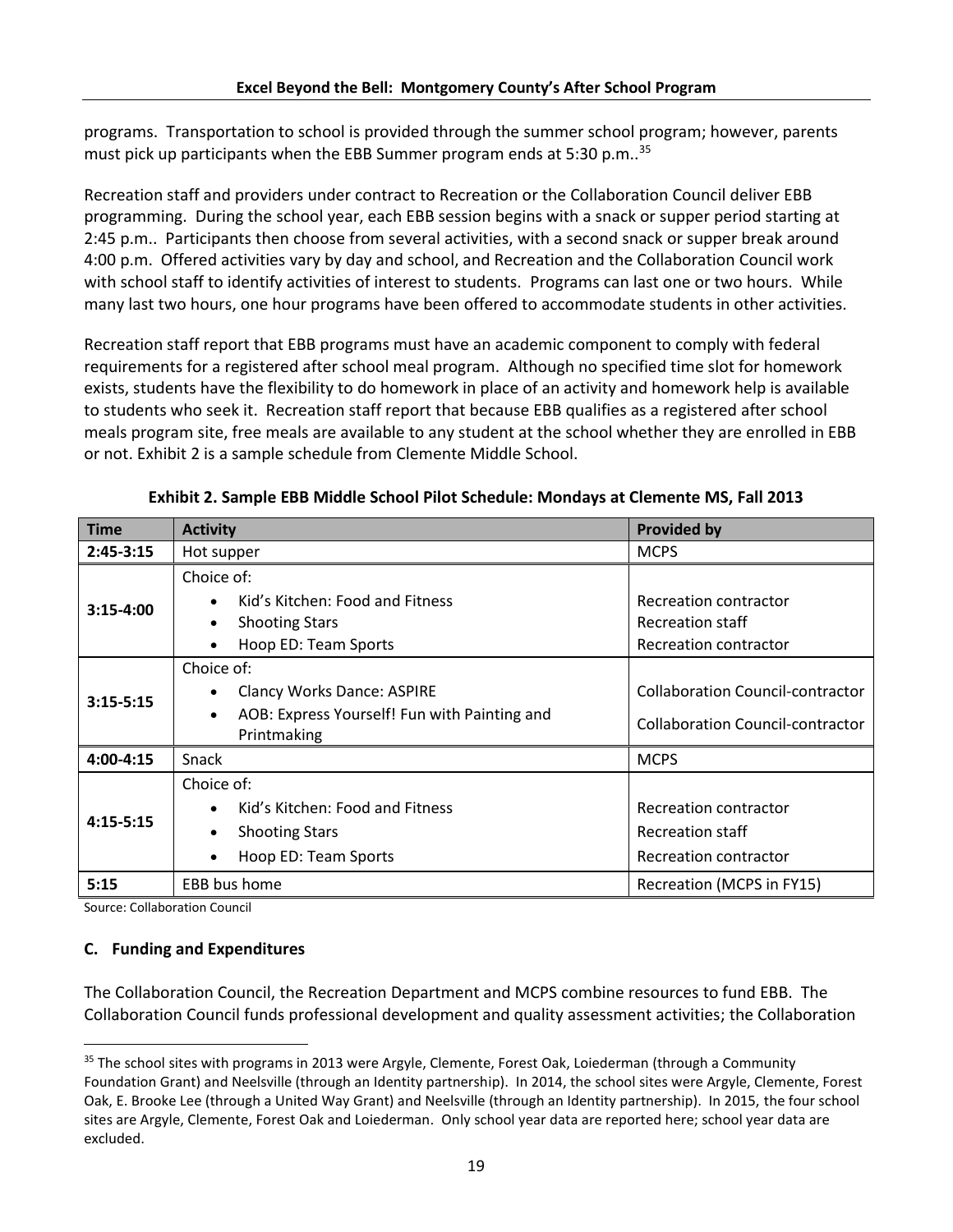Council and Recreation jointly fund the middle school pilot and MCPS provides in-kind resources. Table X summarizes the blended Collaboration Council and Recreation EBB funding and expenditures through FY14, not including MCPS' in-kind resources. It also separates EBB pilot program expenditures (P) and EBB system expenditures (S). Total EBB program expenditures increased 60% since FY12, from \$645,000 to \$1 million. In FY14, the Collaboration Council accounted for 62% of EBB program expenditures.

|                                                                 | <b>FY12</b>    | <b>FY13</b>    | <b>FY14</b>     |
|-----------------------------------------------------------------|----------------|----------------|-----------------|
|                                                                 | <b>Actuals</b> | <b>Actuals</b> | <b>Budgeted</b> |
| <b>Funding Sources</b>                                          |                |                |                 |
| <b>Collaboration Council</b>                                    |                |                |                 |
| County Government Grant(S)                                      | \$98,000       | \$111,801      | \$125,000       |
| Governor's Office for Children (P)                              | \$487,884      | \$442,000      | \$442,000       |
| Private Foundations (P)                                         | \$71,346       | \$79,679       | \$90,000        |
| Earned Reinvestment (P)                                         |                | \$25,000       | \$56,250        |
| Other Public Support (P)                                        | \$400          | \$2,627        | \$0             |
| <b>Subtotal Collaboration Council</b>                           | \$657,630      | \$661,107      | \$713,250       |
| Recreation                                                      |                |                |                 |
| <b>County Government</b>                                        | \$69,000       | \$213,680      | \$395,585       |
| <b>Total funding</b>                                            | \$726,630      | \$874,787      | \$1,108,835     |
| <b>Expenditures</b>                                             |                |                |                 |
| <b>Collaboration Council</b>                                    |                |                |                 |
| Personnel (P)                                                   | \$92,062       | \$98,636       | \$122,027       |
| Consultants - Research/Program Quality & Evaluation (P)         | \$27,325       | \$28,662       | \$47,496        |
| Consultants - Program Expansion (P)                             |                | \$35,000       | \$26,087        |
| Direct Services to Youth (P)                                    | \$456,983      | \$442,000      | \$442,000       |
| Training Cost - Youth Workers (S)                               | \$47,044       | \$52,772       | \$43,150        |
| Conferences (S)                                                 | \$1,791        | \$4,152        | \$4,325         |
| Other (Professional Development/Travel) (S)                     | \$2,588        | \$1,489        | \$1,500         |
| Overhead (S)                                                    | \$29,837       | \$20,674       | \$27,022        |
| <b>Subtotal Collaboration Council</b>                           | \$657,630      | \$683,385      | \$713,607       |
| Recreation                                                      |                |                |                 |
| Personnel (P)                                                   | \$69,000       | \$193,680      | \$168,985       |
| Operating (including contracted providers/vendors) (P)          |                | \$20,000       | \$226,600       |
| Rec. administration of Collaboration Council grant adjusted (S) | (595,000)      | (595,000)      | (\$125,000)     |
| <b>Subtotal Recreation</b>                                      | ( \$26,000)    | \$118,680      | \$270,585       |
| <b>Total expenditures</b>                                       | \$631,630      | \$802,065      | \$984,192       |
| <b>EBB System Expenditures (S)</b>                              | (\$13,740)     | ( \$15, 913)   | (549,003)       |
| <b>EBB Program Expenditures (P)</b>                             | \$645,370      | \$817,978      | \$1,033,195     |

**Table 4. Collaboration Council and Recreation Excel Beyond the Bell Funding and Expenditures, FY12-FY14**

Source: OLO, Collaboration Council and Department of Recreation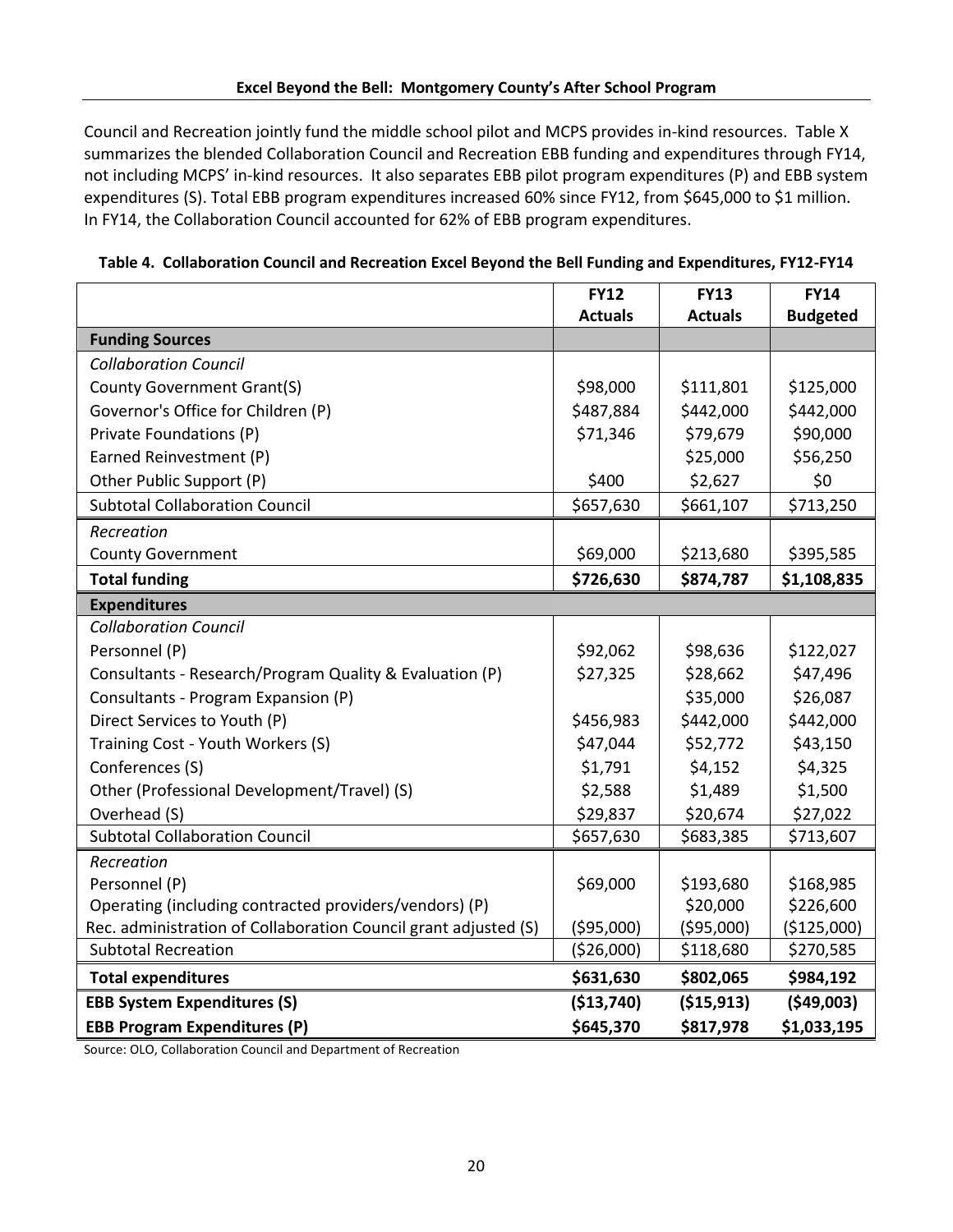The expenditures listed above exclude costs for space rentals, meals, or transportation for the middle school pilot. EBB is not charged for the use of its space at select middle schools by Community Use of Public Facilities (CUPF), nor is it charged for meals which are provided via MCPS using federal funds. Recreation and the Collaboration Council funded transportation costs from FY12 through FY14.<sup>36</sup> Staff report that this funding was not included in the budgeted amount for EBB but instead was provided from other areas of the Recreation budget. Recreation estimated the total value of rental space at roughly \$10,000 and the cost of meals at \$200,000 for the FY14 school year.<sup>37</sup>

# **D. Excel Beyond the Bell Middle School Pilot Participants**

**Enrollment Data**. EBB measures unique participant enrollment in the middle school pilot for two distinct periods: a school year (or fiscal year) and for each session during a school year. Table 5 shows unduplicated annual enrollment counts by school from FY12 to FY15. Of note:

- Total enrollment grew from 744 in FY12 to 1,752 in FY15, an increase of just over 1,000
- Argyle, Clemente and Loiederman, the three original pilot schools, all saw their enrollment decrease in year two and increase in years three and four.
- Forest Oak and Neelsville, the two schools added to the pilot in FY13 saw enrollment increases in FY14 and again in FY15 when programming increased from two to four days a week.

| <b>Middle School</b>      | <b>Enrollment (Unduplicated)</b>          | Change    |             |       |           |
|---------------------------|-------------------------------------------|-----------|-------------|-------|-----------|
|                           | <b>FY13</b><br><b>FY12</b><br><b>FY14</b> |           | <b>FY15</b> |       |           |
| Argyle                    | 270                                       | 197       | 231         | 290   | $+20$     |
| Clemente                  | 253                                       | 212       | 297         | 343   | $+90$     |
| Loiederman                | 221                                       | 202       | 241         | 233   | $+12$     |
| Forest Oak <sup>1</sup>   |                                           | 110       | 138         | 197   | $+87$     |
| Neelsville $1$            |                                           | 120       | 154         | 222   | $+102$    |
| Col. E. B. Lee            |                                           |           | 243         | 216   | $-27$     |
| <b>Montgomery Village</b> | $\qquad \qquad \blacksquare$              |           |             | 251   | <b>NA</b> |
| <b>Total Enrollment</b>   | 744                                       | 841       | 1,304       | 1,752 | $+1,008$  |
| Program Cost              | \$631,630                                 | \$817,978 | \$1,033,195 |       |           |
| Cost per enrollee         | \$867                                     | \$973     | \$792       |       |           |

**Table 5. Excel Beyond the Bell Annual Enrollment by School, FY12-FY15**

<sup>1</sup>Parttime site with program offered two days per week in FY13 and FY14 expanded to 4 days in FY15. Source: Collaboration Council

Combining the expenditure data from the previous table with the enrollment data yields a program cost per enrollee at \$792 per year in FY14, not including space, meals or transportation.

 $\overline{\phantom{a}}$ <sup>36</sup> The Collaboration Council funded Monday busing for the first three years of the program.

 $37$  The annual rental space estimate assumes a cost for all six sites of \$3,309 per session and the basis for the annual meal estimate is a cost of \$40,600 for 50,750 snacks and \$158,911 for 54,236 suppers in FY14.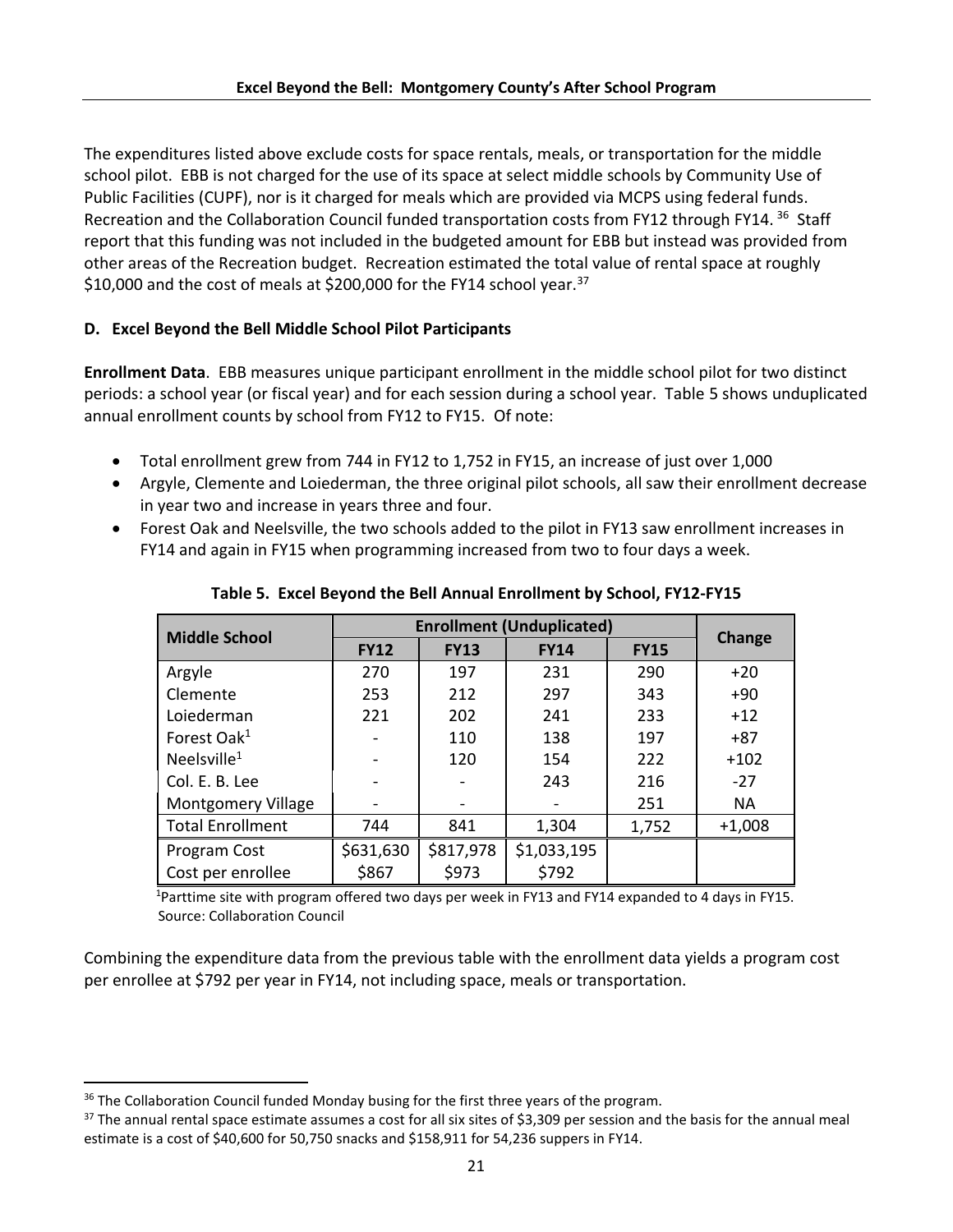Table 6 displays unique session enrollment counts and average enrollment calculations. The fiscal year average divides the total enrollment count by three sessions; the four-day block enrollment average counts the two schools with only two days of programming in FY13 and FY14 as one site. All sites were programmed for four days in FY15. The data show:

- The fall session consistently has the highest enrollment share at 40%;
- Average yearly enrollment grew by 586 (from 400 to 986) reflecting a doubling of sites; and
- Average program usage grew from 133 to 141 enrollees per four day program block.

|                                    |             |             | <b>Enrollment (Duplicated)</b> | <b>Change</b> | <b>Distribution of</b> |                   |
|------------------------------------|-------------|-------------|--------------------------------|---------------|------------------------|-------------------|
|                                    | <b>FY12</b> | <b>FY13</b> | <b>FY14</b>                    | <b>FY15</b>   |                        | <b>Enrollment</b> |
| # of school sites                  | 3           | 5           | 6                              |               | +4                     |                   |
| # of 4-day program blocks          | 3           | 4           | 5                              |               | +4                     |                   |
| <b>Fall Session</b>                | 499         | 577         | 914                            | 1,208         | $+709$                 | 40%               |
| <b>Winter Session</b>              | 382         | 483         | 754                            | 897           | $+515$                 | 32%               |
| <b>Spring Session</b>              | 318         | 424         | 663                            | 852           | $+534$                 | 28%               |
| Sum of session enrollment          | 1,199       | 1,484       | 2,331                          | 2,957         | $+1,758$               |                   |
| Average enrollment per session     | 400         | 495         | 777                            | 986           | $+586$                 |                   |
| Average enrollment per 4 day block | 133         | 124         | 155                            | 141           | +8                     |                   |

# **Table 6. Enrollment by Session in Excel Beyond the Bell Middle School Pilot Schools, FY12-FY15**

Source: OLO and Collaboration Council.

**Participation Rates**. EBB reports average daily attendance (ADA) by session and year and also reports ADA as a percentage of average daily enrollment. Table 7 displays these data for FY12 through FY14. It uses average yearly enrollment data from the previous table to compute average days per enrollee. It shows:

- The average participant enrolls for two days a week or 20 days per 10 week session; and
- Through FY14, attendance rates averaged at least 75%, declining to 66% in FY15.

A 66% attendance rate totals 13 days of a 10 week session for a student enrolled for two days a week.

| Session             |             | <b>Ratio of Average</b><br><b>Average Daily Attendance</b><br><b>Average Daily Enrollment</b><br><b>Attendance to Enrollment</b><br>(ADA) |             |             |             |             |             |             |             |             |             |             |
|---------------------|-------------|-------------------------------------------------------------------------------------------------------------------------------------------|-------------|-------------|-------------|-------------|-------------|-------------|-------------|-------------|-------------|-------------|
|                     | <b>FY12</b> | <b>FY13</b>                                                                                                                               | <b>FY14</b> | <b>FY15</b> | <b>FY12</b> | <b>FY13</b> | <b>FY14</b> | <b>FY15</b> | <b>FY12</b> | <b>FY13</b> | <b>FY14</b> | <b>FY15</b> |
| Fall                | 158         | 180                                                                                                                                       | 337         | 358         | 182         | 272         | 436         | 555         | 87%         | 66%         | 77%         | 65%         |
| Winter              | 148         | 168                                                                                                                                       | 308         | 305         | 192         | 240         | 402         | 451         | 77%         | 70%         | 77%         | 68%         |
| Spring              | 173         | 218                                                                                                                                       | 255         | 279         | 247         | 242         | 346         | 414         | 70%         | 90%         | 74%         | 67%         |
| Annual Ave. ADA     | 160         | 189                                                                                                                                       | 300         | 314         | 205         | 252         | 395         | 473         | 78%         | 75%         | 76%         | 66%         |
| Ave. enrollees/year |             |                                                                                                                                           |             |             | 400         | 495         | 777         | 986         |             |             |             |             |
| Ave. days/enrollee  |             |                                                                                                                                           |             |             | 1.95        | 1.96        | 1.97        | 2.08        |             |             |             |             |

Source: OLO and Collaboration Council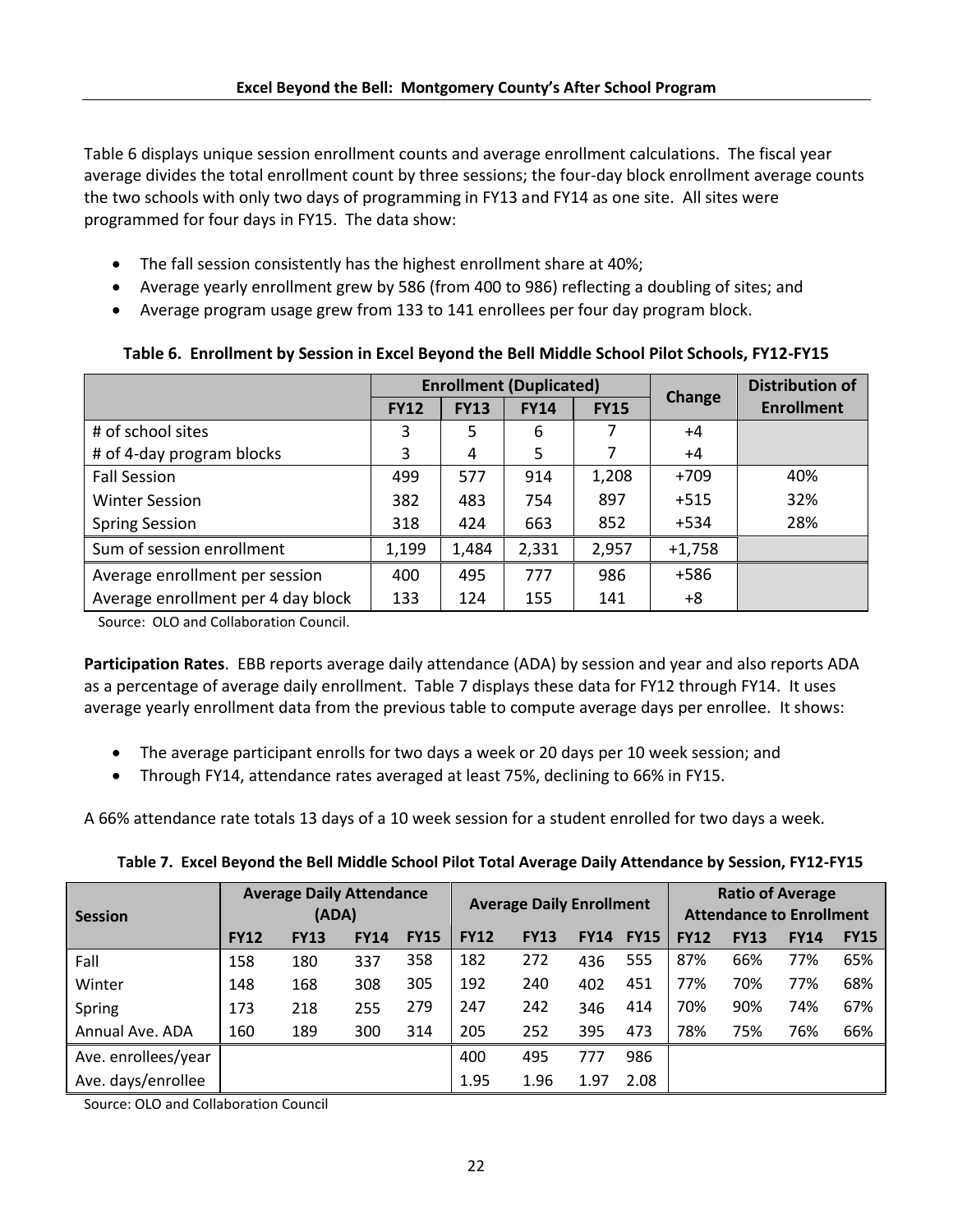Collaboration Council staff caution that the ADA attendance to enrollment ratios are very sensitive to the students listed on the initial enrollment rosters who enroll but never attend or attend only once. The average daily attendance session counts in Table 7 include these student counts. Collaboration Council staff explain that the resulting ratios are lower than those they track and publish for individual programs because the student enrollment counts they use for these individual program ratios exclude students who enrolled but never attended or attended only once.

**Participant demographics**. MCPS provides EBB with participant demographic data from students whose parents provided permission to share data. Table 8 displays participants' data for FY12 through FY14. Of note,

- For all three years, African-American students represented the largest racial and ethnic group to participate in the middle school pilot, followed by Hispanic students.
- More girls than boys participate although the gap narrowed in FY14.
- After FY12, the percentage of participants eligible for FARMS (whose parents provided permission to share data) rose from 46% to 58%.

|                             | <b>FY12 profile</b>              |     | <b>FY13 profile</b> |     | <b>FY14 profile</b> |       |
|-----------------------------|----------------------------------|-----|---------------------|-----|---------------------|-------|
| # of unique enrollees       |                                  | 774 |                     | 841 |                     | 1,302 |
| % of participants with data | 72%                              | 536 | 57%                 | 479 | 73%                 | 952   |
| <b>Race and ethnicity</b>   |                                  |     |                     |     |                     |       |
| African American            | 36%                              | 193 | 40%                 | 192 | 41%                 | 390   |
| Hispanic                    | 27%                              | 145 | 30%                 | 144 | 34%                 | 324   |
| White                       | 16%                              | 86  | 9%                  | 43  | 7%                  | 67    |
| Asian American              | 15%                              | 80  | 17%                 | 81  | 15%                 | 143   |
| Multiple/Other              | 5%                               | 27  | 4%                  | 19  | 4%                  | 38    |
| Gender                      |                                  |     |                     |     |                     |       |
| Female                      | 55%                              | 295 | 55%                 | 264 | 53%                 | 505   |
| Male                        | 45%                              | 241 | 45%                 | 216 | 47%                 | 447   |
|                             | Youth receiving special services |     |                     |     |                     |       |
| <b>ESOL</b>                 | 28%                              | 150 | 6%                  | 29  | 10%                 | 95    |
| Free & Reduced Price Meals  | 46%                              | 247 | 58%                 | 278 | 58%                 | 552   |
| Special Education           | 12%                              | 64  | 13%                 | 62  | 12%                 | 114   |

**Table 8. Excel Beyond the Bell Middle School Pilot Participant Demographics, All Schools, FY12-FY14**

Source: Collaboration Council

# **E. Middle School Pilot Program Quality and Outcome Data**

EBB measures program quality and outcomes of the middle school pilot via the Youth Program Quality Improvement (YPQI) assessment tool and student surveys. The Collaboration Council has also conducted provider and parent surveys. Beginning in the summer of 2015 and continuing into next year, the Collaboration Council will conduct school administrator surveys.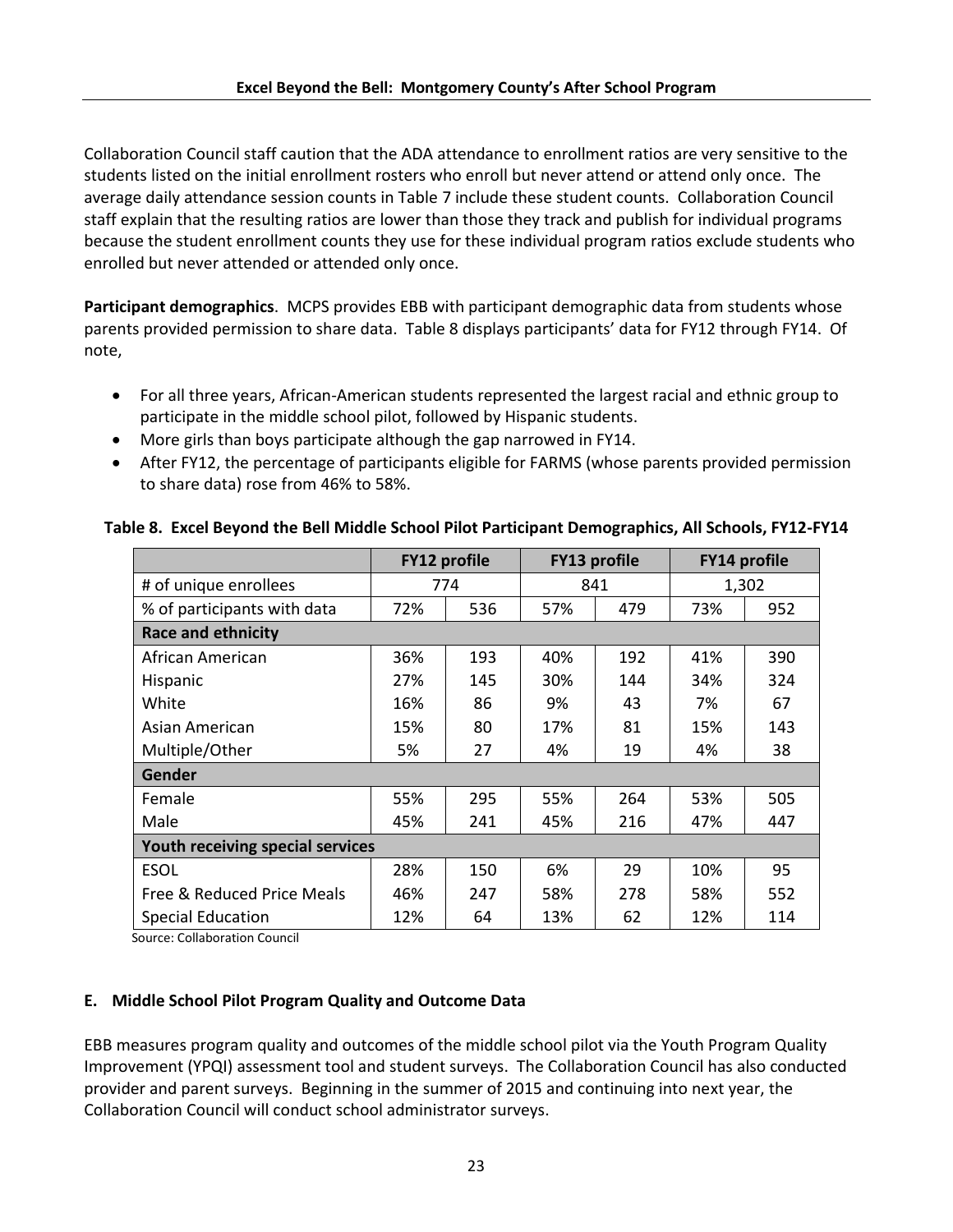**Program quality**. The Collaboration Council uses a quality assessment process and student surveys to measure middle school pilot program quality for its EBB programs.

The YPQI Assessment Tool. YPQI is an online tool that can be used for self-assessments or external evaluations. Since FY12, the Collaboration Council has trained all program managers of EBB programs funded through the Collaboration Council in the use of the YPQI assessment tool and also hired external contractors to assess the quality of the middle school pilot using the YPQI's assessment tool. For selfassessments, program managers, working with their staff, rate their programs using the criteria in Exhibit 3.

| Area                      | <b>Criteria</b>                                                                                                                                                                                                                                                                                                           |
|---------------------------|---------------------------------------------------------------------------------------------------------------------------------------------------------------------------------------------------------------------------------------------------------------------------------------------------------------------------|
| Safe<br>Environment       | Psychological and emotional safety is promoted.<br>$\bullet$<br>The physical environment is safe and free of health<br>hazards.<br>Appropriate emergency procedures and supplies are<br>present.<br>Program space and furniture accommodate the activities.<br>Healthy food and drinks are provided.                      |
| Supportive<br>environment | Staff provides a welcoming atmosphere.<br>$\bullet$<br>Session flow is planned, presented and paced for youth.<br>Activities support active engagement.<br>Staff supports youth in building skills.<br>Staff supports youth with encouragement.<br>Staff uses youth-centered approaches to reframe conflict.<br>$\bullet$ |
| Positive<br>Interaction   | Youth have opportunities to develop a sense of belonging.<br>$\bullet$<br>Youth have opportunities to collaborate and work<br>cooperatively with others.<br>Youth have opportunities to act as group facilitators and<br>mentors.<br>Youth have opportunities to partner with adults.                                     |
| Youth<br>Engagement       | Youth have opportunities to make plans.<br>$\bullet$<br>Youth have opportunities to make choices based on their<br>interests.<br>Youth have opportunities to reflect.                                                                                                                                                     |

**Exhibit 3. YPQI Assessment Criteria used to Assess the Collaboration Council's Excel Beyond the Bell Programs**

Source: Collaboration Council

Programs are scored on a five point scale where a score of one indicates that criteria have not been achieved, three that they have been somewhat achieved and five that they are fully achieved. The scoring process provides feedback to show where program improvements are needed. The self-assessment results for FY13 showed higher scores in the areas of "safe environment" (4.52) and "supportive environment" (4.43) than in the areas of "positive interaction" (3.97) and "youth engagement" (3.74).

Collaboration Council contractors must conduct at least one assessment in the fall and use the results to submit a program improvement plan when the Collaboration Council holds a data workshop in December.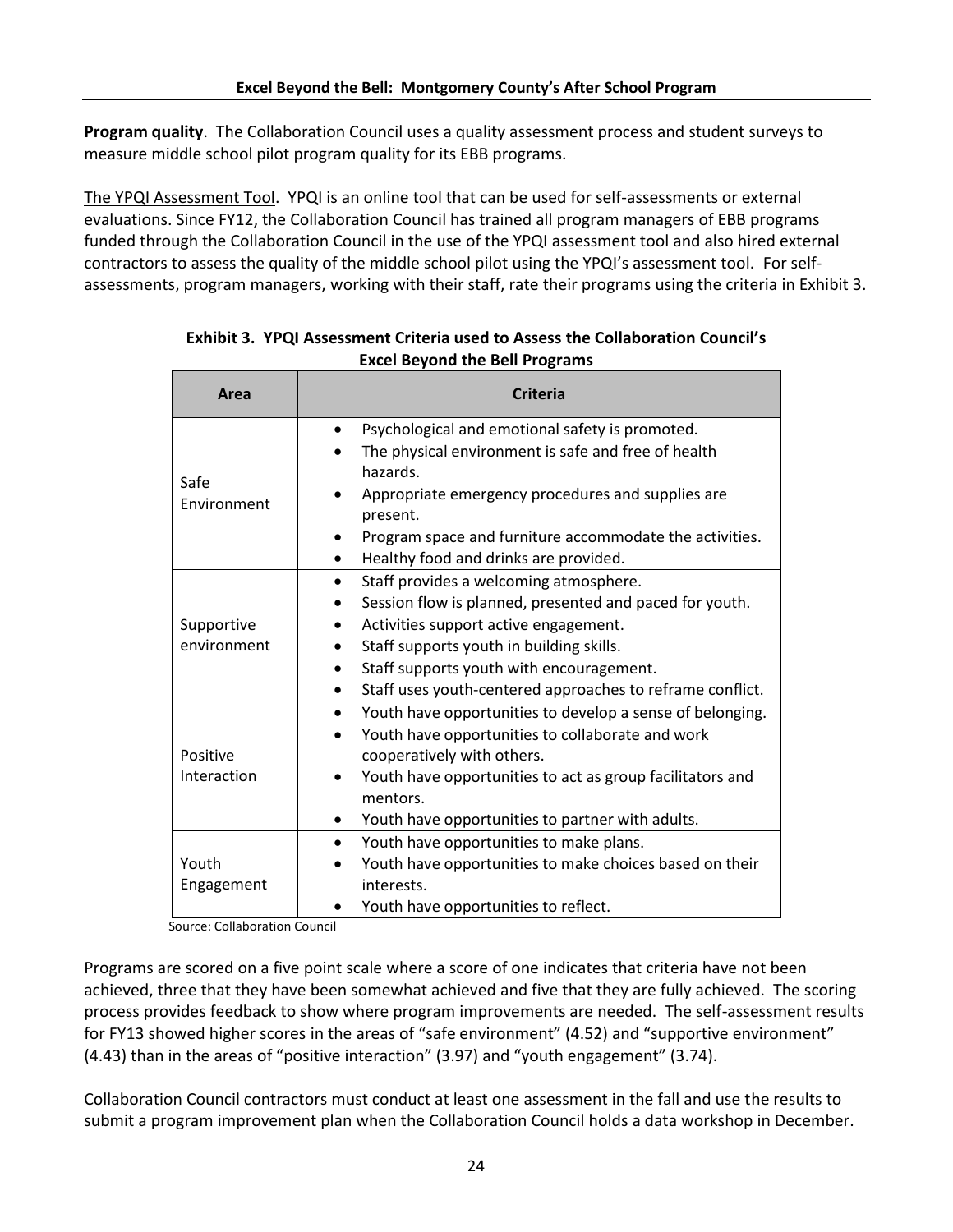The Collaboration Council opens their quality training workshops to Recreation Specialists because many of the topics are relevant to their responsibilities; however, EBB program contractors funded by Recreation lack the funding to pay their staff for the additional time to participate in the self-assessment process.

The Collaboration Council also contracts with two specialists who conduct external evaluations using the YPQI tool. The contractors then used this information to score the EBB programs. In FY14, the external assessment scores were: safe environment: 4.59; supportive environment: 3.58; positive interaction: 3.24 and youth engagement: 2.32.<sup>38</sup> In FY14, the Collaboration Council hired quality coaches to work with program managers to address their improvement plans. The quality coaches were well received; and, in FY16 the Collaboration Council will expand its on-site quality coaching services to include programs identified by the Recreation Department.

**EBB Participant Satisfaction Surveys.** EBB has surveyed students to assess program quality since FY12. The surveys are routinely administered by Recreation staff to every student participant during the last few weeks of each program session. In FY12 and FY13, surveys included questions on student satisfaction with the program and with staff. In FY13 and FY14, surveys included questions related to the YPQI program indicators in the areas of "Safe Environment", "Supportive Environment", "Positive Interaction" and "Youth Engagement". Table 9 summarizes the results of the surveys in each year.

| Year                          | <b>Topic</b>                | <b>Results</b> |           |  |  |
|-------------------------------|-----------------------------|----------------|-----------|--|--|
|                               |                             | "Yes"          | "Kind of" |  |  |
|                               | <b>Program Satisfaction</b> | 78%            | 17%       |  |  |
| <b>FY12</b> (672 respondents) | Satisfaction with Staff     | 77%            | 18%       |  |  |
|                               | "Agree" or "Strongly Agree" |                |           |  |  |
|                               | <b>Program Satisfaction</b> | 90.8%          |           |  |  |
|                               | Satisfaction with Staff     | 88.5%          |           |  |  |
| FY13 (1,605)                  | Safe Environment            |                | 91.2%     |  |  |
| respondents)                  | Supportive<br>Environment   | 89.1%          |           |  |  |
|                               | Positive Interaction        | 90.4%          |           |  |  |
|                               | Youth Engagement            | 86.6%          |           |  |  |
|                               | Safe Environment            | 91.1%          |           |  |  |
| FY14 (3,040 respondents)      | Supportive<br>Environment   | 89.5%          |           |  |  |
|                               | Positive Interaction        | 89.1%          |           |  |  |
|                               | Youth Engagement            | 87.6%          |           |  |  |

#### **Table 9. Excel Beyond the Bell Middle School Pilot Participant Satisfaction Surveys, FY12-FY14**

Source: Collaboration Council

 $\overline{\phantom{a}}$ 

<sup>&</sup>lt;sup>38</sup> The Collaboration Council explains scores for youth engagement are generally lower because it takes more training, practice, and skill to attain higher scores in interaction and youth engagement. The Collaboration Council also notes that a national review of program quality data by the center that developed the tool identified this same pattern nationally.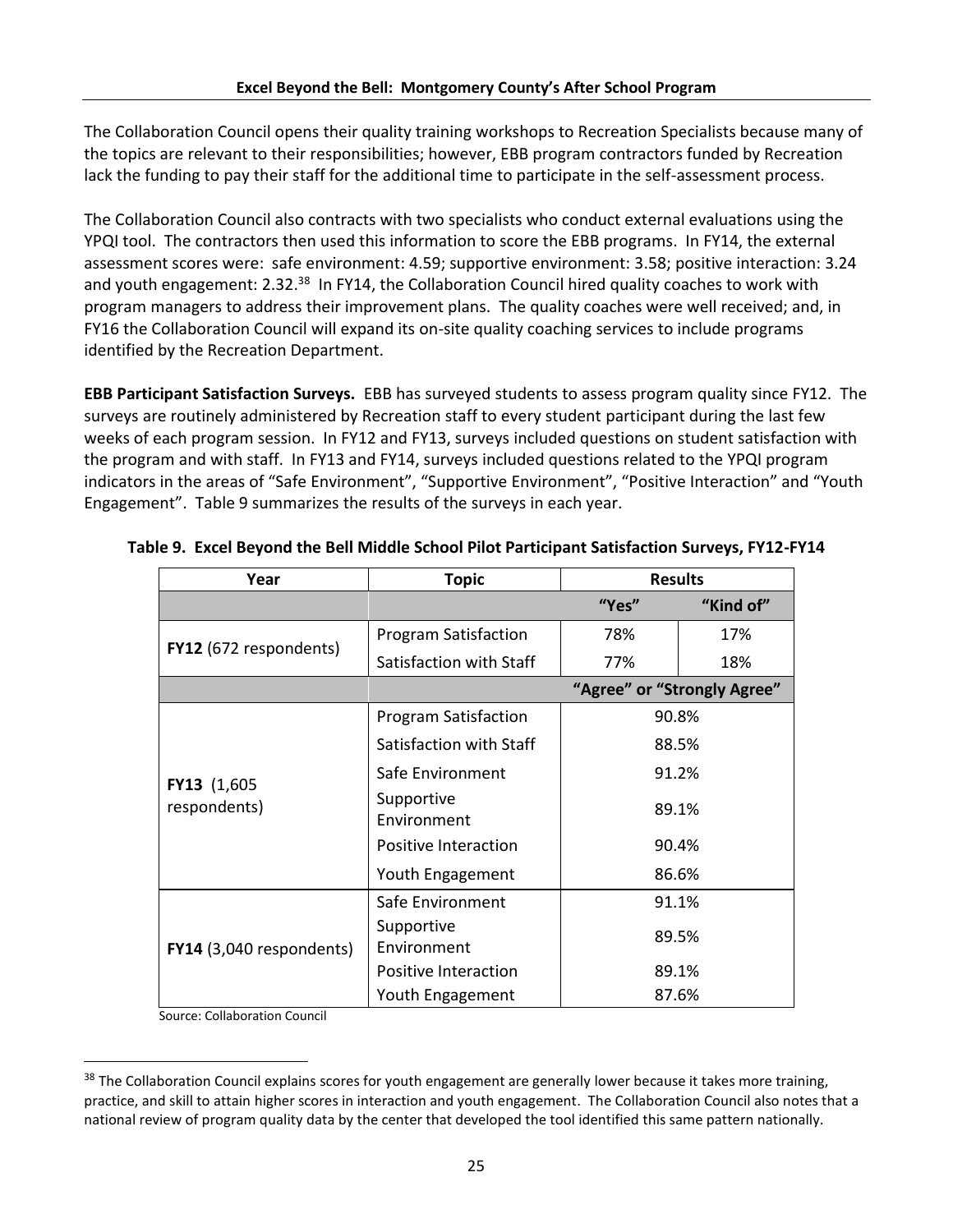**EBB Participant Program Outcomes**. EBB measures middle school pilot program outcomes via a participant survey that asks about positive social and personal skills and academic attitudes. Recreation staff distribute the participant outcome surveys at the end of the school year to current enrollees and students enrolled in a prior session. The FY14 response rate was 35%. Participants answer approximately 30 questions aimed at measuring the program's effect on participants' attitudes and behaviors. Table 10 displays the survey results for three years. Of note:

- 67% of respondents in FY12 said the program helped them with a "stronger sense of self;"
- 84% of respondents in FY13 and 90% in FY14 agreed that EBB helped with a "sense of belonging;" and
- Roughly three-fourths of respondents in FY13 and FY14 agreed that EBB improved their "academic attitudes and behaviors."

| FY12 (53% response rate)<br>394 responses        |                                |                               |                               |  |  |
|--------------------------------------------------|--------------------------------|-------------------------------|-------------------------------|--|--|
| Coming to EBB helped me with:                    | Yes                            | Kind of                       | <b>Not Really</b>             |  |  |
| Positive life choices                            | 63%                            | 23%                           | 14%                           |  |  |
| Stronger sense of self                           | 67%                            | 23%                           | 9%                            |  |  |
| Improved core values                             | 61%                            | 26%                           | 13%                           |  |  |
| Improved academic attitudes                      | 57%                            | 29%                           | 15%                           |  |  |
| <b>FY13</b> (33% response rate)<br>276 responses |                                |                               |                               |  |  |
| Coming to EBB helped me with:                    | Strongly agree or agree        | Disagree or strongly disagree |                               |  |  |
| Positive life choices                            | 78%                            |                               | 22%                           |  |  |
| Sense of self                                    | 80%                            | 20%                           |                               |  |  |
| Positive core values                             | 81%                            | 19%                           |                               |  |  |
| Sense of belonging                               | 84%                            | 16%                           |                               |  |  |
| Academic attitudes and behaviors                 | 72%                            |                               | 28%                           |  |  |
| FY14 (35% response rate)                         |                                | 459 responses                 |                               |  |  |
| Coming to EBB helped me with:                    | <b>Strongly agree or agree</b> |                               | Disagree or strongly disagree |  |  |
| Positive life choices                            | 84%                            | 16%                           |                               |  |  |
| Sense of self                                    | 86%                            | 14%                           |                               |  |  |
| Positive core values                             | 84%                            | 16%                           |                               |  |  |
| Sense of belonging                               | 90%                            |                               | 10%                           |  |  |
| Academic attitudes and behaviors                 | 74%                            |                               | 26%                           |  |  |

#### **Table 10. Results of Excel Beyond the Bell Middle School Pilot Participant Outcome Surveys, FY12 - FY14**

Source: Collaboration Council

**MCPS Data**. Under a memorandum of understanding with MCPS developed each year, EBB receives MCPS data on participants' academic achievement, school attendance and academic eligibility. Because the data are aggregated and provided at the end of each year, it is not possible to track individual participants' academic performance over time. Nor is it possible to compare EBB participants' performance with similar students who did not participate in the program. As such, specific academic outcomes of the EBB middle school pilot cannot be tracked or reported.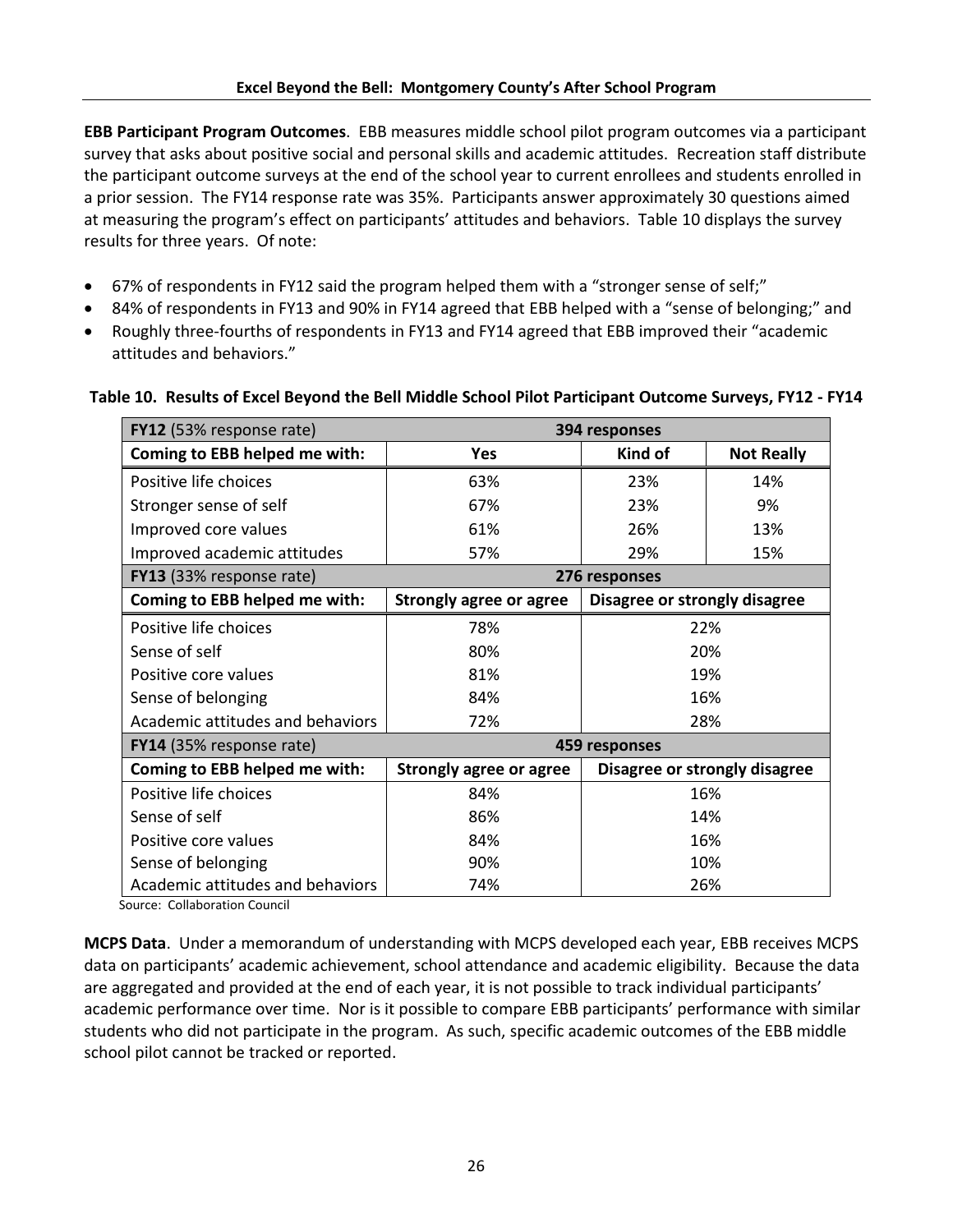# **III. Background Data on Concentrated Poverty and School Performance at MCPS Middle Schools**

Montgomery County Government's Positive Youth Development (PYD) program framework is an initiative started in 2006 that delivers an array of community services on and off school campuses. PYD programs like Excel Beyond the Bell (EBB) target high poverty schools and the communities they serve. Besides EBB, other services that fall under PYD include middle school RecZone programs, Linkages to Learning, High School Wellness centers, Sports Academies, Teen Works and community gang prevention programs.

Closing the MCPS achievement gap is a unifying focus of several PYD programs. In 2008, MCPS and the County Government jointly launched the Kennedy Cluster project; and in FY15, this partnership was expanded to the Watkins Mill cluster.<sup>39</sup> This MCPS/County Government partnership coordinates student health, family stability and out-of-school time services to address the root causes of MCPS' racial/ethnic achievement gaps.<sup>40</sup> With the expansion of partnership services to the Watkins Mill Cluster in FY15, four of the seven middle schools sites that offer EBB are part of either the Kennedy or Watkins Mill Cluster.

EBB emphasizes the delivery of organized activities in a safe, stable environment so that children have the supports they need to achieve. Given the links between EBB's services and the broader MCPS/County Government partnership that aims to improve educational outcomes for low-income children, this part presents background data on MCPS school poverty and performance at the middle school level.<sup>41</sup> This part is organized as follows:

- **Section A** describes changes in middle school enrollment and FARMS eligibility since 2004;
- **Section B** presents characteristics of MCPS' middle schools by their poverty concentration**;**
- **Section C** examines Grade 8 MSA Reading scores by school poverty tier; and
- **Section D** examines the EBB program sites and Grade 8 MSA Reading scores of students who are eligible for FARMS and attend mid-low and mid-high poverty middle schools.

# **A. MCPS Middle School Enrollment and Poverty Concentrations Trends: 2004-2014**

Since 2004, MCPS middle school enrollment held steady but school poverty, measured as the percent of students eligible for Free and Reduced Meals (FARMS) grew from 24 to 33 percent. In the 2013-14 school year, 10,443 students were eligible for Free and Reduced Meals (FARMS). Table 11 (on the next page) ranks the 38 MCPS middle schools by their 2013-2014 FARMS rates. The data show that over one-half of FARMS eligible middle school students are concentrated in 13 schools (those with the highest FARMS rates). Comparatively, the 13 middle schools with the lowest FARMS rates have only 12% of the total middle school FARMS students.

l

<sup>&</sup>lt;sup>39</sup> MCPS staff now refer to the Kennedy and Watkins Mills partnerships as the Cluster Projects.

<sup>&</sup>lt;sup>40</sup> The Board of Education has asked the Office of Shared Accountability to conduct an evaluation of the Kennedy and Watkins Mill Cluster Project. The OSA evaluation, which is underway, is expected to be a multi-year effort. The first of two reports is scheduled to be delivered in December 2015.

<sup>&</sup>lt;sup>41</sup> At the high school level, an OLO analysis that compared the performance of MCPS' two high school consortia and three Upcounty high schools with similar characteristics to the 14 remaining high schools found differences in student achievement by student subgroup and school poverty level. See OLO Report 2014-7 for details.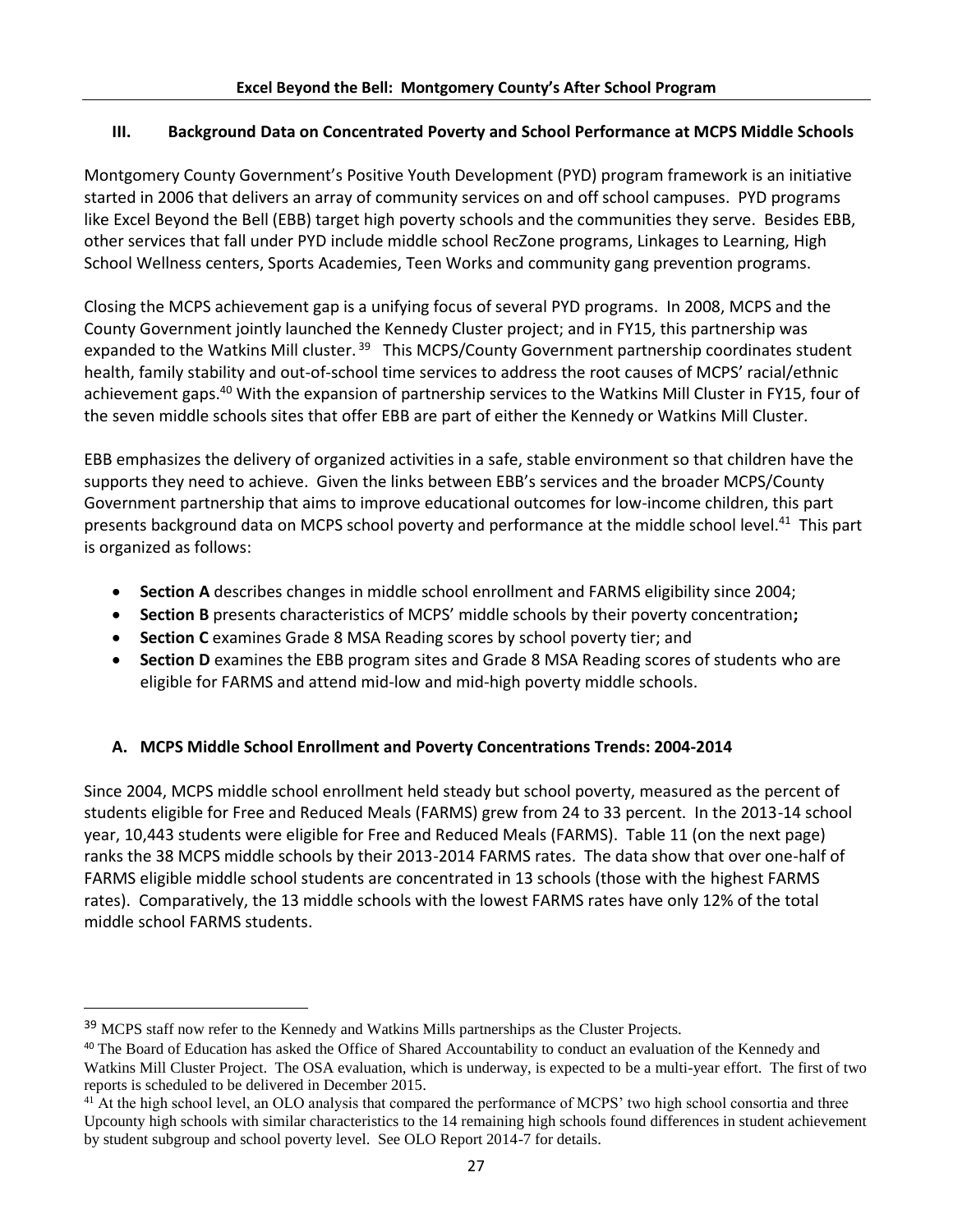|                                       | <b>Official</b><br><b>FARMS Total</b> |                               |       | <b>Cumulative</b>  |
|---------------------------------------|---------------------------------------|-------------------------------|-------|--------------------|
| <b>School Name</b>                    | <b>Enrollment</b>                     | $\sharp\hspace{-0.8em}\sharp$ | %     | <b>FARMS Share</b> |
| Thomas W. Pyle MS                     | 1,411                                 | 22                            | 1.6%  | --                 |
| <b>Herbert Hoover MS</b>              | 1,041                                 | 41                            | 3.9%  | 1%                 |
| North Bethesda MS                     | 901                                   | 47                            | 5.2%  | 1%                 |
| <b>Robert Frost MS</b>                | 1,155                                 | 67                            | 5.8%  | 2%                 |
| Cabin John MS                         | 950                                   | 69                            | 7.3%  | 2%                 |
| Rosa M. Parks MS                      | 880                                   | 94                            | 10.7% | 3%                 |
| <b>Westland MS</b>                    | 1,223                                 | 145                           | 11.9% | 5%                 |
| <b>Tilden MS</b>                      | 781                                   | 95                            | 12.2% | 6%                 |
| John H. Poole MS                      | 351                                   | 43                            | 12.3% | 6%                 |
| William H. Farquhar MS                | 577                                   | 71                            | 12.3% | 7%                 |
| John T. Baker MS                      | 813                                   | 153                           | 18.8% | 8%                 |
| <b>Kingsview MS</b>                   | 987                                   | 194                           | 19.7% | 10%                |
| Rocky Hill MS                         | 1,091                                 | 237                           | 21.7% | 12%                |
| Lakelands Park MS                     | 1,003                                 | 226                           | 22.5% | 14%                |
| <b>Ridgeview MS</b>                   | 670                                   | 169                           | 25.2% | 16%                |
| Takoma Park MS                        | 954                                   | 256                           | 26.8% | 18%                |
| Julius West MS                        | 1,131                                 | 344                           | 30.4% | 22%                |
| Roberto W. Clemente MS                | 1,147                                 | 380                           | 33.1% | 25%                |
| Earle B. Wood MS                      | 937                                   | 321                           | 34.3% | 28%                |
| <b>Shady Grove MS</b>                 | 583                                   | 215                           | 36.9% | 31%                |
| <b>Redland MS</b>                     | 507                                   | 201                           | 39.6% | 32%                |
| Gaithersburg MS                       | 681                                   | 290                           | 42.6% | 35%                |
| Martin Luther King Jr. MS             | 609                                   | 272                           | 44.7% | 38%                |
| <b>Silver Spring International MS</b> | 950                                   | 426                           | 44.8% | 42%                |
| Sligo MS                              | 446                                   | 213                           | 47.8% | 44%                |
| Eastern MS                            | 870                                   | 416                           | 47.8% | 48%                |
| Benjamin Banneker MS                  | 831                                   | 400                           | 48.1% | 52%                |
| <b>Briggs Chaney MS</b>               | 873                                   | 421                           | 48.2% | 56%                |
| Parkland MS                           | 883                                   | 448                           | 50.7% | 60%                |
| Newport Mill MS                       | 614                                   | 345                           | 56.2% | 63%                |
| White Oak MS                          | 724                                   | 409                           | 56.5% | 67%                |
| Forest Oak MS                         | 815                                   | 461                           | 56.6% | 72%                |
| Loiederman MS                         | 835                                   | 498                           | 59.6% | 77%                |
| Montgomery Village MS                 | 647                                   | 398                           | 61.5% | 80%                |
| Col. E. Brooke Lee MS                 | 659                                   | 406                           | 61.6% | 84%                |
| Argyle MS                             | 830                                   | 512                           | 61.7% | 89%                |
| <b>Neelsville MS</b>                  | 862                                   | 548                           | 63.6% | 94%                |
| Francis Scott Key MS                  | 903                                   | 590                           | 65.3% | 100%               |
| <b>Middle School Level Totals</b>     | 32,125                                | 10,443                        | 32.5% |                    |

# **Table 11. MCPS Middle School Student Enrollment and FARMS Enrollment by School, 2013-14**

Source: OLO and MCPS. Data from "Number of Students Eligible for Free and Reduced Meals, Maryland Public Schools, Eligibility as of October 2013. Montgomery County."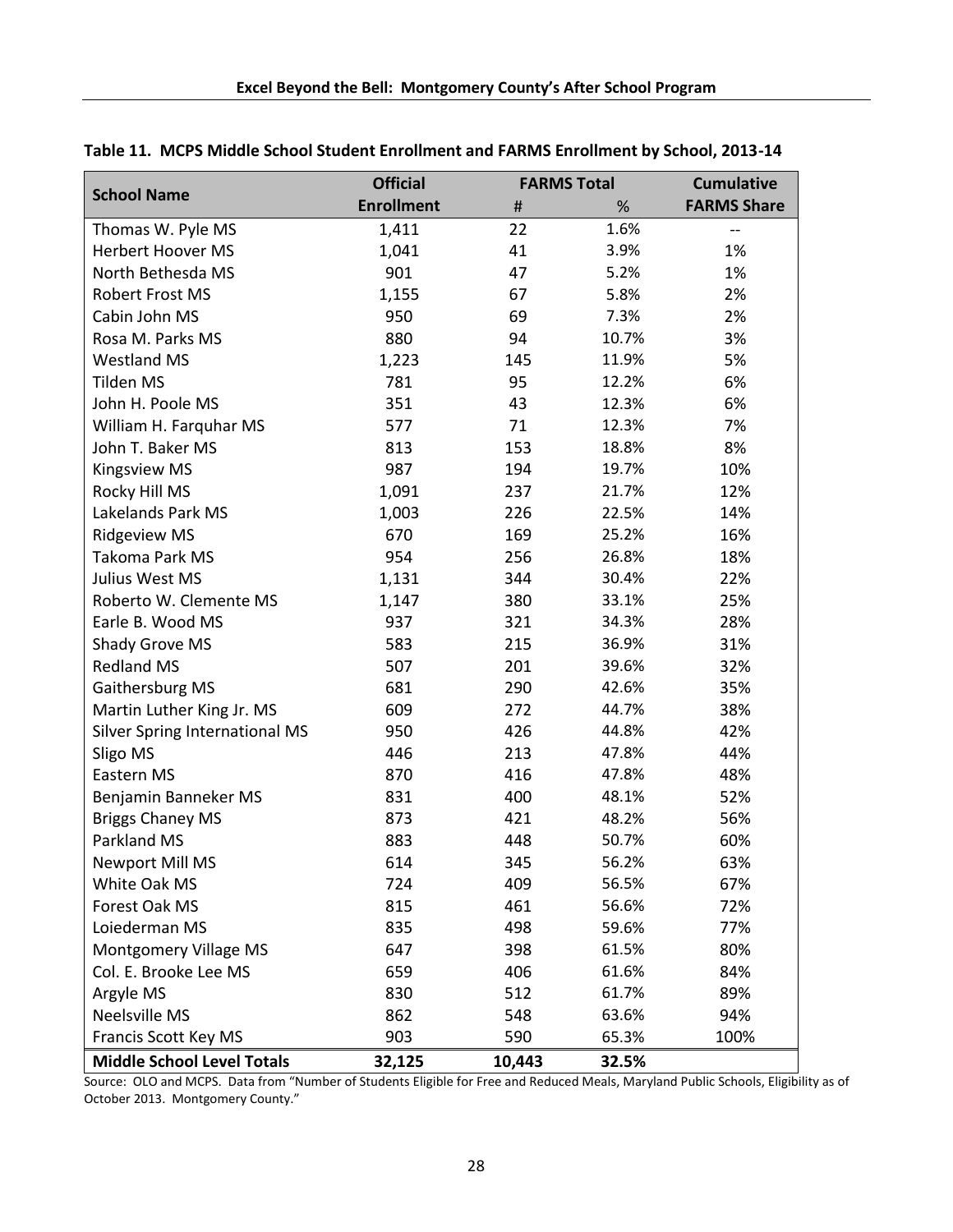# **B. Distribution of MCPS Students by School Poverty Tier and Race/Ethnicity**

The National Center for Education Statistics (NCES) uses the percent of students who are FARMS eligible as a proxy to categorize a school's poverty concentration as low, mid-low, mid-high, or high. According to NCES, for the 2012-13 school year approximately 61% of suburban students nationwide attended a low or mid-low poverty school. Table 12 shows the districtwide and school level distributions of MCPS students by NCES' poverty tiers.<sup>42</sup> Of note:

- 73% of MCPS students attend low or mid-low poverty schools;
- 38% of MCPS elementary students attend mid-high or high poverty schools; and
- 24% of MCPS middle school students attend mid-high poverty schools, more than double the share of MCPS high school students (10%) who attend mid-high poverty schools.

| <b>Poverty</b>   | % of students<br>who are | <b>MCPS Student Distributions by</b> | <b>Poverty Tier and School Level</b> | <b>MCPS</b><br><b>District</b> | <b>National</b><br><b>Suburban</b> |                  |  |
|------------------|--------------------------|--------------------------------------|--------------------------------------|--------------------------------|------------------------------------|------------------|--|
| Concentration    | <b>FARMS eligible</b>    | Elementary                           | <b>Middle</b>                        | High                           | <b>Distribution</b>                | <b>NCES Data</b> |  |
| Low poverty      | 25% or less              | 42%                                  | 41%                                  | 42%                            | 42%                                | 32%              |  |
| Mid-low poverty  | 25.1 to 50%              | 19%                                  | 35%                                  | 48%                            | 31%                                | 29%              |  |
| Mid-high poverty | 50.1 to 75%              | 27%                                  | 24%                                  | 10%                            | 21%                                | 21%              |  |
| High poverty     | More than 75%            | 11%                                  | 0%                                   | 0%                             | 6%                                 | 17%              |  |

#### **Table 12. National and MCPS Student Distributions by NCES School Poverty Concentration**

Source: OLO, NCES and MCPS

 $\overline{\phantom{a}}$ 

**Distribution of MCPS Middle School Students by Race/Ethnicity and Poverty Tier.** Nationwide, NCES reports that the percentages of students in low-poverty and high-poverty schools vary by race/ethnicity, with higher percentages of Asian students (38%) and White students (29%) attending low poverty schools and higher percentages of Black (45%) and Hispanic (45%) students attending high-poverty schools.

Table 13 (on the next page) provides MCPS middle school student distributions by race/ethnicity and poverty tier. The data show 47% of Asian and 67% of White students attend a low poverty school and 35% of Black students and 42% of Hispanic students attend a high poverty school.

<sup>&</sup>lt;sup>42</sup> This table uses NCES data for the 2012-13 school year and MCPS data for the 2013-14 school year. OLO used a dataset of individual student counts for each school to calculate these percentages. The percentages are the percent of MCPS students at that level that attend a school with a FARMS rate that falls within the NCES definitions.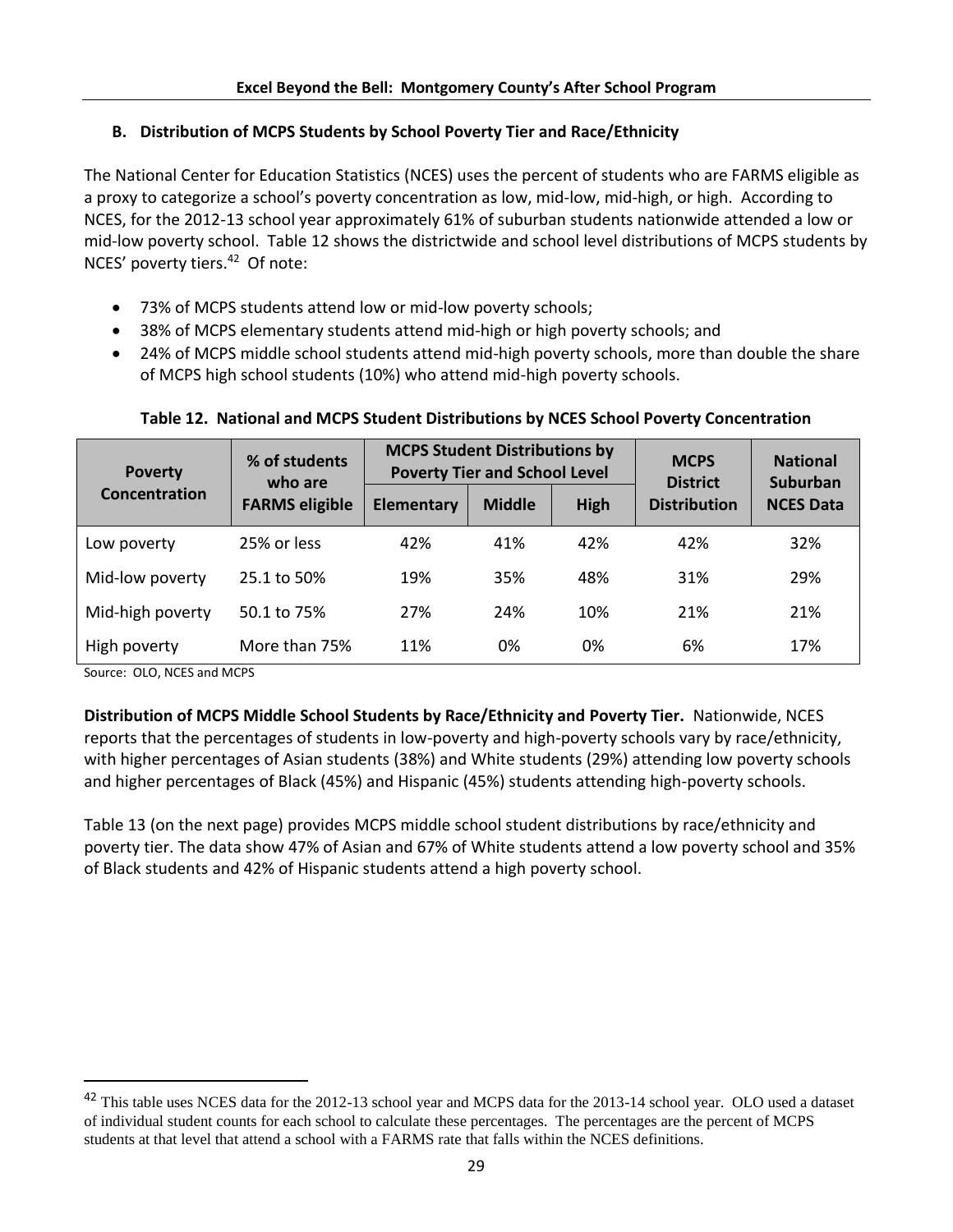|                                            |        | <b>District</b> |          |               |
|--------------------------------------------|--------|-----------------|----------|---------------|
| MCPS Middle School Data (2013-14)          | Low    | <b>Mid-Low</b>  | Mid-High | <b>Totals</b> |
| # of schools                               | 14     | 14              | 10       | 38            |
| # of students                              | 13,164 | 11,189          | 7,772    | 32,125        |
| % of students                              | 41%    | 35%             | 24%      | 100%          |
| Distribution of FARMS Students             | 1,504  | 4,324           | 4,615    | 10,443        |
|                                            |        |                 |          |               |
| Distribution of Students by Race/Ethnicity |        |                 |          |               |
| Asian Students (n=4,787)                   | 47%    | 35%             | 17%      | 15%           |
| Black Students (n=6,767)                   | 20%    | 45%             | 35%      | 21%           |
| Hispanic Students (n=8,220)                | 20%    | 37%             | 42%      | 26%           |
| White Students (n=10,658)                  | 67%    | 26%             | 7%       | 33%           |
| All Other Students (n=1,693)               | 46%    | 35%             | 19%      | 5%            |
|                                            |        |                 |          |               |

**Table 13. Summary Data for MCPS' 38 Middle Schools Aggregated by Poverty Concentration**

Source: OLO and MCPS

 $\overline{a}$ 

# **C. A Review of 2014 Grade 8 Reading MSA Data by School and Student Poverty**

MSDE and MCPS use the Maryland School Assessments (MSAs) to track progress in meeting achievement goals and complying with the No Child Left Behind Act. MSAs in Reading, Math and Science are administered annually to students in Grades 3 to 8.<sup>44</sup> Students who receive proficient or advanced scores pass the exam; students who receive basic scores fall below the proficiency threshold and do not pass the exam.

**Average Proficiency Rates for MCPS Students Districtwide and by School Poverty Tier**. Table 14 presents data for the Grade 8 Reading MSA for the 2014 academic year, both districtwide and broken down by school poverty tier.<sup>45</sup> Of note:

- The districtwide average reading proficiency rate for 10,400 students was 85%;
- Mid-high poverty schools had a 17% lower rate of proficient and advanced students compared to low poverty schools, and an 8% lower rate compared to mid-low poverty schools;
- The proportion of proficient and advanced students and all test takers were similar by poverty tier.

<sup>&</sup>lt;sup>43</sup> Since there are no MCPS middle schools in the NCES High Poverty category, that category is not included in the table.

<sup>44</sup> 2014 was the last year MSA tests were administered in MCPS schools. Beginning in 2014-2015, all Maryland students in Grades 3-8 will take the new Partnership for Assessment of Readiness for College and Careers (PARCC) in reading/English language arts (ELA) and mathematics.

<sup>45</sup>OLO extracted Grade 8 Reading test results from the MSDE Report Card website. The totals and percentages for each poverty tier are the aggregate results for a group of schools, e.g. the sum of all test takers and the percentage of students who passed for the 14 low-poverty schools.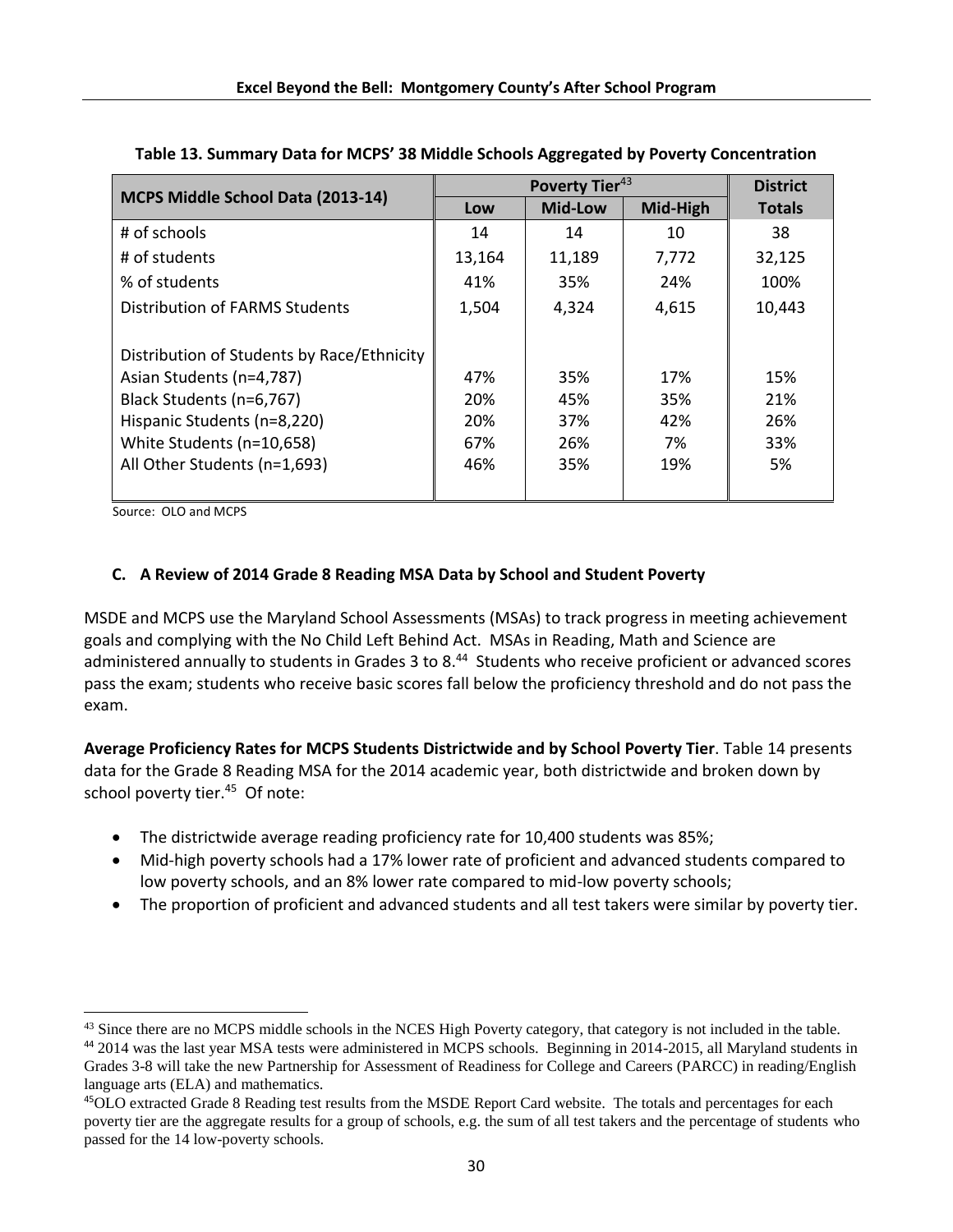| Category                                   | # of Test               | <b>Proficient and</b><br><b>Advanced Students</b> |                   | <b>Distribution of</b><br><b>Proficient and</b> | <b>Distribution</b><br>of All Test |
|--------------------------------------------|-------------------------|---------------------------------------------------|-------------------|-------------------------------------------------|------------------------------------|
|                                            | <b>Takers</b>           | #                                                 | %                 | <b>Advanced Students</b>                        | <b>Takers</b>                      |
| Districtwide                               | 10,398                  | 8,817                                             | 85%               | n=8,817                                         | $n=10,398$                         |
| Poverty Tier<br>Low<br>Mid-Low<br>Mid-High | 4,324<br>3,666<br>2,408 | 3,791<br>3,032<br>1,814                           | 92%<br>83%<br>75% | 44%<br>34%<br>21%                               | 42%<br>35%<br>23%                  |

**Table 14. 2014 MCPS Grade 8 Reading MSA Proficiency Rate for All Students by School Poverty Tier** 

Source: OLO and MSDE

**Average Proficiency Rates for Students Eligible to Receive FARMS Districtwide and by School Poverty Tier**.

Table 15 presents data for the Grade 8 Reading proficiency rates for the subgroup of 3,300 students who are eligible for Free and Reduced Meals (FARMS). Of note:

- The districtwide reading proficiency rate for students eligible to receive FARMS is 70%, or 15% below the 85% average for all students (shown in Table 14 above); and
- The subgroups of students eligible to receive FARMS attending mid-low or mid-high poverty schools had nearly the same proficiency rates (68% and 69%, respectively), and these rates were 7-8% below the rate for students eligible to receive FARMS who attend low poverty schools.

**Table 15. 2014 MCPS Grade 8 Reading MSA Proficiency Rate for FARMS Students by School Poverty Tier** 

| Category                                                       | # of Test<br><b>Takers</b> | <b>Proficient and</b><br><b>Advanced Students</b> |                   | <b>Distribution of All</b><br><b>Proficient and</b> | <b>Distribution</b><br>of All Test |
|----------------------------------------------------------------|----------------------------|---------------------------------------------------|-------------------|-----------------------------------------------------|------------------------------------|
|                                                                |                            | #                                                 | %                 | <b>Advanced Students</b>                            | <b>Takers</b>                      |
| Districtwide                                                   | 3,291                      | 2,295                                             | 70%               | $n=2,295$                                           | $n=3,291$                          |
| <b>Poverty Tier</b><br>Low <sup>1</sup><br>Mid-Low<br>Mid-High | 480<br>1,426<br>1,385      | 365<br>974<br>956                                 | 76%<br>68%<br>69% | 16%<br>42%<br>42%                                   | 15%<br>43%<br>42%                  |

<sup>1</sup>Data for North Bethesda and Thomas Pyle are not reflected in the low poverty numbers. Source: OLO and MSDE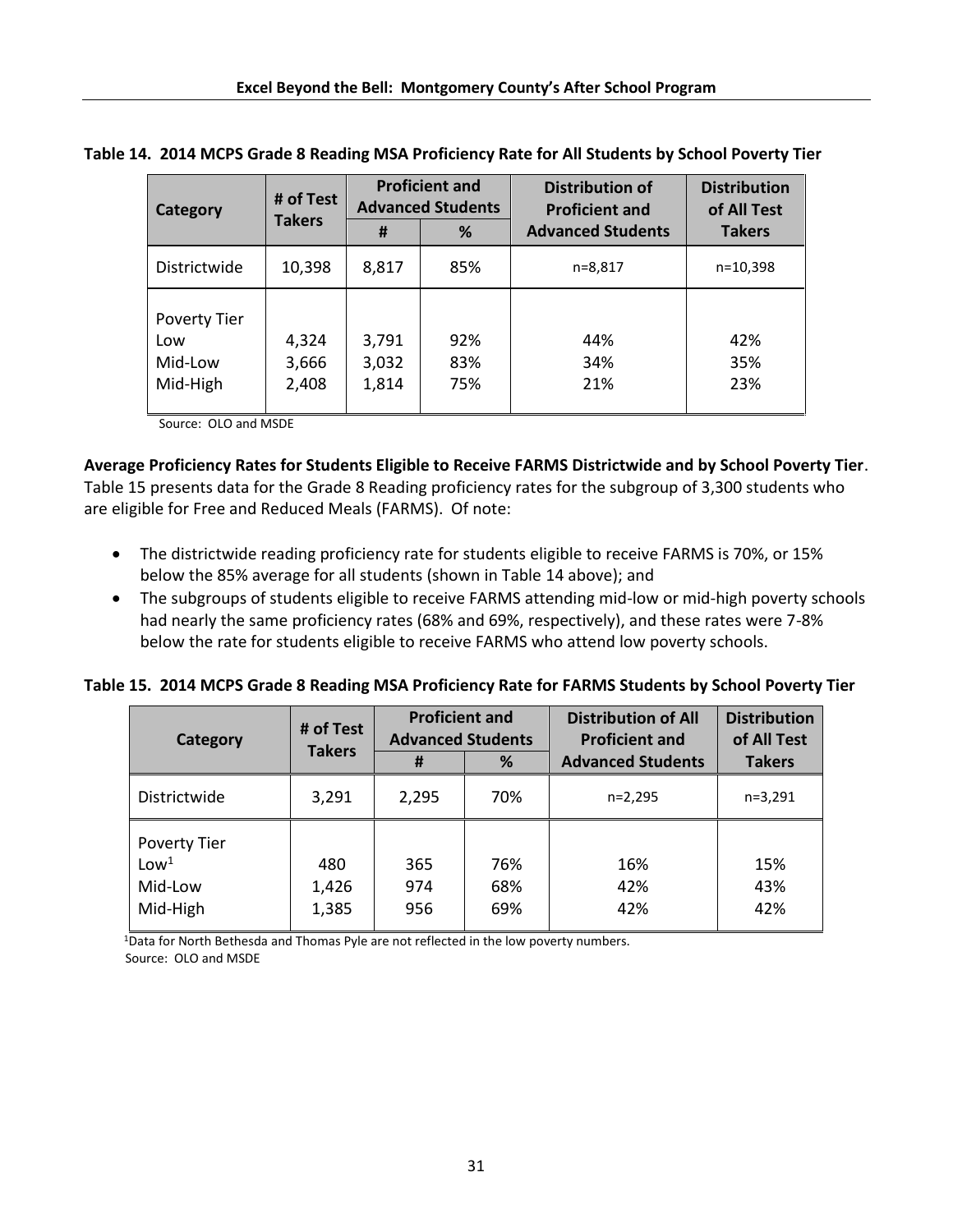**Average Proficiency Rates for Students Not Eligible to Receive FARMS by School Poverty Tier.** Table 16 presents Grade 8 Reading proficiency data for the 7,100 MCPS students who are not eligible for FARMS. A 21% gap separates the districtwide average for the subgroup of students not eligible to receive FARMS (91%) from the average for the subgroup of students eligible to receive FARMS (70%). By school poverty tier, the proficiency rate for non-FARMS students who attend low and mid-low schools is nearly the same while the rate for non-FARMS students who attend mid-high poverty schools is 8- 9% lower.

| Category            | # of Test<br><b>Takers</b> | <b>Proficient and</b><br><b>Advanced Students<sup>1</sup></b> |     | <b>Distribution of All</b><br><b>Proficient and</b> | <b>Distribution of</b><br><b>All Test Takers</b> |  |
|---------------------|----------------------------|---------------------------------------------------------------|-----|-----------------------------------------------------|--------------------------------------------------|--|
|                     |                            | #                                                             | %   | <b>Advanced Students</b>                            |                                                  |  |
| Districtwide        | 7,107                      | 6,489                                                         | 91% | 6,489                                               | 7,107                                            |  |
| <b>Poverty Tier</b> |                            |                                                               |     |                                                     |                                                  |  |
| Low                 | 3,844                      | 3,579                                                         | 93% | 55%                                                 | 54%                                              |  |
| Mid-Low             | 2,240                      | 2,053                                                         | 92% | 32%                                                 | 32%                                              |  |
| Mid-High            | 1,023                      | 858                                                           | 84% | 13%                                                 | 14%                                              |  |

**Table 16. 2014 MCPS Grade 8 Reading MSA Proficiency Rate for non-FARMS Students by School Poverty Tier**

<sup>1</sup>Test results were not reported for 1,939 middle and high income test takers including 1,462 students at four low poverty schools, 389 students at two moderate poverty schools and 88 students at one high poverty school. The numbers of proficient and advanced students in this table reflect a proficiency rate of 95% for these students. OLO and MSDE

**Average Proficiency Rates by Students' Eligibility to Receive FARMS Within each School Poverty Tier**. A comparison of the data in the two preceding tables yields information about how Grade 8 reading proficiency rate averages differ by a student's eligibility to receive FARMS within each school poverty tier. Table 17 displays these data. Specifically:

- Within the 14 low poverty schools, the 3,844 students not eligible for FARMS had a proficiency rate 17% higher than the 480 students eligible for FARMS;
- Within the 14 mid-low poverty schools, the 2,240 students not eligible for FARMS had a proficiency rate 24% higher than the 1,426 students eligible for FARMS; and
- Within the 10 mid-high poverty schools, the 1,023 students not eligible for FARMS had a proficiency rate 15% higher than the 1,385 students eligible for FARMS.

Of note, the narrower gap (15%) for the mid-high poverty schools compared to the mid-low poverty schools (24%) reflects a lower average score for the subgroup of students not eligible for FARMS who attend midhigh poverty schools while the average scores for students eligible for FARMS in each of these tiers are comparable.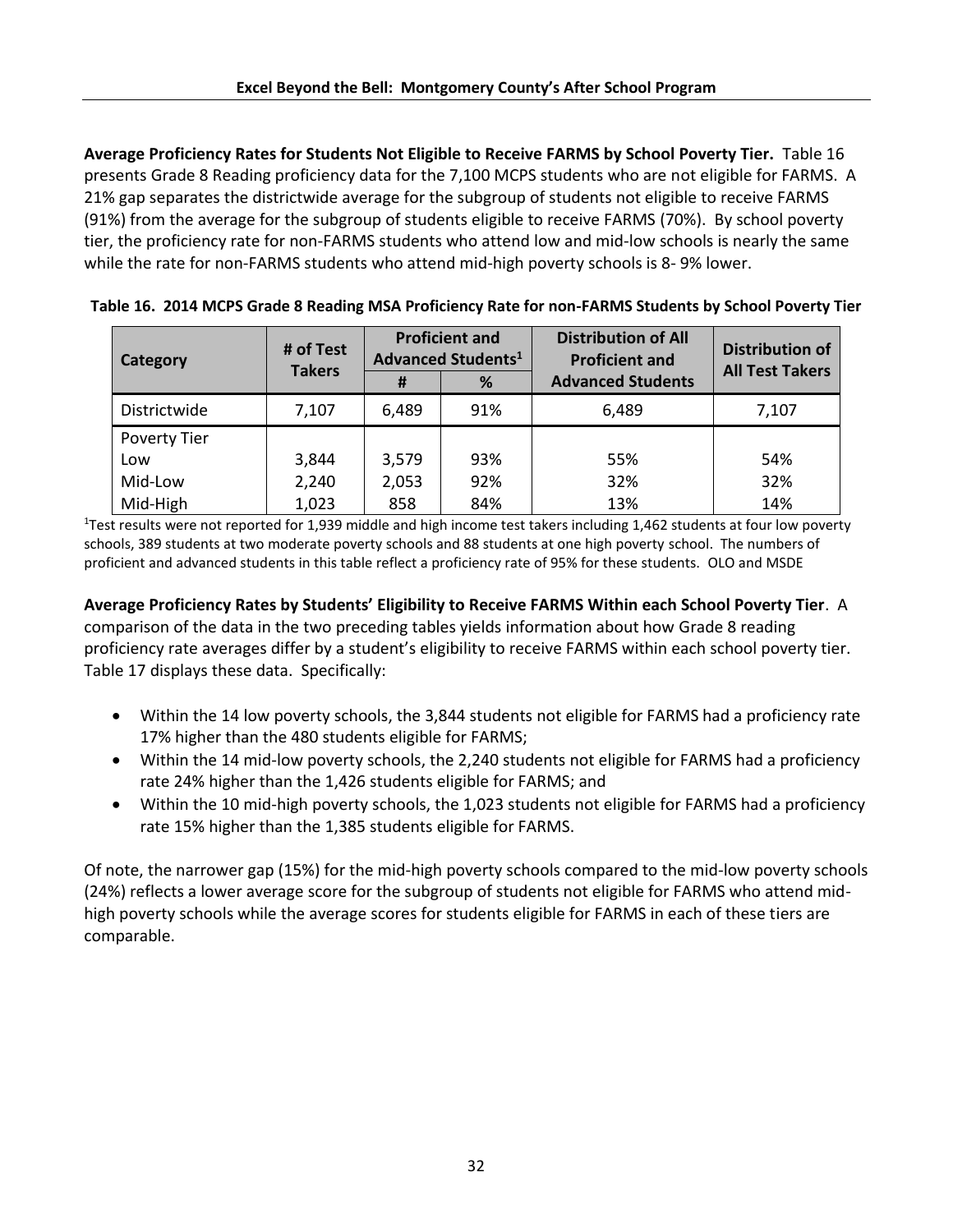| <b>School</b>       | # of Students Eligible for<br># of Students Not Eligible<br>for FARMS<br><b>FARMS</b> |                                            | % of Students Proficient<br>and Advanced |                                            |                                     | Subgroup                         |                              |
|---------------------|---------------------------------------------------------------------------------------|--------------------------------------------|------------------------------------------|--------------------------------------------|-------------------------------------|----------------------------------|------------------------------|
| <b>Poverty Tier</b> | <b>Test takers</b>                                                                    | <b>Proficient &amp;</b><br><b>Advanced</b> | <b>Test takers</b>                       | <b>Proficient &amp;</b><br><b>Advanced</b> | <b>Eligible for</b><br><b>FARMS</b> | <b>Not Eligible</b><br>for FARMS | <b>Difference</b><br>by Tier |
| Low                 | 365                                                                                   | 480                                        | 3,579                                    | 3,844                                      | 76%                                 | 93%                              | 17%                          |
| Mid-Low             | 974                                                                                   | 1,426                                      | 2,053                                    | 2,240                                      | 68%                                 | 92%                              | 24%                          |
| Mid-High            | 956                                                                                   | 1,385                                      | 858                                      | 1,023                                      | 69%                                 | 84%                              | 15%                          |

# **Table 17. 2014 Grade 8 Reading MSA Gaps Among Subgroups of Students Eligible and Not Eligible for FARMS Within a School Poverty Tier**

Source: OLO and MSDE

# **D. A Review of 2014 Grade 8 Reading MSA Data for EBB and non-EBB Schools**

MCPS' 24 mid-low and mid-high poverty middle schools account for 85% of all FARMS test takers and 84% of all proficient or advanced FARMS students. This section aligns Grade 8 Reading MSA data by school for the subgroup of students eligible for FARMS and EBB program sites. Table 18 on the next page ranks Grade 8 Reading MSA school proficiency data for students eligible for FARMS at the 24 mid-low and mid-high schools. The table highlights the EBB program sites in bold and shades the lowest and highest performing schools. The data show the proficiency rate of the subgroup of students eligible for FARMS student was 55% at the lowest ranked school compared to 80% at the top ranked school. EBB programs are located at three of the six lowest performing schools and two of the six highest performing schools.

Table 18 also displays the average number of test takers among the subgroup of students who are eligible for FARMS and the school proficiency rates of this subgroup by poverty tier. Low poverty schools average 40 test takers per school among students eligible for FARMS compared to 102 test takers for the 14 midlow poverty schools and 139 test takers for 10 mid-high poverty schools.

If the average rate of proficient and advanced students eligible for FARMS at low poverty schools (76%) is used as a benchmark, then the two top performers among the group of 24 mid-low and mid-high schools exceed this benchmark. The two top performers and their respective proficiency rates are Newport Mill (77%) and Parkland (80%). Moreover, while schools in the low poverty tier averaged 40 test takers, Newport Mill had 100 test takers, or 2.5 times as many, and Parkland had 138 test takers, or more than three times as many.

This pattern is similar for Forest Oak and Argyle, the two schools with EBB programs that rank among the six top performing mid-low and mid-high poverty schools. At these schools, the rates of proficient and advanced students eligible for FARMS, i.e., 75% for Forest Oak and 74% for Argyle, are just below the 76% low poverty school benchmark. In terms of test takers, Forest Oak had 133 test takers, or more than three times the average for low poverty schools, and Argyle had 160 test takers, or four times as many.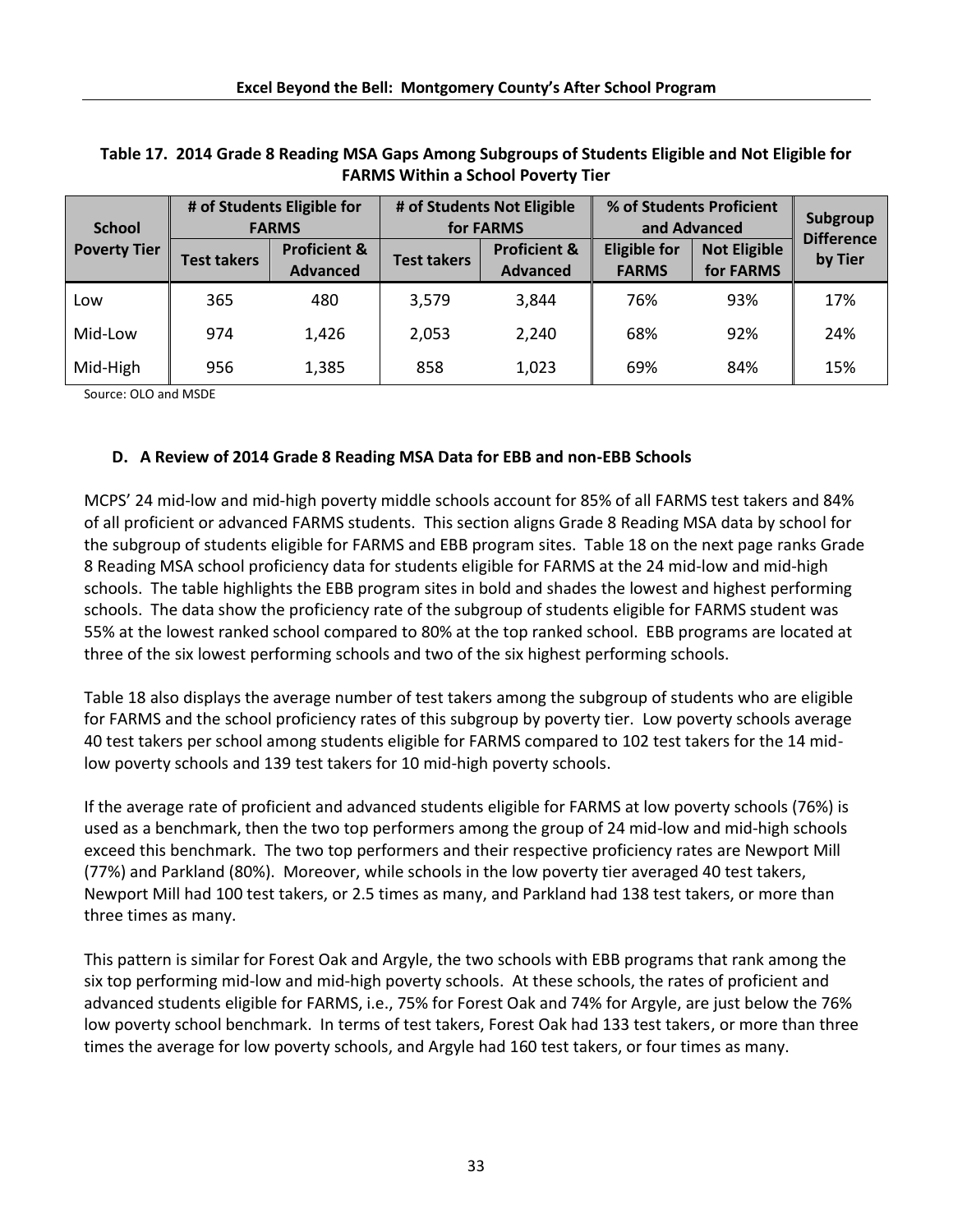**Table 18. 2014 MCPS Grade 8 Reading MSA Proficiency Rate for Students Eligible for FARMS by Poverty Tier and by School for 24 Mid-Low and Mid-High Poverty Schools**

|                                                                       | <b>Averages for Students Eligible for FARMS</b> |                                     |  |  |
|-----------------------------------------------------------------------|-------------------------------------------------|-------------------------------------|--|--|
| <b>School Poverty Tier</b>                                            | # of Test Takers                                | % Proficient and<br><b>Advanced</b> |  |  |
| Low Poverty                                                           | 40                                              | 76%                                 |  |  |
| Mid Low Poverty                                                       | 102                                             | 68%                                 |  |  |
| Mid High Poverty                                                      | 139                                             | 69%                                 |  |  |
| Mid-Low or Mid-High Poverty School <sup>1</sup>                       | # of Test Takers<br><b>Eligible for FARMS</b>   | % Advanced or<br><b>Proficient</b>  |  |  |
| Redland                                                               | 62                                              | 55%                                 |  |  |
| A. Mario Loiederman (FY12)                                            | 149                                             | 59%                                 |  |  |
| <b>Neelsville (FY13)</b>                                              | 150                                             | 59%                                 |  |  |
| Gaithersburg                                                          | 87                                              | 61%                                 |  |  |
| <b>Montgomery Village (FY15)</b>                                      | 135                                             | 63%                                 |  |  |
| White Oak                                                             | 118                                             | 64%                                 |  |  |
| Eastern                                                               | 145                                             | 66%                                 |  |  |
| <b>Briggs Chaney</b>                                                  | 131                                             | 66%                                 |  |  |
| <b>Silver Spring International</b>                                    | 160                                             | 67%                                 |  |  |
| Col. E. Brooke Lee (FY14)                                             | 112                                             | 68%                                 |  |  |
| Shady Grove                                                           | 72                                              | 68%                                 |  |  |
| Julius West                                                           | 128                                             | 69%                                 |  |  |
| Martin Luther King Jr.                                                | 88                                              | 71%                                 |  |  |
| Roberto W. Clemente (FY12)                                            | 133                                             | 71%                                 |  |  |
| Ridgeview                                                             | 62                                              | 71%                                 |  |  |
| <b>Francis Scott Key</b>                                              | 190                                             | 72%                                 |  |  |
| Earle B. Wood                                                         | 109                                             | 73%                                 |  |  |
| Sligo                                                                 | 62                                              | 73%                                 |  |  |
| Benjamin Banneker                                                     | 106                                             | 74%                                 |  |  |
| Argyle (FY12)                                                         | 160                                             | 74%                                 |  |  |
| <b>Takoma Park</b>                                                    | 81                                              | 74%                                 |  |  |
| Forest Oak (FY13)                                                     | 133                                             | 75%                                 |  |  |
| <b>Newport Mill</b>                                                   | 100                                             | 77%                                 |  |  |
| <b>Parkland Middle</b>                                                | 138                                             | 80%                                 |  |  |
| Averages for 24 Mid Low and Mid High<br><b>Poverty Middle Schools</b> | 117                                             | 69%                                 |  |  |

1Schools with EBB program sites are shown in bold with the first program year in parenthesis. OLO and MSDE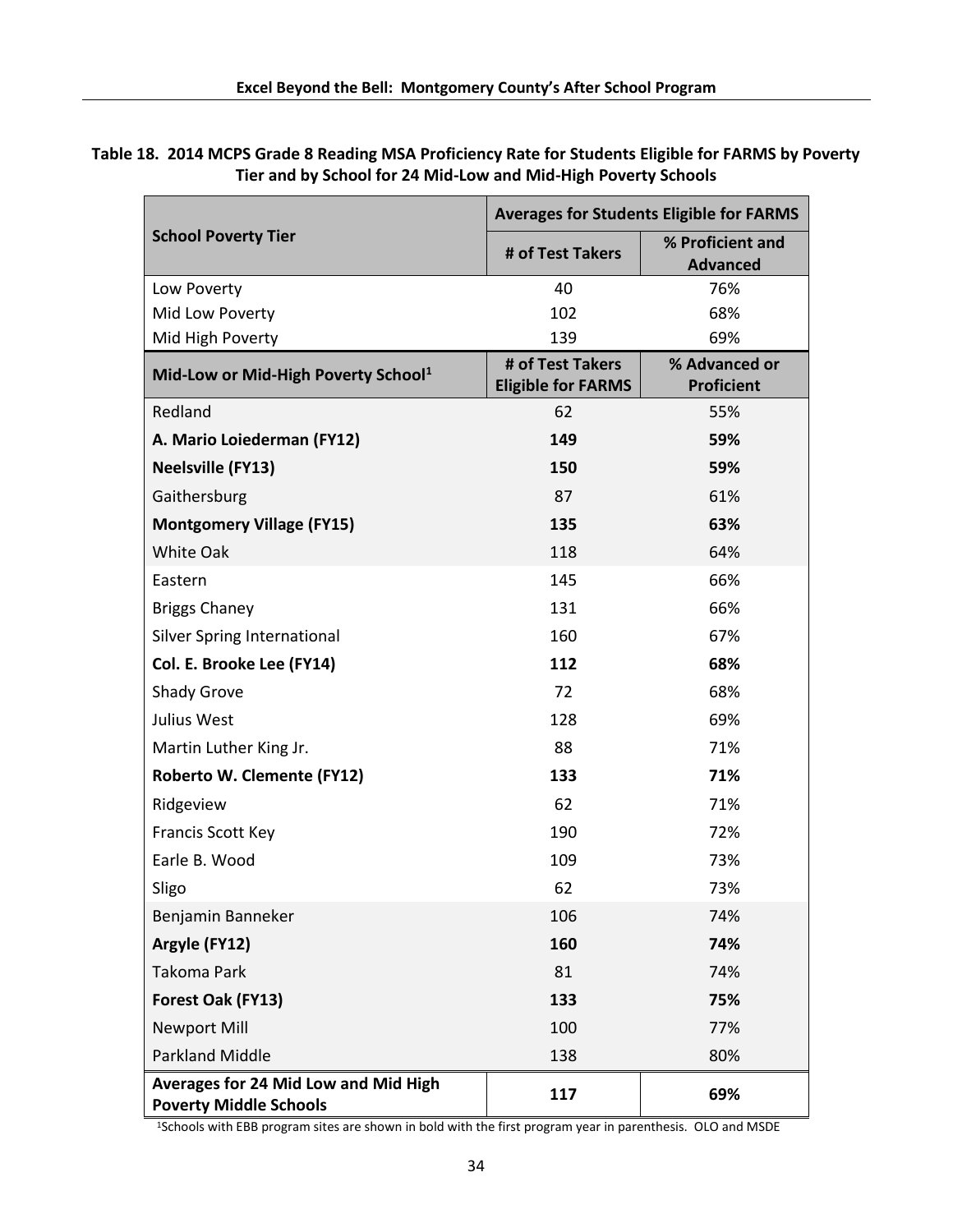# **IV. Findings**

In 2008, Excel Beyond the Bell (EBB) was launched as a cooperative effort of the Montgomery County Collaboration Council, the Recreation Department and Montgomery County Public Schools to address Montgomery County's lack of a cohesive out-of-school-time system. The EBB middle school pilot program model emphasizes the delivery of organized after school activities in a safe, stable environment. In FY15, EBB after school activities were provided at seven mid and high poverty MCPS middle schools. This part presents findings organized in three sections:

- **Section A** presents findings from a review of evaluation research;
- **Section B** presents findings about Excel Beyond the Bell's operations and outcomes; and
- **Section C** presents findings about poverty and school performance at MCPS middle schools.
- **A. Evaluation Research Findings**
- **Finding 1: Organized activities are important for children's physical, psychosocial, emotional and educational development. Nationally, about 80% of children ages 6 to 17 participate in organized activities outside the school day. However, participation rates are comparatively lower for poor and minority children.**

Forty to fifty percent of a child's waking hours are spent in discretionary activities, both organized (e.g., extracurricular activities, after school and community programs) and unstructured (e.g. watching television). Organized activities provide important developmental contexts because they are structured and supervised; occur at regularly scheduled times; involve several participants; and focus on skill building and competency. Research studies find that participation in organized activities is linked to low rates of problem behaviors and high levels of positive adjustment.

Multiple contexts, including the family, school and community, combine to create a child's developmental experiences. An expert review of research across these multiple contexts identified eight features that are key to positive development: a safe environment, appropriate structure, supportive relationships, opportunities for belonging, positive social norms, support for efficacy and mattering, opportunity for skill building and integration of family, school and community.

Nationally, youth average about five hours a week in organized activities. While approximately 80% of children ages 6 to 17 participate in organized activities outside the school day, participation levels vary by income and race: 61% of poor children participate compared to 94% of affluent children; and 70% of Hispanic and 76% of Black children participate compared to 86% of their White peers.

The research points to several reasons for lower participation rates for low-income youth, including program affordability, access to transportation and competing obligations such as sibling care and employment (for older adolescents). For example, 46% of non-participants in the federally-funded  $21^{st}$ Century Community Learning Centers, which target high-poverty schools, reported that they would have participated if they had easier access to a ride home, and 28% said they did not participate because they needed to take care of a younger sibling.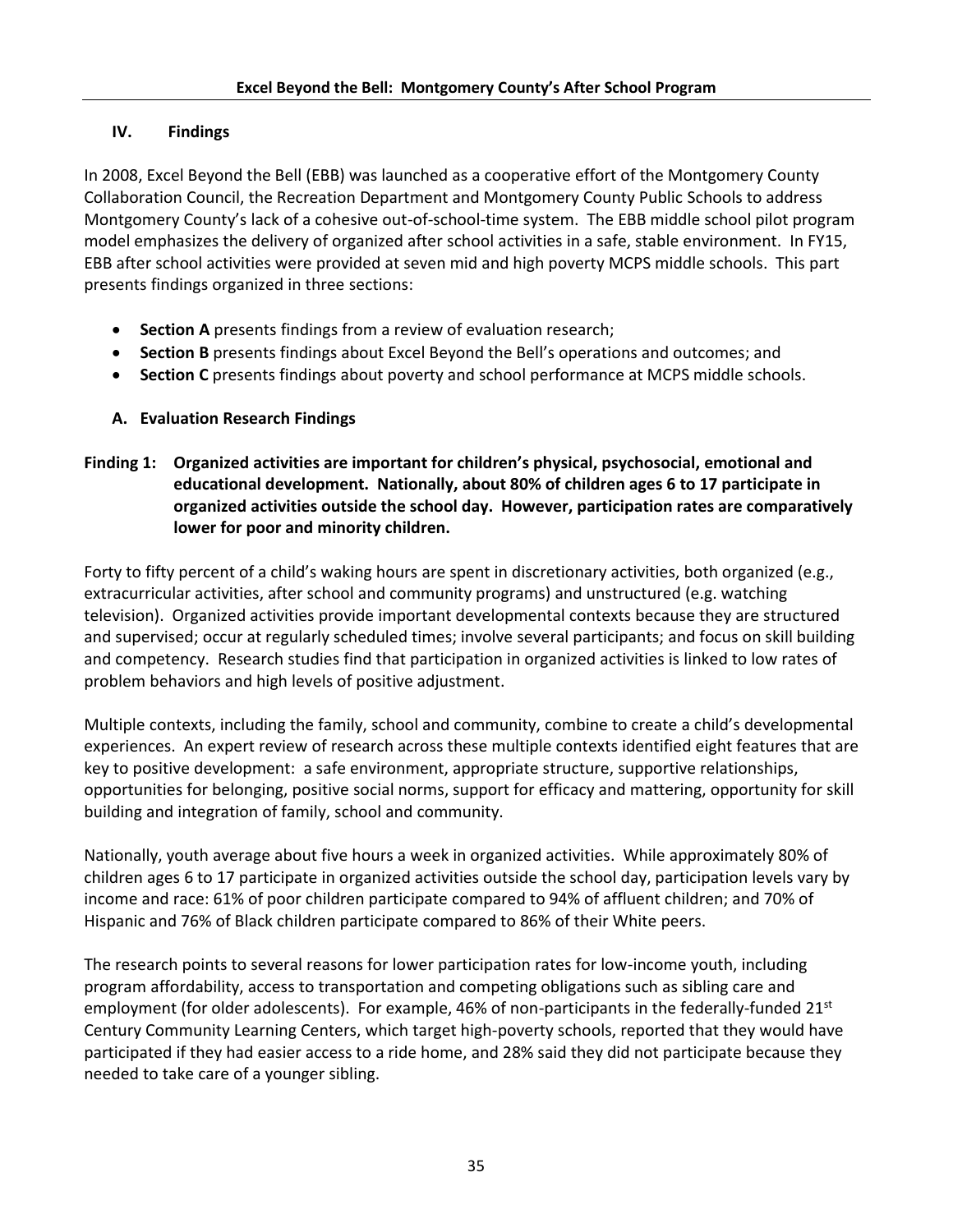# **Finding 2: A variety of after school program models exist, complicating evaluation research about program impacts. However, research indicates that programs can produce positive academic, social and personal outcomes. Programs should not be the only approach for closing the achievement gap but instead be viewed as part of a multi-faceted approach.**

After school programs vary in their structure, nature of programming offered, and targeted populations. Programs can serve one or many age groups. They can have a single focus or offer a mix of activities. The focus of some programs may be academic learning; others may promote social and emotional development and engagement; still others may aim to provide a supervised, safe, and stable environment. Hours of operation vary. In one group of "high-quality" programs," school year programs ran for almost four hours and summer programs ran for six to nine hours daily.

Studying the impact of after school programs poses a number of challenges. Because program models vary widely, impacts are likely to vary as well. Also, if students participate in multiple out-of-school time activities in addition to or instead of an after school program, it is difficult to isolate specific program impacts. And, because it is usually not possible to design a study that compares participating students with similar non-participating students, researchers' ability to accurately measure the impact of specific programs is limited.

Despite these limitations, evaluation research literature provides evidence that after school programs can lead to positive outcomes for youth in four areas: academic improvement; social and emotional development; prevention of risky behaviors and healthy lifestyles.

A 2009 review of after school evaluation research found that the average impact of programs on academic outcomes is limited but meaningful and "on par with those of other remedial education interventions," such as summer school and Title 1 programs. However, the authors noted that not all after school programs achieve significant academic improvements.

The authors also estimated that expanding after school programs to 100% of youth living below the poverty line on the achievement gap (a major expansion that may not be practical or realistic) would have limited effects. The authors estimated a 100% expansion would result in decreases of 2% in the Black-White and Hispanic-White achievement gaps in reading; and, between 4% and 5% in the Black-White and Hispanic-White achievement gaps in math. They concluded that after school programs "are best viewed as part of a multi-faceted approach toward closing the achievement gap."

# **Finding 3: A 2009 study estimated that "high-quality" after school programs for middle school students have an average annual per slot cost of \$4,320 and a per enrollee cost of \$2,640, including costs covered by in-kind donations.**

A 2009 report commissioned by the Wallace Foundation attempted to the full costs of high-quality after school programs, including costs covered by in-kind donations. To develop their estimates, researchers examined 111 programs for in six cities considered to be "high-quality." The table on the next page shows the average annual costs for both school-year programs and summer programs. The data includes the average cost per slot in the program and per enrollee, since some programs have multiple enrollee's per program slot.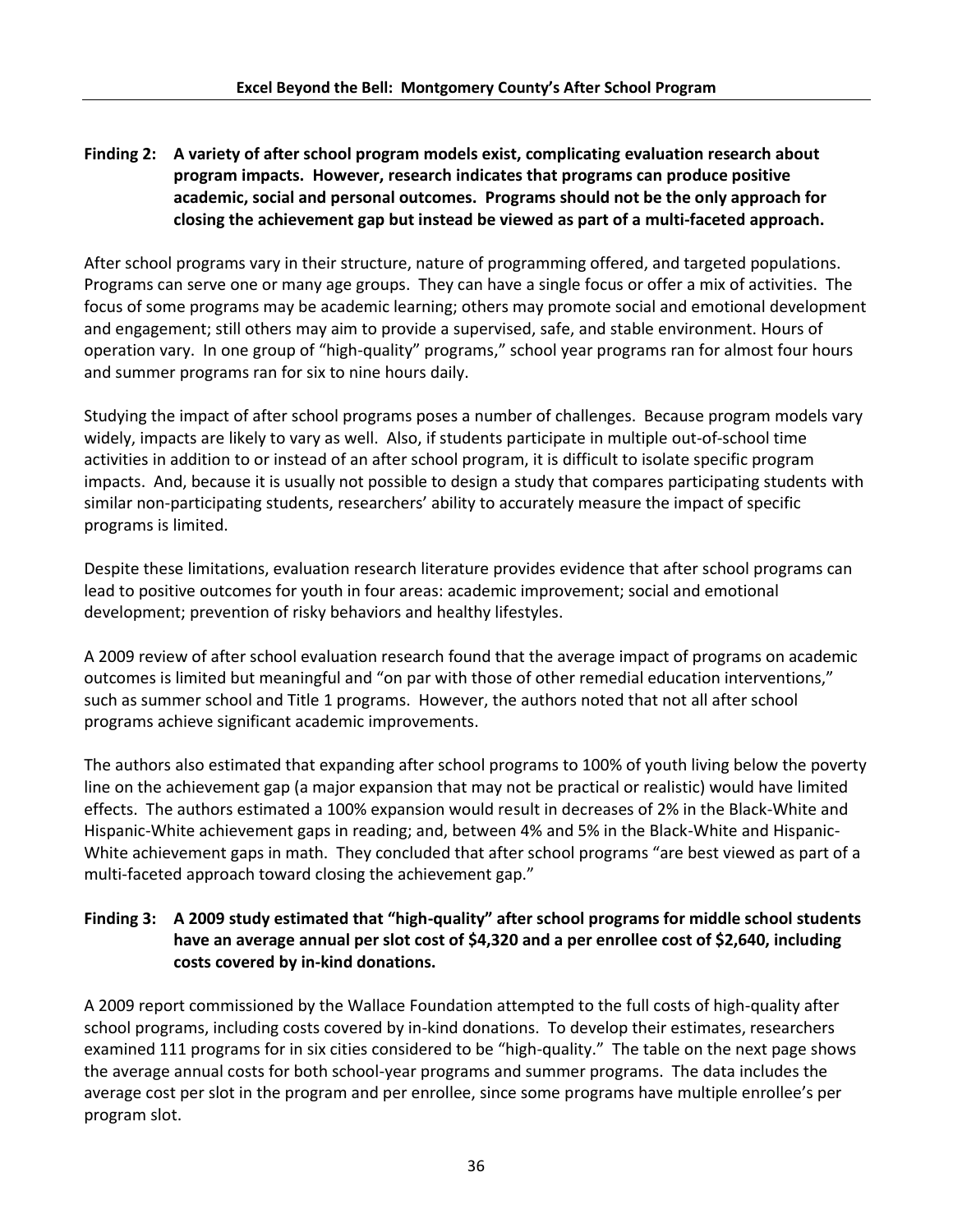|                                          | Average annual cost |              |  |  |  |  |
|------------------------------------------|---------------------|--------------|--|--|--|--|
| <b>Programs Serving</b>                  | Per slot            | Per enrollee |  |  |  |  |
| <b>Elementary/Middle School Students</b> |                     |              |  |  |  |  |
| School-year                              | \$4,320<br>\$1,330  | \$2,640      |  |  |  |  |
| Summer of year-round program             |                     | \$1,000      |  |  |  |  |
| <b>Teens</b>                             |                     |              |  |  |  |  |
| School-year                              |                     | \$1,880      |  |  |  |  |
| Summer of year-round program             | \$4,580<br>\$1,420  | \$790        |  |  |  |  |

#### **Table 19. Average Full Costs of High-Quality After School/Out-of-School-Time Programs**

Source: Grossman, J. B., Lind, C., Hayes, C., McMaken, J., and Gersick, A., "The Cost of Quality Out-of-School-Time Programs," The Wallace Foundation, January 2009, pp. 16-31

#### **B. Excel Beyond the Bell Program Operation Findings**

### **Finding 4: Excel Beyond the Bell's current services are focused on two related objectives: (1) professional development standards for youth development practitioners; and (2) a pilot of after school programs at select middle schools.**

The EBB mission is "to inspire children and youth to realize their full potential by building a sustainable system offering safe, quality and accessible out-of-school time programs." Currently, it is focused on two services: establishing professional development standards for youth development practitioners and piloting after school programming at select middle schools.

- **Youth Development Practitioners.** Collaboration Council staff report that no framework comparable to the State's professional development standards and certification requirements for child care workers exists for professionals who work with youth aged 12 and over. The Collaboration Council has adopted a two-pronged approach to remedy this problem that it is implementing through EBB. First, it has provided training for well over 1,000 youth workers since 2008, including managers and staff of EBB programs and providers. The training includes a 30-hour certificate program developed by the National Training Institute for Community Youth Work and training in the Youth Program Quality Intervention (YPQI) model, a quality self- assessment and program improvement process. Second, the Collaboration Council has developed new standards for youth development practitioners that were published in "Core Competencies for Youth Development Practitioners," released in 2013.
- **After School Programming.** EBB launched a middle school pilot in three schools in 2011. The pilot provides after school recreational and social programming, hot meals and transportation home for students at participating middle schools. Service delivery is an interagency effort of the Department Recreation, the Collaboration Council and MCPS. Recreation and the Collaboration Council each contract with service providers; Recreation delivers on-site programming and provides site coordination. Recreation funds MCPS in-school administrative staff to act as site liaisons, and school staff help recruit students to the program. MCPS coordinates snacks and meals and provides transportation.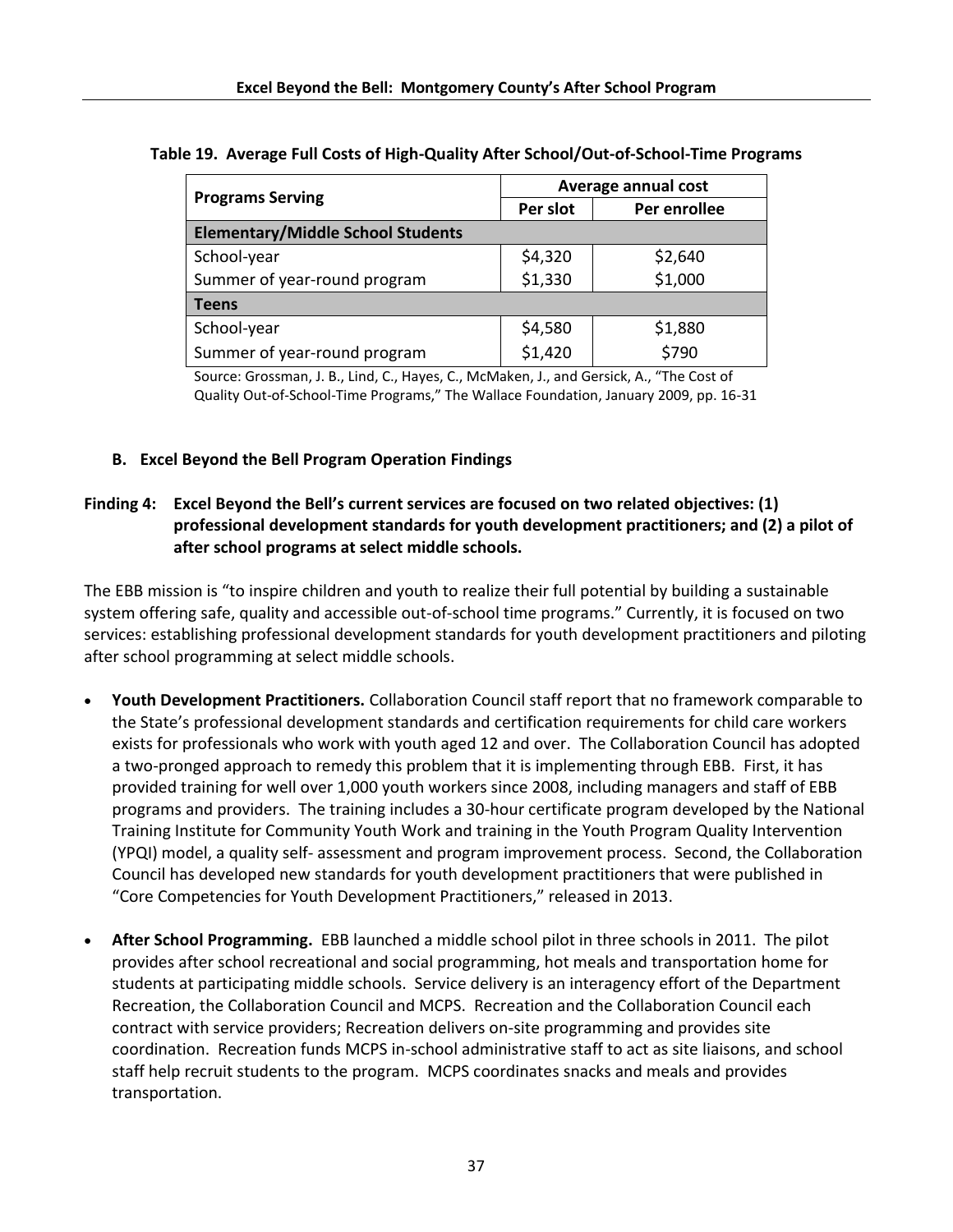# **Finding 5: Since it began in FY12, the EBB after school pilot has expanded from three to seven school sites. Most sites are high poverty schools where roughly 60% of the student body is eligible for free or reduced price meals (FARMS). The Recreation Department operates a summer EBB program.**

The EBB middle school pilot was initially offered at three schools in FY12, two more schools in FY13, a sixth school in FY14; and a seventh school in FY15. Six of seven program sites are at mid-high poverty schools where 60% of students are eligible for free or reduced price meals ("FARMS").

| <b>Middle School</b>      | Location                  | % FARMS<br>eligible in FY14 | <b>Year EBB</b><br>started | # of days<br>per week | Summer?   |
|---------------------------|---------------------------|-----------------------------|----------------------------|-----------------------|-----------|
| Argyle                    | Wheaton                   | 62%                         | <b>FY12</b>                | 4                     | 2013-15   |
| <b>Roberto Clemente</b>   | Germantown                | 33%                         | <b>FY12</b>                | 4                     | 2013-15   |
| A. Marion Loiederman      | <b>Silver Spring</b>      | 60%                         | <b>FY12</b>                | 4                     | 2013+2015 |
| Forest Oak                | Gaithersburg              | 57%                         | <b>FY13</b>                | 2/4                   | 2013-2015 |
| <b>Neelsville</b>         | Germantown                | 64%                         | <b>FY13</b>                | 2/4                   | 2013-2014 |
| Col. E. Brooke Lee        | <b>Silver Spring</b>      | 62%                         | <b>FY14</b>                | 4                     | 2014      |
| <b>Montgomery Village</b> | <b>Montgomery Village</b> | 62%                         | <b>FY15</b>                | 4                     | No.       |

|  |  | Table 20. Excel Beyond the Bell Middle School Pilot Program School Sites (3) and Expansion Sites |  |  |  |
|--|--|--------------------------------------------------------------------------------------------------|--|--|--|
|--|--|--------------------------------------------------------------------------------------------------|--|--|--|

Source: Collaboration Council

l

In FY15, all seven sites offered four days of programming per week, usually from 2:45 p.m. to 5:15 p.m., for about 28 weeks of the school year. In FY16, the program structure will migrate to a two semester scheduling model with two sessions of 14 weeks each.

Recreation uses its funds, plus community grants, to operate a summer EBB program that is aligned with MCPS Summer School. The program targets summer school students in need of additional support and engagement during summer months as identified by MCPS; however, students do not need to attend summer school to participate in the EBB Summer program.

The EBB Summer program runs from 11:30 a.m. to 5:30 p.m. Students receive meals between summer school and the summer program. Recreation staff provide many off-site activities such as canoeing, hiking and swimming in addition to the provider programs. Transportation to school is available through the summer school program; however, parents must pick up participants when the program ends. The program was held at five middle schools in 2013 and 2014, with grant support at two sites each year. In 2015, the program is at four sites, with no grant funding.<sup>46</sup>

 $46$  The five school sites with programs in 2013 were Argyle, Clemente, Forest Oak, Loiederman (through a Community Foundation Grant) and Neelsville (through an Identity partnership). In 2014, the school sites were Argyle, Clemente, Forest Oak, E. Brooke Lee (through a United Way Grant) and Neelsville (through an Identity partnership). In 2015, the four school sites are Argyle, Clemente, Forest Oak and Loiederman. The data reported here are for the school year only; summer program data are not included.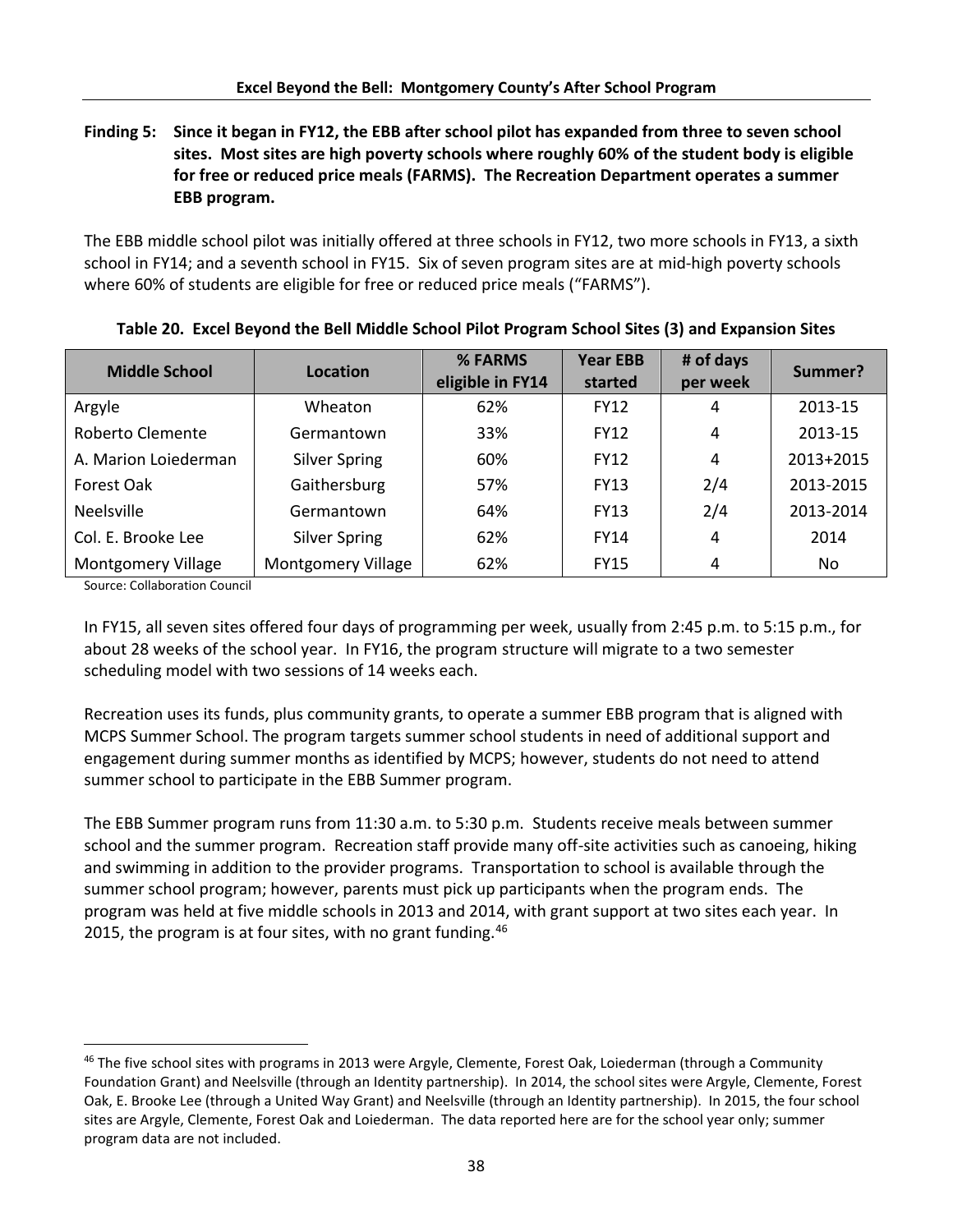# **Finding 6: The EBB program model emphasizes organized activities delivered in a stable, supportive environment. Recreation staff and contract providers offer a range of enrichment activities such as sports, arts, STEM and cooking that vary by day and by site. The Collaboration Council and Recreation provider contracts specify different training requirements.**

EBB programs provide organized activities and opportunities for positive interactions in a stable, supportive environment. The program model consists of mostly two-hour programs. There are some one hour programs offered to accommodate students in other activities. Each day students choose from several recreational and enrichment activities including sports, arts, STEM and cooking. Offerings vary by day and by school. Recreation and the Collaboration Council consult with school staff to identify activities of interest to students. Students also receive a snack and hot supper and transportation home.

Programs are delivered by a mix of Recreation staff, providers who are under contract to the Recreation Department or the Collaboration Council and high school students in Recreation's Teen Works program who receive service hour credits. Collaboration Council contracts also require providers to attend various trainings related to the Youth Program Quality Intervention (YPQI) model. Recreation staff are required to attend training annually with an annual training goal that meets or exceeds the MSDE State standard. Providers contracted by Recreation have the option to attend voluntarily and are strongly encouraged to take advantage of the opportunity but, unlike the Collaboration Council, Recreation does not fund contractors to pay their staff to attend.

### **Finding 7: EBB data for all programs combined show enrollment increases that reflect a doubling of program sites; and a decline in the ratio of daily attendance to enrollment in FY15. The average enrollee participates two days a week at a per enrollee program cost of about \$800, not including meals or transportation.**

The Collaboration Council monitors and reports enrollment and attendance data for the EBB program sites. The data for the first four years of program operations, displayed in the table on the next page, show:

- Enrollment grew by 135%, from 744 to 1,752 unique students;
- Duplicate enrollment counts, or the total number of participants across all three sessions, grew from 1,200 students in FY12 to just under 3,000 participants in FY15; and
- Across all programs, the number of participants per site is about twice the average daily enrollment, indicating that the average participant enrolls for two days a week.

The Collaboration Council monitors the ratio of average daily attendance to average daily enrollment on a program by program and site by site basis to track the share of enrolled students who attend the program. For all programs combined, the ratio has declined from three out of four enrolled students attending from FY12 through FY14 to two of three enrolled students who attend in FY15.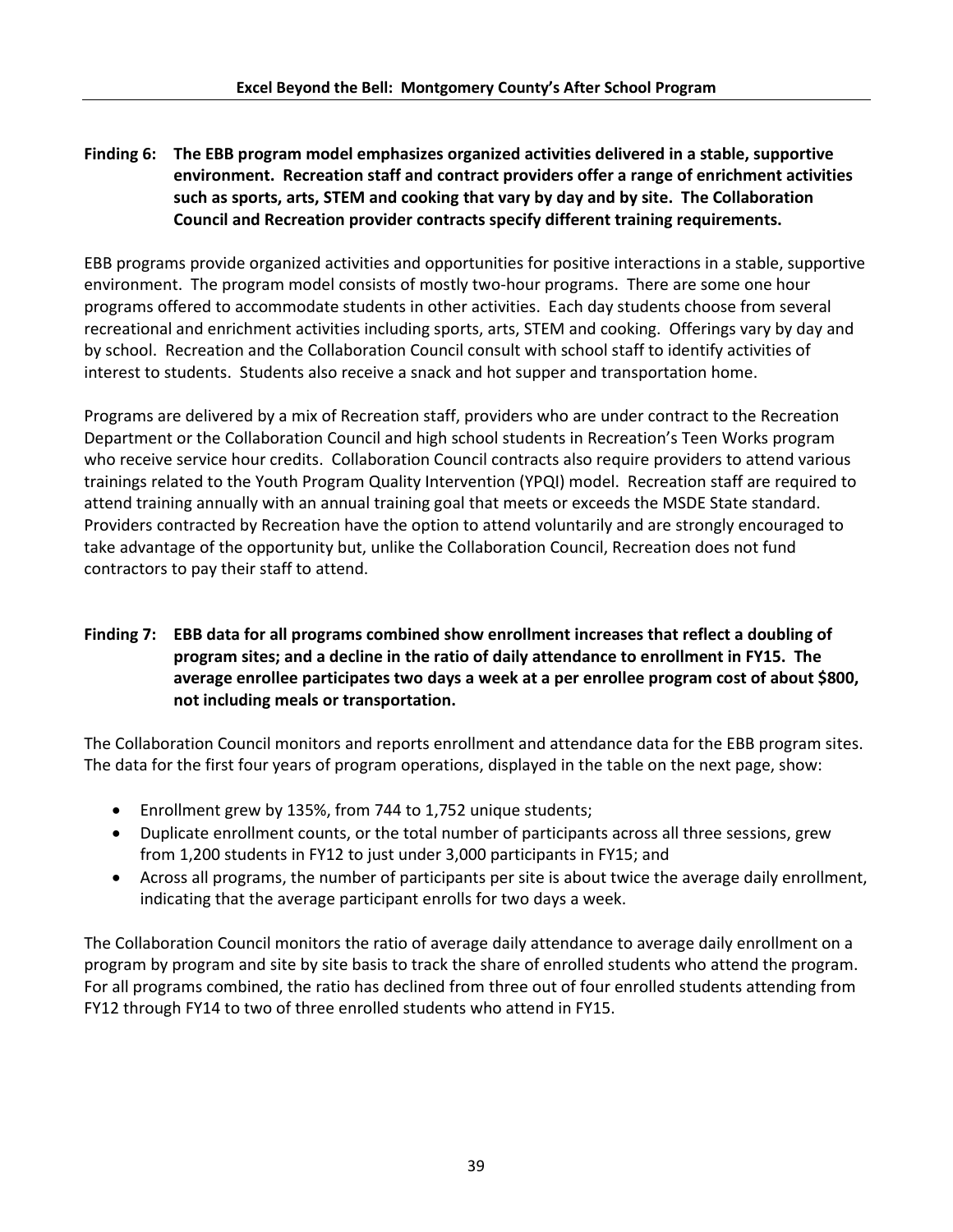Collaboration Council staff caution that daily attendance to enrollment ratios are very sensitive to students listed on the initial enrollment rosters who enroll but never attend or attend only once. The Collaboration Council also notes that the ratios below are lower than those published for individual programs because the student enrollment counts for the individual program ratios exclude students who enrolled but never attended or attended only once.

The Collaboration Council and Recreation jointly fund EBB with in-kind contributions from MCPS. Since FY12, EBB program expenditures for the middle school pilot grew from \$645,400 to \$1 million. Per enrollee costs in FY14 were \$792, excluding federally funded meals and transportation funded by MCPS.

|                                             | <b>FY12</b> | <b>FY13</b> | <b>FY14</b> | <b>FY15</b> |
|---------------------------------------------|-------------|-------------|-------------|-------------|
| # of Sites                                  | 3           | 5           | 6           | 7           |
| # Students (Unique Enrollment Count)        | 744         | 841         | 1,304       | 1,752       |
| # Participants (Duplicate Enrollment Count) | 1,199       | 1,484       | 2,331       | 2,957       |
| Average # of Days Per Enrollee              | 1.95        | 1.96        | 1.97        | 2.08        |
| Average Daily Attendance (ADA)              | 160         | 189         | 300         | 314         |
| <b>Average Daily Enrollment</b>             | 205         | 252         | 395         | 473         |
| Ratio of ADA to Average Daily Enrollment    | 78%         | 75%         | 76%         | 66%         |
| <b>EBB Program Expenditures</b>             | \$645,370   | \$817,978   | \$1,033,195 | <b>NA</b>   |
| Per enrollee program cost                   | \$867       | \$973       | \$792       | <b>NA</b>   |

# **Table 21. Excel Beyond the Bell Program Measures, FY12-FY15**

Source: OLO and Collaboration Council

# **Finding 8: Most EBB enrollees are African American or Hispanic students. The share of EBB enrollees who are eligible for free and reduced meals (FARMS) is comparable to the FARMS share for EBB school sites.**

MCPS provides EBB with participant demographic data from students whose parents provided permission to share data. The percentage of parents' giving permission varied from 57% in FY13 to 73% in FY14. This dataset, displayed in the table on the next page, shows:

- African-American students represent the largest racial and ethnic group to participate in the middle school pilot, followed by Hispanic students; and
- The share of EBB participants eligible for free or reduced price meals ("FARMS") is comparable to the share of students eligible for FARMS at EBB school sites overall (as shown in Finding 5 above).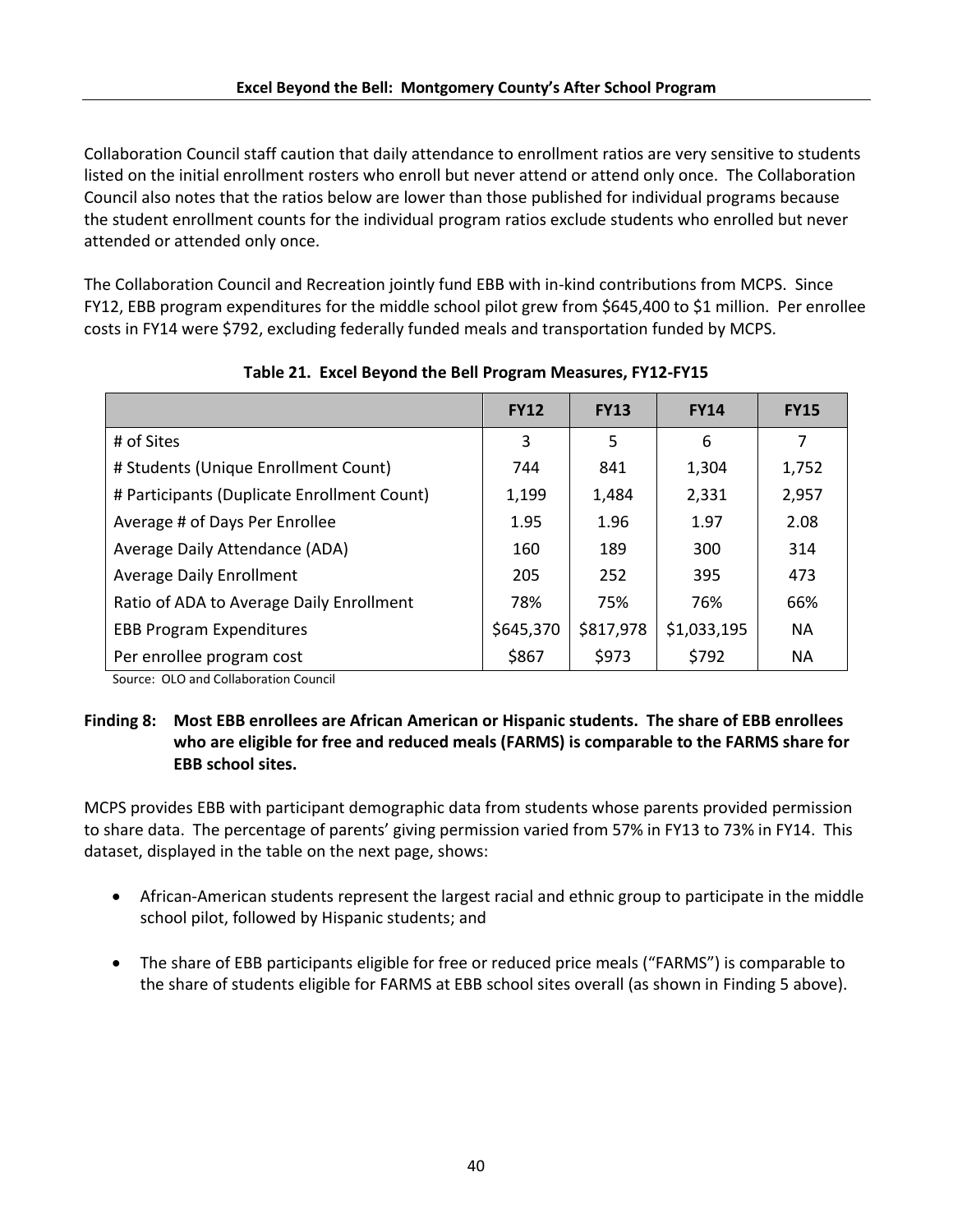|                                  | <b>FY12 profile</b> |     | <b>FY13 profile</b> |     | <b>FY14 profile</b> |     |
|----------------------------------|---------------------|-----|---------------------|-----|---------------------|-----|
| # of unique enrollees            | 774                 |     | 841                 |     | 1,302               |     |
| % of participants with data      | 72%                 | 536 | 57%                 | 479 | 73%                 | 952 |
| <b>Race and ethnicity</b>        |                     |     |                     |     |                     |     |
| African American                 | 36%                 | 193 | 40%                 | 192 | 41%                 | 390 |
| Hispanic                         | 27%                 | 145 | 30%                 | 144 | 34%                 | 324 |
| White                            | 16%                 | 86  | 9%                  | 43  | 7%                  | 67  |
| Asian American                   | 15%                 | 80  | 17%                 | 81  | 15%                 | 143 |
| Multiple/Other                   | 5%                  | 27  | 4%                  | 19  | 4%                  | 38  |
| <b>Gender</b>                    |                     |     |                     |     |                     |     |
| Female                           | 55%                 | 295 | 55%                 | 264 | 53%                 | 505 |
| Male                             | 45%                 | 241 | 45%                 | 216 | 47%                 | 447 |
| Youth receiving special services |                     |     |                     |     |                     |     |
| <b>ESOL</b>                      | 28%                 | 150 | 6%                  | 29  | 10%                 | 95  |
| Free & Reduced Price Meals       | 46%                 | 247 | 58%                 | 278 | 58%                 | 552 |
| <b>Special Education</b>         | 12%                 | 64  | 13%                 | 62  | 12%                 | 114 |

#### **Table 22. Excel Beyond the Bell Middle School Pilot Participant Demographics, All Schools, FY12-FY14**

Source: Collaboration Council

# **Finding 9: Results of an external quality assessment process show EBB's pilot "fully" or "somewhat" meets three of the four Youth Program Quality Intervention (YPQI) criteria for "high quality" programs, and surveys show participants are largely satisfied with the program.**

During FY13 and FY14, the Collaboration Council contracted with outside evaluators who conducted quality assessments of the middle school pilot using the David P. Weikart Center's Youth Program Quality Intervention (YPQI) assessment tool. This tool assesses four categories of program performance: (1) Safe Environment, (2) Supportive Environment, (3) Positive Interaction, and (4) Youth Engagement. From FY12 through FY14, EBB also surveyed participants about their perceptions of the program.

In FY14, the outside evaluators reported that the middle school pilot "fully met" the criteria for Safe Environment; "somewhat met" the criteria for Supportive Environment and Positive Interaction; and "partially met" the criteria for Youth Engagement. Finally, EBB participant survey results from FY12-FY14 show participants have been largely satisfied with EBB middle school pilot program and staff quality.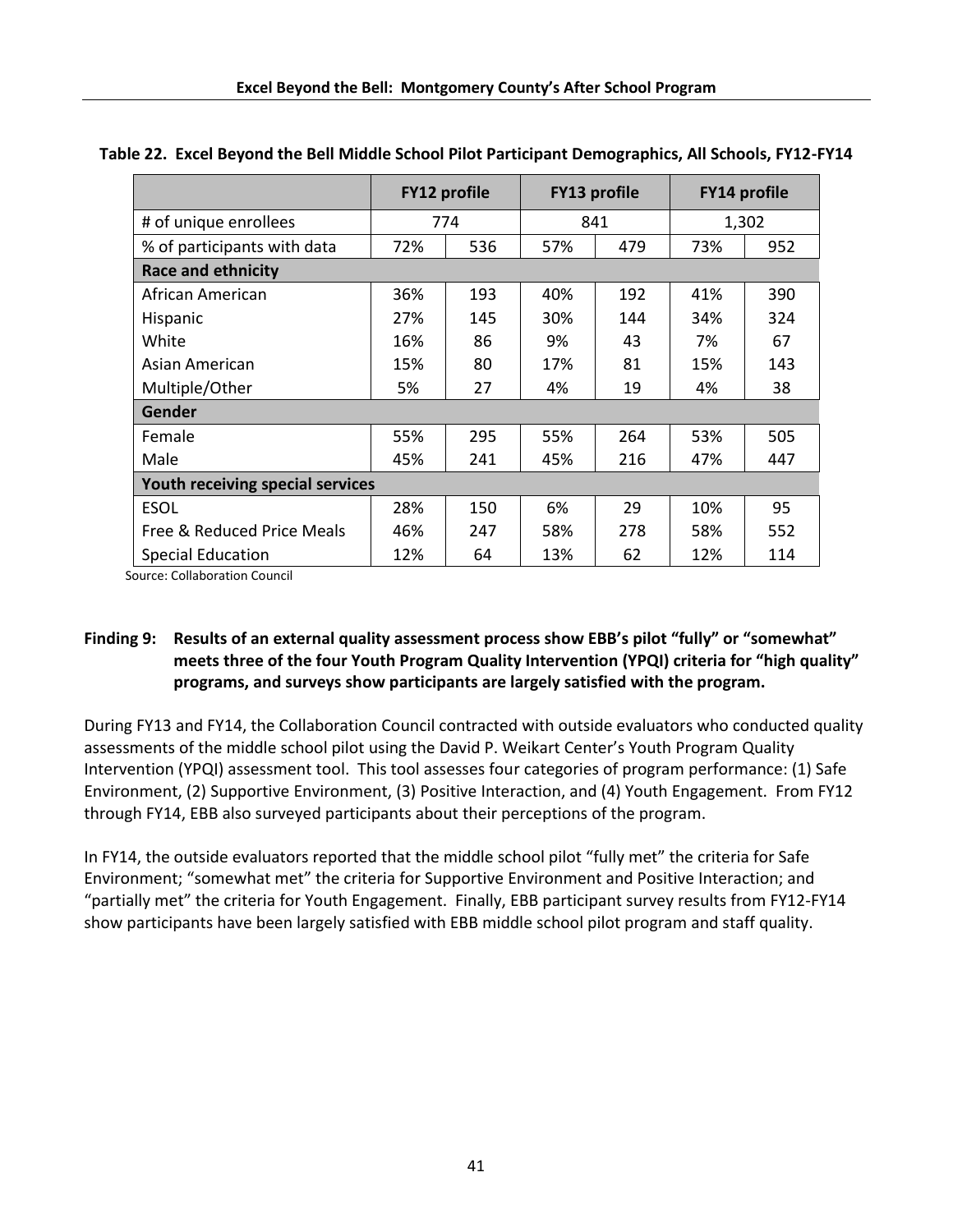# **Finding 10: A majority of EBB participants surveyed about their behavioral and academic outcomes consistently agree that the program helped them achieve social, personal and academic outcomes. Current data practices do not support tracking or reporting of specific academic outcomes.**

EBB measures middle school pilot program outcomes via a separate participant survey. Three years of results, displayed below, show participants consistently find EBB led to positive social personal and academic outcomes. Scores have generally improved over the years. The percentages of those who agree EBB helped them with a sense of belonging or a stronger sense of self have generally exceeded the percentages of those who agree EBB helped with academic behaviors and attitudes.

| <b>FY12</b> (53% response rate)  | 394 responses                  |                               |                               |  |
|----------------------------------|--------------------------------|-------------------------------|-------------------------------|--|
| Coming to EBB helped me with:    | <b>Yes</b>                     | Kind of                       | <b>Not Really</b>             |  |
| Positive life choices            | 63%                            | 23%                           | 14%                           |  |
| Stronger sense of self           | 67%                            | 23%                           | 9%                            |  |
| Improved core values             | 61%                            | 26%<br>13%                    |                               |  |
| Improved academic attitudes      | 57%                            | 29%<br>15%                    |                               |  |
| FY13 (33% response rate)         |                                | 276 responses                 |                               |  |
| Coming to EBB helped me with:    | <b>Strongly agree or agree</b> | Disagree or strongly disagree |                               |  |
| Positive life choices            | 78%                            | 22%                           |                               |  |
| Sense of self                    | 80%                            | 20%                           |                               |  |
| Positive core values             | 81%                            | 19%                           |                               |  |
| Sense of belonging               | 84%                            | 16%                           |                               |  |
| Academic attitudes and behaviors | 72%                            | 28%                           |                               |  |
| <b>FY14</b> (35% response rate)  |                                | 459 responses                 |                               |  |
| Coming to EBB helped me with:    | <b>Strongly agree or agree</b> |                               | Disagree or strongly disagree |  |
| Positive life choices            | 84%                            | 16%                           |                               |  |
| Sense of self                    | 86%                            | 14%                           |                               |  |
| Positive core values             | 84%                            | 16%                           |                               |  |
| Sense of belonging               | 90%                            | 10%                           |                               |  |
| Academic attitudes and behaviors | 74%                            | 26%                           |                               |  |

**Table 23. Results of Excel Beyond the Bell Participant Outcome Surveys, FY12, FY13 and FY14**

Source: Collaboration Council

From FY12 through FY14, MCPS provided EBB with middle school pilot participants' school attendance, report card averages, and academic eligibility aggregated by school. Because the data are aggregated and provided once a year, the Collaboration Council cannot track individual participants' academic performance over time or compare EBB participants' performance with similar students who did not participate in an EBB program. This means specific academic outcomes of the EBB middle school pilot cannot be tracked or reported.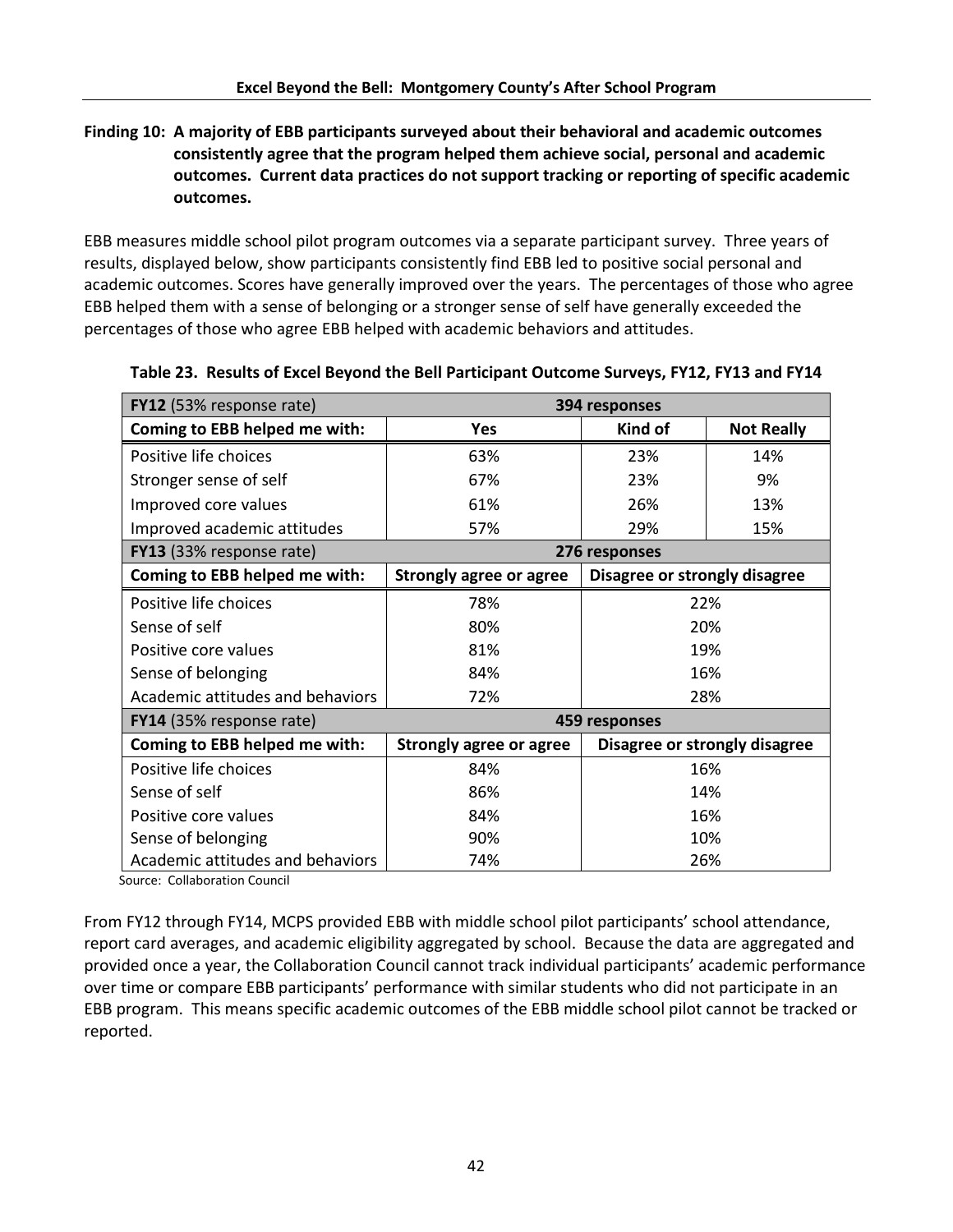# **C. MCPS Middle School Poverty and Performance Findings**

# **Finding 11: Since 2004, MCPS' middle school poverty rate grew from 24% to 33%. In 2014, 42% of Hispanic and 35% of Black middle school students attend a "mid-high" poverty school.**

Since 2004, MCPS middle school enrollment held steady but school poverty, measured as the percent of students eligible for Free and Reduced Meals (FARMS) grew from 24 to 33 percent. In the 2013-14 school year, 10,443 students were eligible for Free and Reduced Meals (FARMS) and 4,615 (44%) of these students attend 10 schools with the highest FARMS rates (referred to as "mid-high poverty schools"). The distribution of MCPS middle school students by race/ethnicity and school poverty tier shows 47% of Asian and 67% of White students attend a low poverty school and 35% of Black students and 42% of Hispanic students attend a mid-high poverty school.

|                                            |        | <b>District</b> |          |               |
|--------------------------------------------|--------|-----------------|----------|---------------|
| MCPS Middle School Data (2013-14)          | Low    | <b>Mid-Low</b>  | Mid-High | <b>Totals</b> |
| # of schools                               | 14     | 14              | 10       | 38            |
| # of students                              | 13,164 | 11,189          | 7,772    | 32,125        |
| % of students                              | 41%    | 35%             | 24%      | 100%          |
| <b>Distribution of FARMS Students</b>      | 1,504  | 4,324           | 4,615    | 10,443        |
|                                            |        |                 |          |               |
| Distribution of Students by Race/Ethnicity |        |                 |          |               |
| Asian Students (n=4,787)                   | 47%    | 35%             | 17%      | 15%           |
| Black Students (n=6,767)                   | 20%    | 45%             | 35%      | 21%           |
| Hispanic Students (n=8,220)                | 20%    | 37%             | 42%      | 26%           |
| White Students (n=10,658)                  | 67%    | 26%             | 7%       | 33%           |
| All Other Students (n=1,693)               | 46%    | 35%             | 19%      | 5%            |
|                                            |        |                 |          |               |

#### **Table 24. Summary Data for MCPS' 38 Middle Schools Aggregated by Poverty Concentration**

Source: OLO and MCPS

 $\overline{\phantom{a}}$ 

# **Finding 12: In 2014, there was a 21% districtwide Grade 8 Reading achievement gap between test takers who were and were not eligible for FARMS. Among "mid-low" poverty schools, this gap was 24%.**

Maryland School Assessments (MSAs) are used to track progress in meeting achievement goals and complying with the No Child Left Behind Act. Students who receive proficient or advanced scores pass the exam; students who receive basic scores do not pass the exam.

<sup>&</sup>lt;sup>47</sup> As defined by the National Center for Education Statistics (NCES), a low poverty school has a FARMS rate of 25% or less; a mid-low poverty school has a FARMS rate between 25.1% and 50%; a mid-high poverty school has a FARMS rate between 50.1% and 75%; and a high poverty school has a FARMS rate above 75%. Since there are no MCPS middle schools in the NCES High Poverty category, that category is not included in the table.